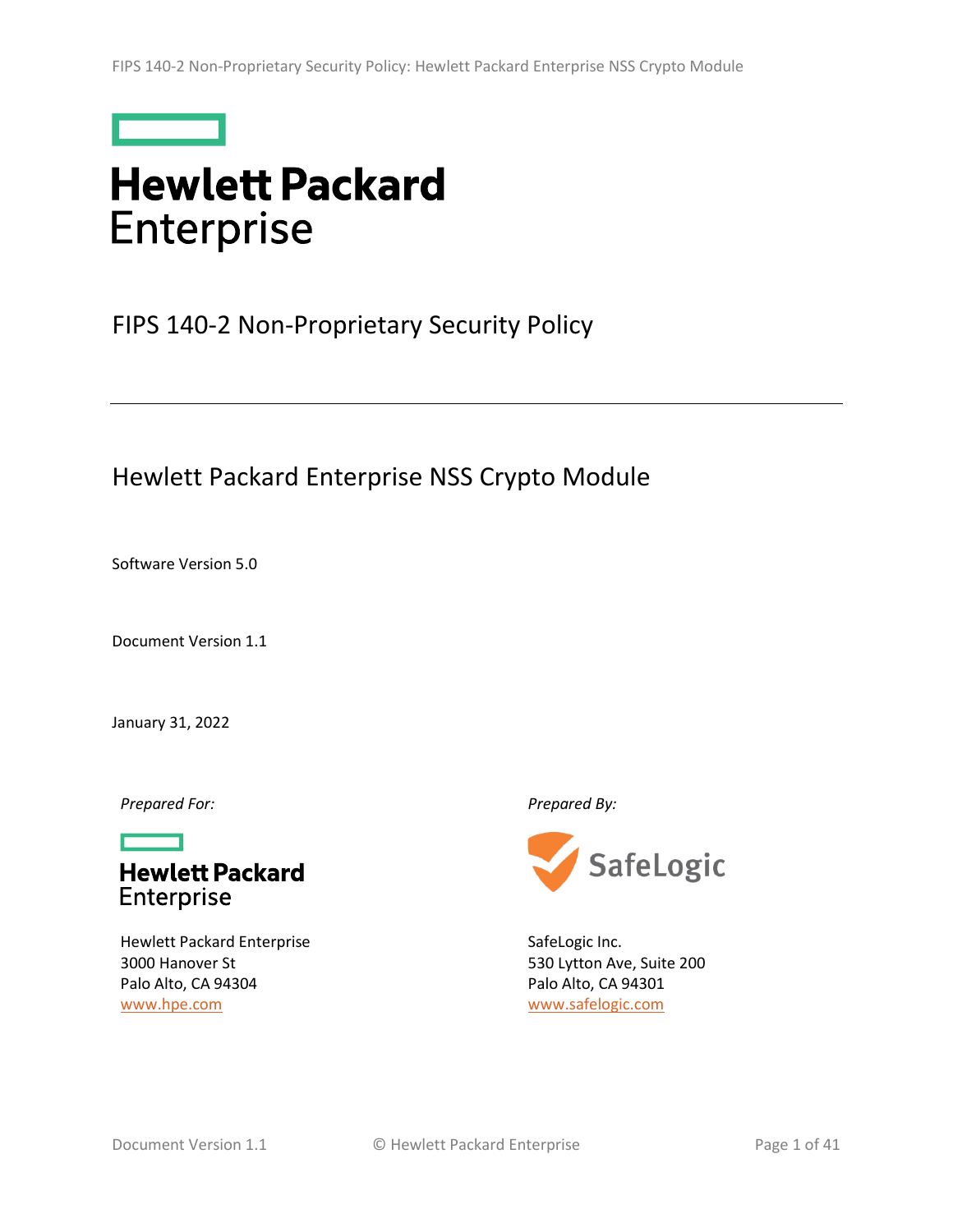## <span id="page-1-0"></span>**Overview**

This document provides a non-proprietary FIPS 140-2 Security Policy for Hewlett Packard Enterprise NSS Crypto Module.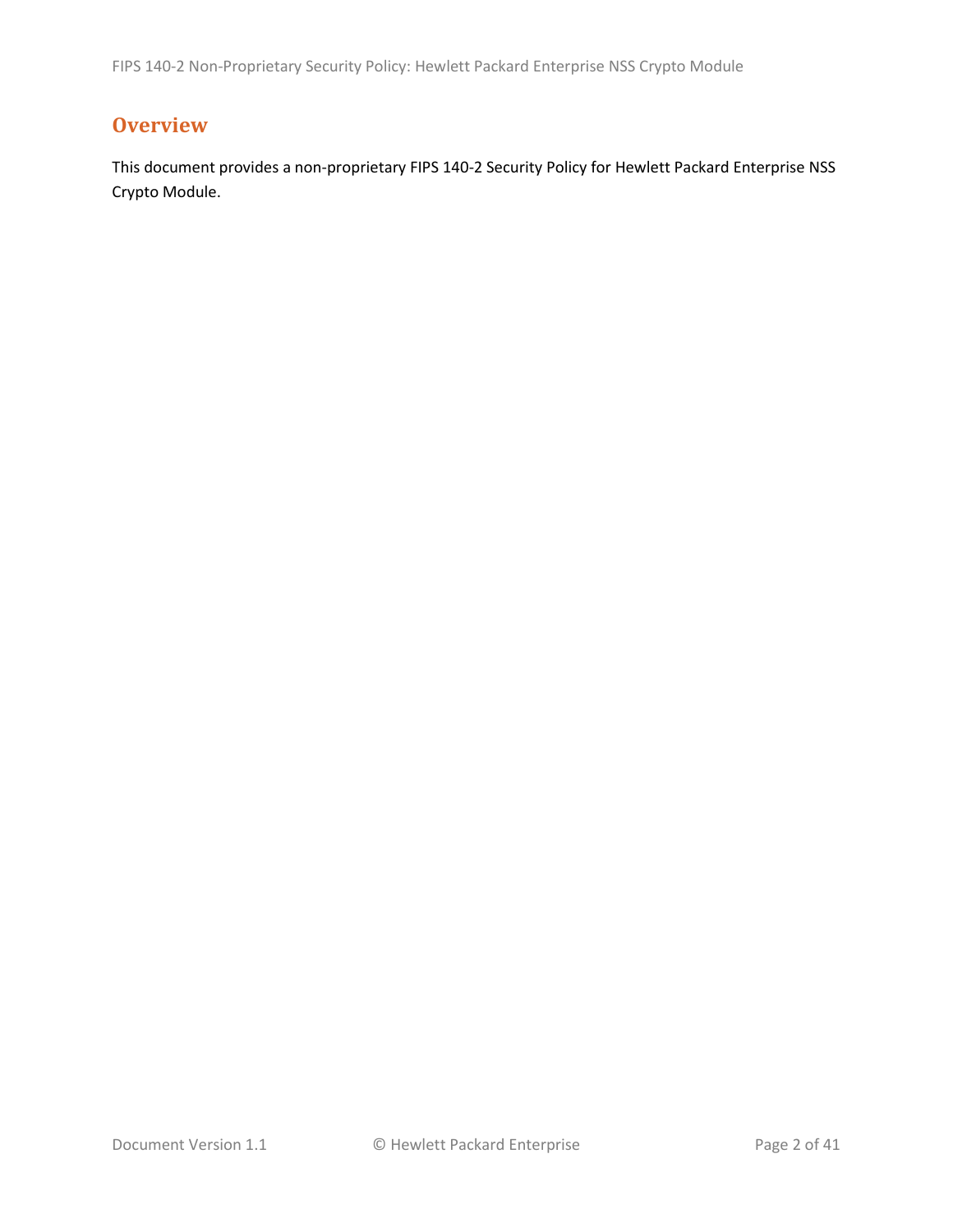## **Table of Contents**

| 1            |               |  |  |  |  |
|--------------|---------------|--|--|--|--|
|              | 1.1           |  |  |  |  |
|              | 1.2           |  |  |  |  |
|              | 1.3           |  |  |  |  |
|              | 1.4           |  |  |  |  |
| $\mathbf{2}$ |               |  |  |  |  |
|              | 2.1           |  |  |  |  |
|              | 2.1.1         |  |  |  |  |
|              | 2.1.2         |  |  |  |  |
|              | 2.1.3         |  |  |  |  |
|              | 2.1.4         |  |  |  |  |
|              | 2.1.5         |  |  |  |  |
|              | $2.2^{\circ}$ |  |  |  |  |
|              | 2.2.1         |  |  |  |  |
|              | 2.2.2         |  |  |  |  |
|              | 2.2.3         |  |  |  |  |
|              | 2.2.4         |  |  |  |  |
|              | $2.3^{\circ}$ |  |  |  |  |
|              | 2.3.1         |  |  |  |  |
|              | 2.3.2         |  |  |  |  |
|              | $2.4^{\circ}$ |  |  |  |  |
|              | 2.4.1         |  |  |  |  |
|              | 2.4.2         |  |  |  |  |
|              | 2.4.3         |  |  |  |  |
|              | 2.4.4         |  |  |  |  |
|              | 2.5           |  |  |  |  |
|              | 2.6           |  |  |  |  |
|              | 2.7           |  |  |  |  |
|              | 2.7.1         |  |  |  |  |
|              | 2.7.2         |  |  |  |  |
|              | 2.8           |  |  |  |  |
| 3            |               |  |  |  |  |
|              | 3.1           |  |  |  |  |
|              | 3.1.1         |  |  |  |  |
|              | $3.2^{\circ}$ |  |  |  |  |
|              | 3.2.1         |  |  |  |  |
|              | 3.2.2         |  |  |  |  |
|              | 3.2.3         |  |  |  |  |
|              | 3.3           |  |  |  |  |
|              | 3.4           |  |  |  |  |
| 4            |               |  |  |  |  |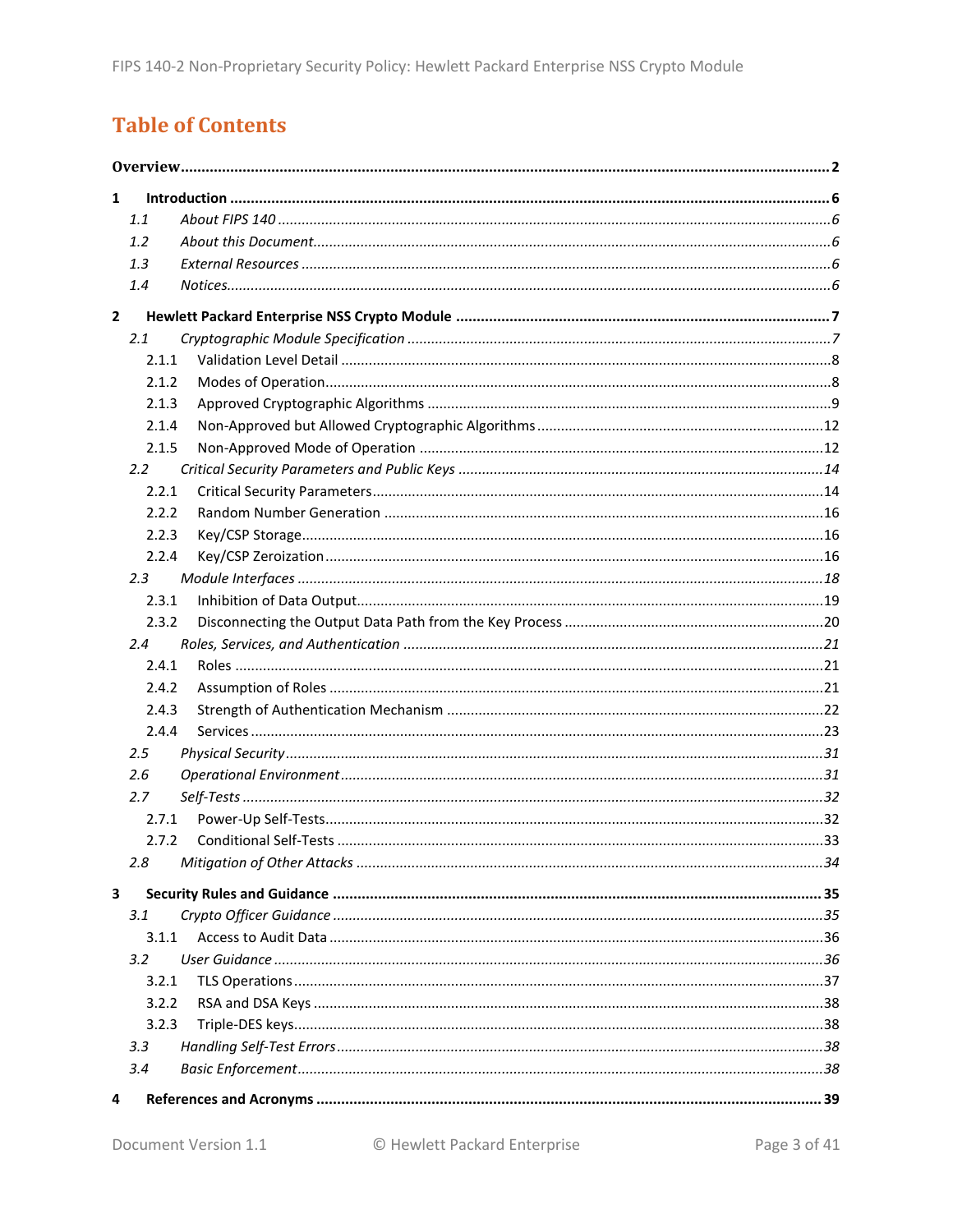| 4.1 |  |
|-----|--|
| 42  |  |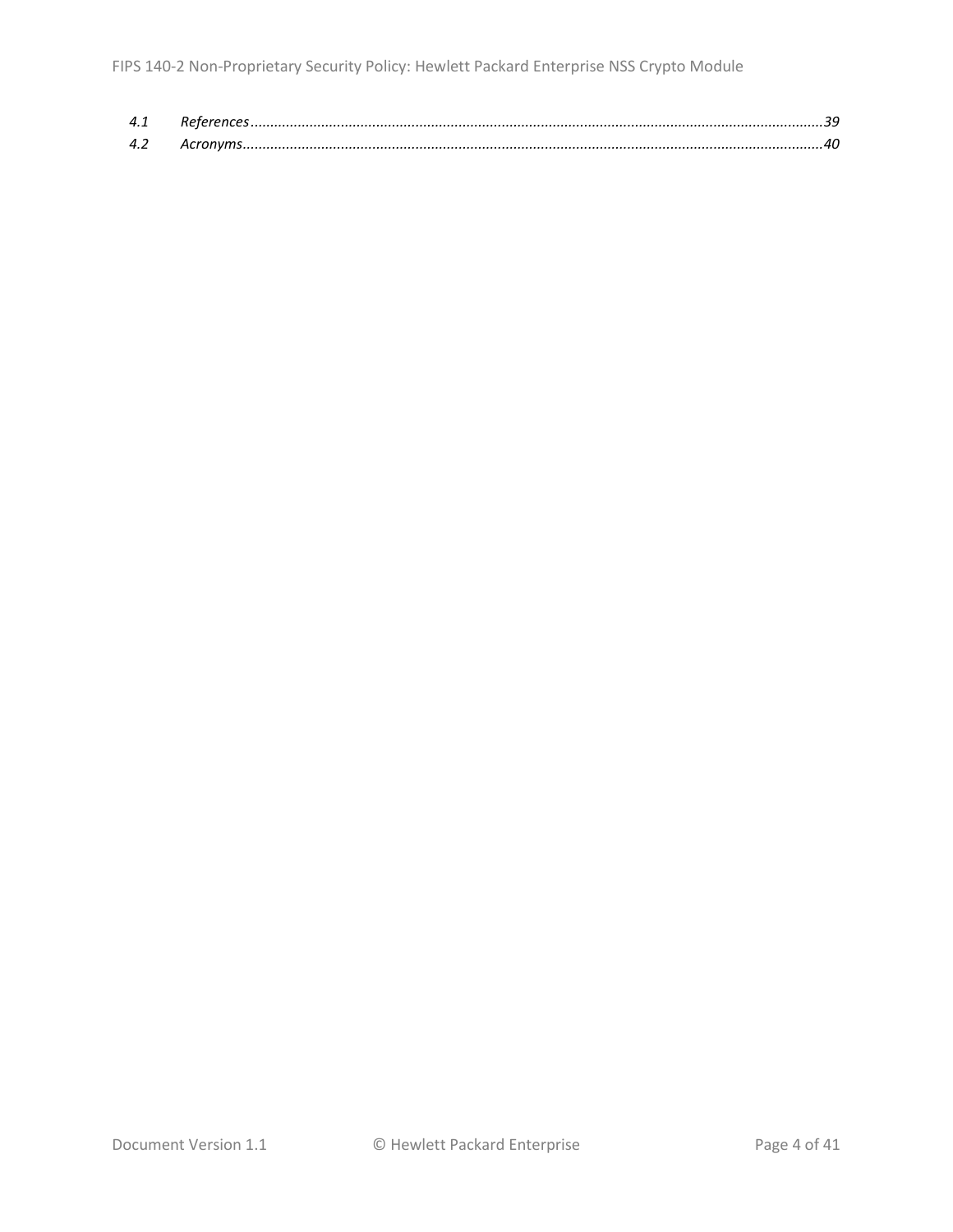## **List of Tables**

## **List of Figures**

|--|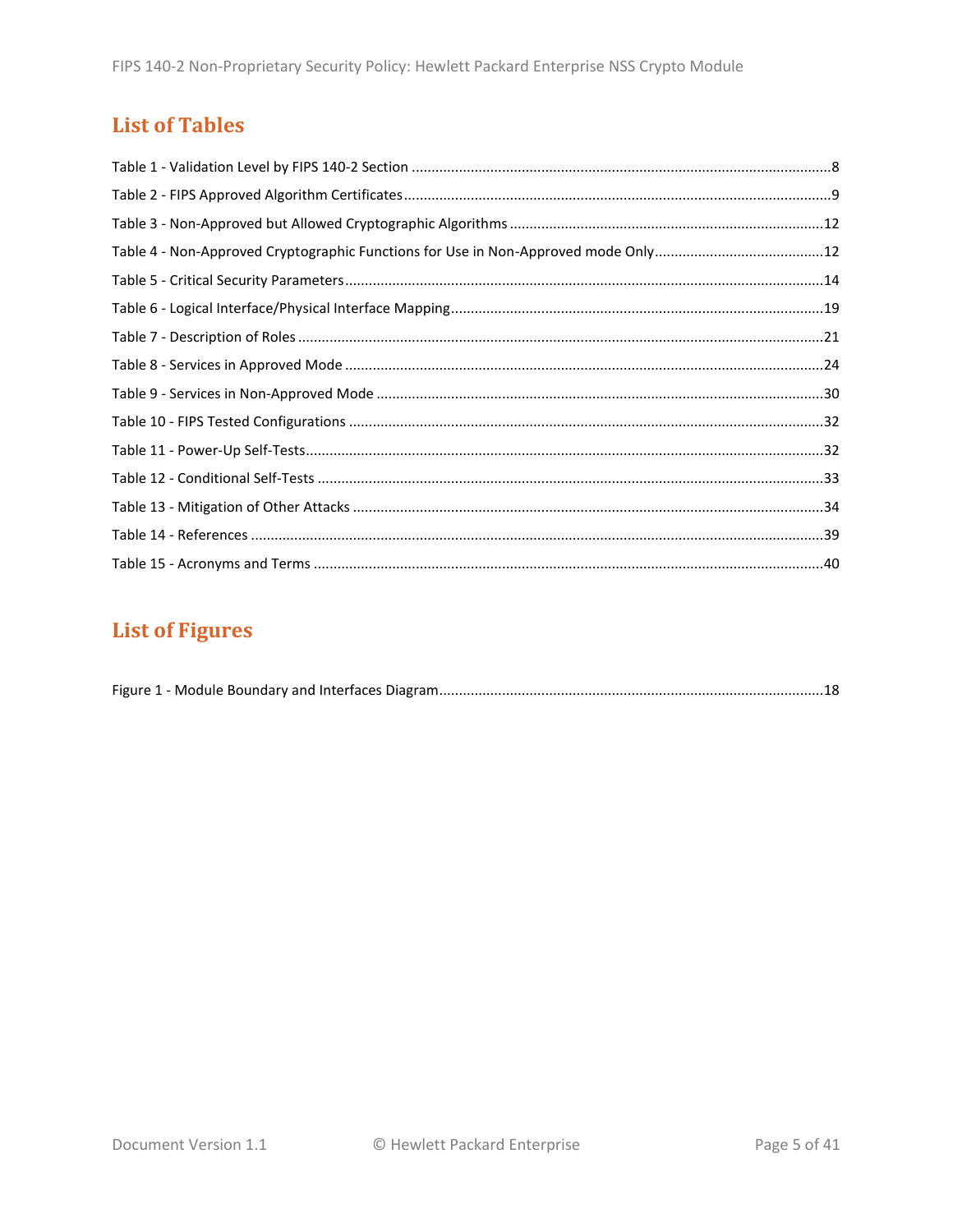## <span id="page-5-0"></span>**1 Introduction**

### <span id="page-5-1"></span>**1.1 About FIPS 140**

Federal Information Processing Standards Publication 140-2 — Security Requirements for Cryptographic Modules specifies requirements for cryptographic modules to be deployed in a Sensitive but Unclassified environment. The National Institute of Standards and Technology (NIST) and Canadian Centre for Cyber Security (CCCS) Cryptographic Module Validation Program (CMVP) run the FIPS 140 program. The National Voluntary Laboratory Accreditation Program (NVLAP) accredits independent testing labs to perform FIPS 140 testing; the CMVP validates modules meeting FIPS 140 validation. *Validated* is the term given to a module that is documented and tested against the FIPS 140 criteria.

More information is available on the CMVP website at [https://csrc.nist.gov/projects/cryptographic](https://csrc.nist.gov/projects/cryptographic-module-validation-program)[module-validation-program.](https://csrc.nist.gov/projects/cryptographic-module-validation-program)

### <span id="page-5-2"></span>**1.2 About this Document**

This non-proprietary Cryptographic Module Security Policy for Hewlett Packard Enterprise NSS Crypto Module from Hewlett Packard Enterprise ("HPE") provides an overview of the product and a high-level description of how it meets the overall Level 1 security requirements of FIPS 140-2.

Hewlett Packard Enterprise NSS Crypto Module may also be referred to as the "module" in this document.

### <span id="page-5-3"></span>**1.3 External Resources**

The HPE website [\(www.hpe.com\)](http://www.hpe.com/) contains information on HPE services and products. The Cryptographic Module Validation Program website contains links to the FIPS 140-2 certificate and HPE contact information.

### <span id="page-5-4"></span>**1.4 Notices**

This document may be freely reproduced and distributed in its entirety without modification.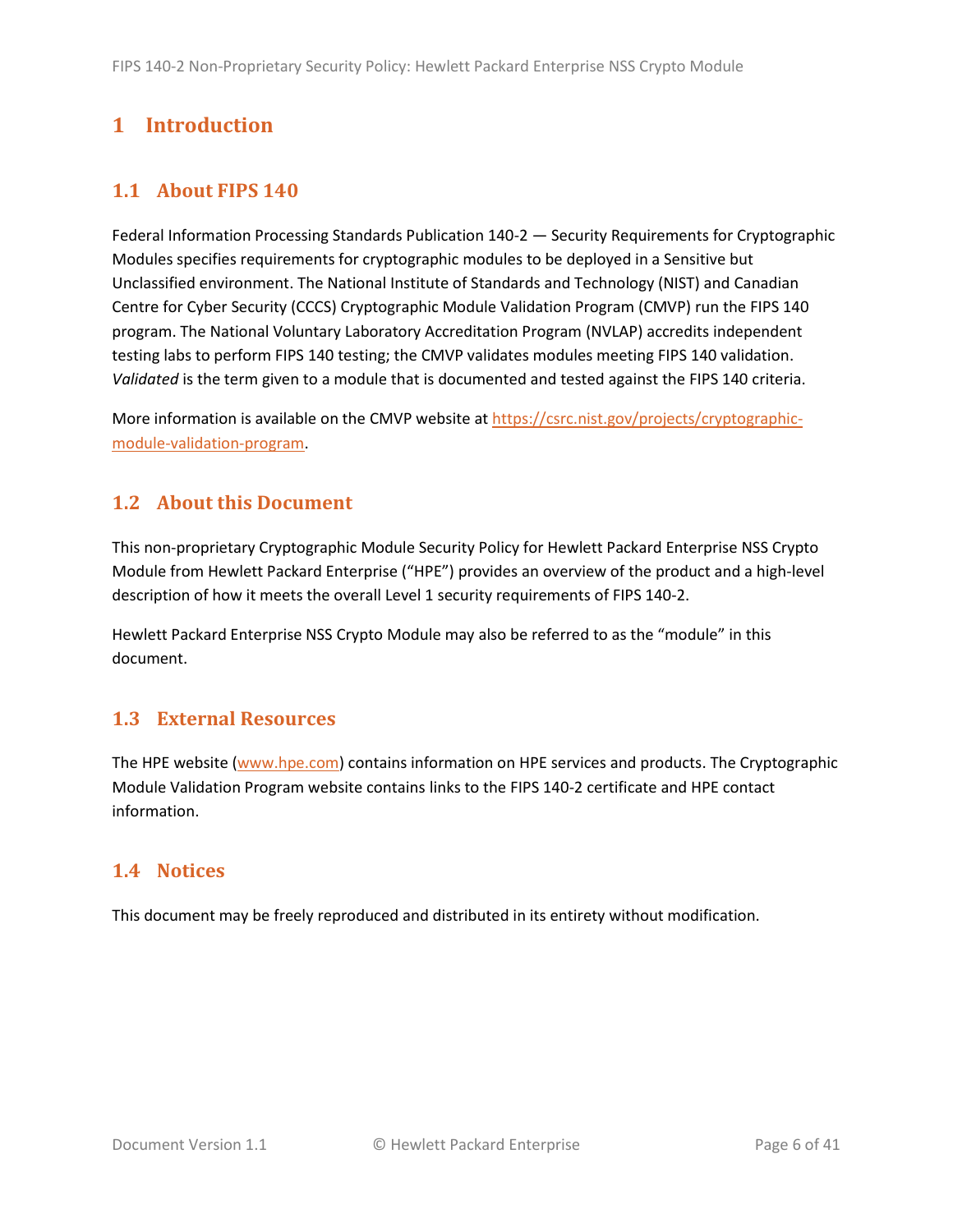## <span id="page-6-0"></span>**2 Hewlett Packard Enterprise NSS Crypto Module**

### <span id="page-6-1"></span>**2.1 Cryptographic Module Specification**

Hewlett Packard Enterprise NSS Crypto Module is a general purpose cryptographic library designed to provide FIPS 140-2 validated cryptographic functionality for Hewlett Packard Enterprise components.

The module's software version is [5.0.](#page-0-1) The module is an open-source, general-purpose cryptographic library, with an API based on the industry standard PKCS #11 version 2.20. It combines a vertical stack of Linux components intended to limit the external interface each separate component may provide.

The module is a software module that relies on the physical characteristics of the host platform. The module's physical boundary is defined by the enclosure of the host platform, which is the General Purpose Device that the module is installed on. For the purposes of FIPS 140-2 validation, the module's embodiment type is defined as multi-chip standalone.

All operations of the module occur via calls from host applications and their respective internal daemons/processes. As such there are no untrusted services calling the services of the module.

The module's logical cryptographic boundary is the shared library files and their integrity check signature files as listed below:

- libsoftokn3.so
- libsoftokn3.chk
- libnssdbm3.so
- libnssdbm3.chk
- libfreeblpriv3.so
- libfreeblpriv3.chk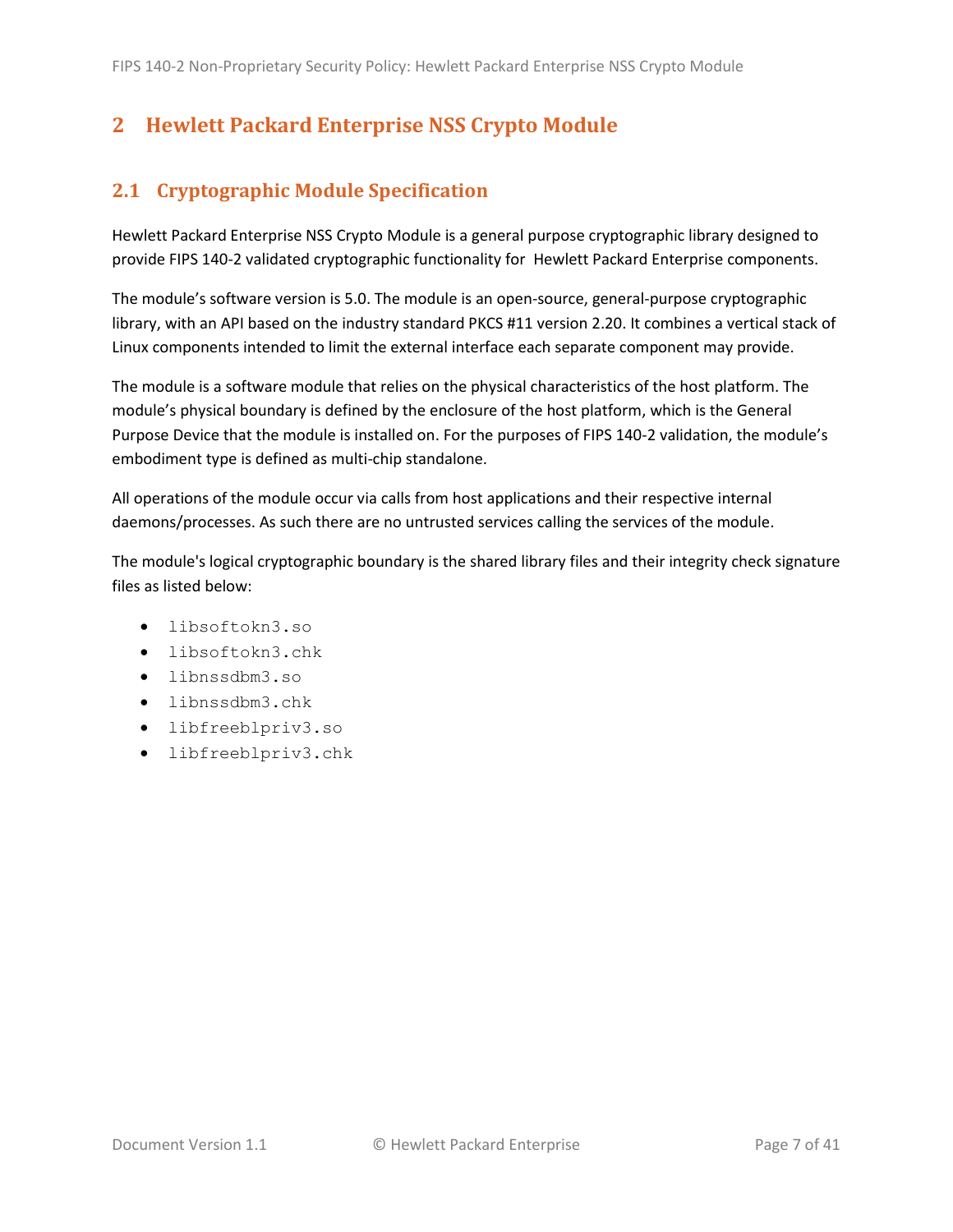FIPS 140-2 Non-Proprietary Security Policy: Hewlett Packard Enterprise NSS Crypto Module

#### <span id="page-7-0"></span>**2.1.1 Validation Level Detail**

The following table lists the module's level of validation for each area in FIPS 140-2:

#### **Table 1 - Validation Level by FIPS 140-2 Section**

| <b>FIPS 140-2 Section Title</b>                            | <b>Validation Level</b> |
|------------------------------------------------------------|-------------------------|
| Cryptographic Module Specification                         |                         |
| Cryptographic Module Ports and Interfaces                  | 1                       |
| Roles, Services, and Authentication                        | $\mathfrak{p}$          |
| <b>Finite State Model</b>                                  | 1                       |
| <b>Physical Security</b>                                   | N/A                     |
| <b>Operational Environment</b>                             | 1                       |
| Cryptographic Key Management                               | 1                       |
| Electromagnetic Interference/Electromagnetic Compatibility | 1                       |
| Self-Tests                                                 | 1                       |
| Design Assurance                                           | 3                       |
| <b>Mitigation of Other Attacks</b>                         |                         |

#### <span id="page-7-1"></span>**2.1.2 Modes of Operation**

The module supports two modes of operation: FIPS Approved mode and non-Approved mode. The module will be in FIPS Approved mode when all power up self-tests have completed successfully, and only Approved or allowed algorithms are invoked. See [Table 2](#page-8-1) below for a list of the supported Approved algorithms and [Table 3](#page-11-2) for allowed algorithms. The non-Approved mode is entered when a non-Approved algorithm is invoked. See [Table 4](#page-11-3) for a list of non-Approved algorithms.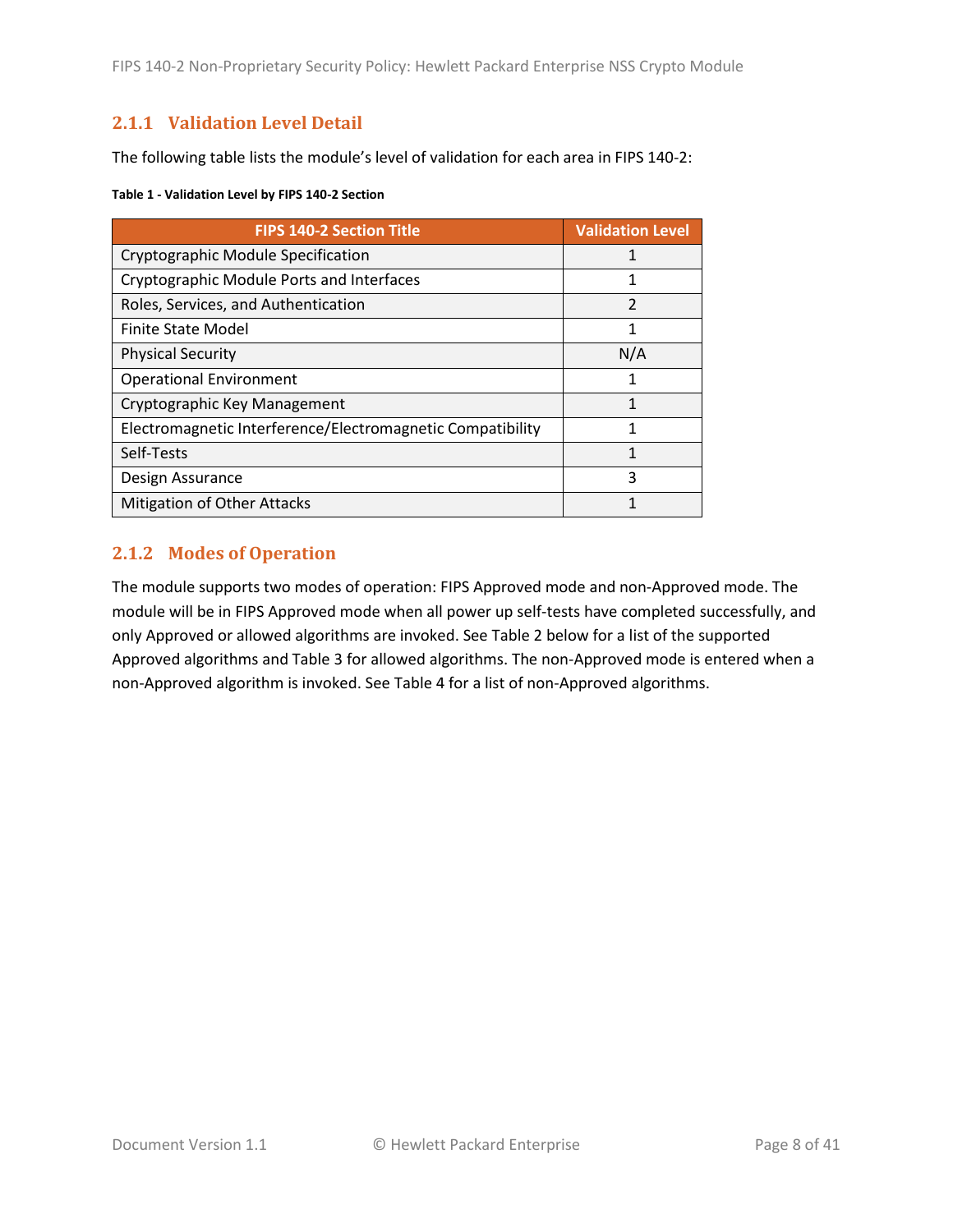### **2.1.3 Approved Cryptographic Algorithms**

The module's cryptographic algorithm implementations have received the following certificate numbers from the Cryptographic Algorithm Validation Program (CAVP).

| Table 2 - FIPS Approved Algorithm Certificates |  |
|------------------------------------------------|--|
|------------------------------------------------|--|

<span id="page-8-1"></span><span id="page-8-0"></span>

| <b>CAVP Cert.</b> | <b>Algorithm</b>                                                         | <b>Standard</b> | <b>Mode/Method</b>                                                   | <b>Key Lengths,</b><br><b>Curves or Moduli</b> | <b>Use</b>              |
|-------------------|--------------------------------------------------------------------------|-----------------|----------------------------------------------------------------------|------------------------------------------------|-------------------------|
| C786              | <b>AES</b>                                                               | <b>FIPS 197</b> | CBC, CTR (ext only), ECB, KW <sup>1</sup>                            | 128, 192, 256                                  | Encryption, Decryption  |
| C794              |                                                                          | SP 800-38A      | tested without and with AES-NI                                       |                                                |                         |
|                   |                                                                          | SP 800-38F      |                                                                      |                                                |                         |
| Vendor            | <b>CKG</b>                                                               | SP 800-133      | Symmetric keys and asymmetric seeds are the                          |                                                | <b>Key Generation</b>   |
| affirmed          |                                                                          |                 | unmodified output of the SP 800-90A DRBG (ref.                       |                                                |                         |
|                   |                                                                          |                 | SP section 2.2.2)                                                    |                                                |                         |
| C786              | <b>CVL: KAS-ECC</b>                                                      | SP 800-56A      | Key Pair Generation, Partial PKV:                                    |                                                | Used by allowed EC      |
|                   | Component                                                                |                 | Full unified scheme (Initiator/Responder) with parameter sets EC (P- |                                                | Diffie-Hellman          |
|                   |                                                                          |                 | 256, SHA-256), ED (P-384, SHA-384), EC (P-521, SHA-512)              |                                                |                         |
| C786              | <b>CVL: KAS-FFC</b>                                                      | SP 800-56A      | Key Pair Generation:                                                 |                                                | Used by allowed Diffie- |
|                   | dhEphem scheme (Initiator/Responder) with parameter sets FB<br>Component |                 |                                                                      | Hellman                                        |                         |
|                   |                                                                          |                 | (SHA-224), FC (SHA-256)                                              |                                                |                         |
| C786              | <b>CVL: KDF,</b>                                                         | SP 800-135      | TLS v1.0/1.1 KDF                                                     | SHA-256, SHA-                                  | TLS pre-master secret   |
|                   | <b>Application-</b>                                                      |                 | TLS v1.2 KDF                                                         | 384, SHA-512                                   | and master secret       |
|                   | Specific $2$                                                             |                 |                                                                      |                                                |                         |

<sup>&</sup>lt;sup>1</sup> The AES key wrapping provides between 128 and 256 bits of encryption strength.

<sup>&</sup>lt;sup>2</sup> These protocols have not been reviewed or tested by the CAVP and CMVP.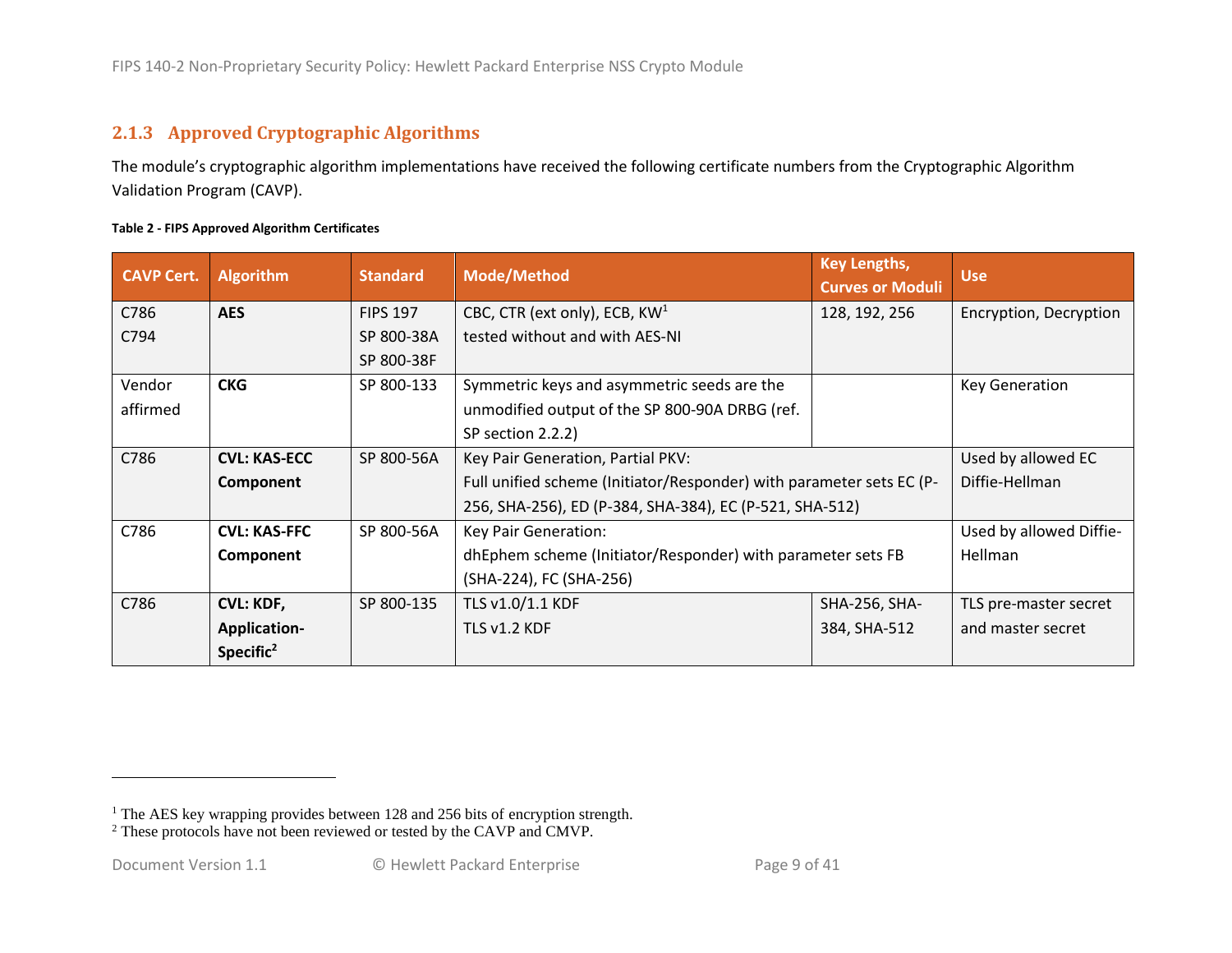| <b>CAVP Cert.</b> | Algorithm    | <b>Standard</b> | <b>Mode/Method</b>                                              | <b>Key Lengths,</b><br><b>Curves or Moduli</b> | <b>Use</b>                   |
|-------------------|--------------|-----------------|-----------------------------------------------------------------|------------------------------------------------|------------------------------|
| C786              | <b>DRBG</b>  | SP 800-90A      | Hash_DRBG (SHA-256)                                             | 256 bits entropy                               | <b>Random Bit Generation</b> |
|                   |              |                 |                                                                 | input                                          | The module generates         |
|                   |              |                 |                                                                 |                                                | cryptographic keys           |
|                   |              |                 |                                                                 |                                                | whose strengths are          |
|                   |              |                 |                                                                 |                                                | modified by available        |
|                   |              |                 |                                                                 |                                                | entropy.                     |
| C786              | <b>DSA</b>   | FIPS 186-4      | Key Generation:                                                 |                                                | Digital Signature            |
|                   |              |                 | (2048, 224), (2048, 256), (3072, 256)                           |                                                | Services                     |
|                   |              |                 |                                                                 |                                                |                              |
|                   |              |                 | <b>Signature Generation:</b>                                    |                                                |                              |
|                   |              |                 | (2048, 224) (SHA-224, SHA-256, SHA-384, SHA-512)                |                                                |                              |
|                   |              |                 |                                                                 | (2048, 256) (SHA-256, SHA-384, SHA-512)        |                              |
|                   |              |                 | (3072, 256) (SHA-256, SHA-384, SHA-512)                         |                                                |                              |
|                   |              |                 | PQG Verification, Signature Verification:                       |                                                |                              |
|                   |              |                 | (1024, 160) (SHA-1, SHA-224, SHA-256, SHA-384, SHA-512)         |                                                |                              |
|                   |              |                 | (2048, 224) (SHA-224, SHA-256, SHA-384, SHA-512)                |                                                |                              |
|                   |              |                 | (2048, 256) (SHA-256, SHA-384, SHA-512)                         |                                                |                              |
|                   |              |                 | (3072, 256) (SHA-256, SHA-384, SHA-512)                         |                                                |                              |
| C786              | <b>ECDSA</b> | FIPS 186-4      | Key Pair Generation, Public Key Validation                      |                                                | Digital Signature            |
|                   |              |                 | P-256, P-384, P-521 (Secret Generation Mode: Extra Bits)        |                                                | Services                     |
|                   |              |                 |                                                                 |                                                |                              |
|                   |              |                 | <b>Signature Generation:</b>                                    |                                                |                              |
|                   |              |                 | P-256, P-384, P-521 (SHA-224, SHA-256, SHA-384, SHA-512)        |                                                |                              |
|                   |              |                 |                                                                 |                                                |                              |
|                   |              |                 | <b>Signature Verification:</b>                                  |                                                |                              |
|                   |              |                 | P-256, P-384, P-521 (SHA-1, SHA-224, SHA-256, SHA-384, SHA-512) |                                                |                              |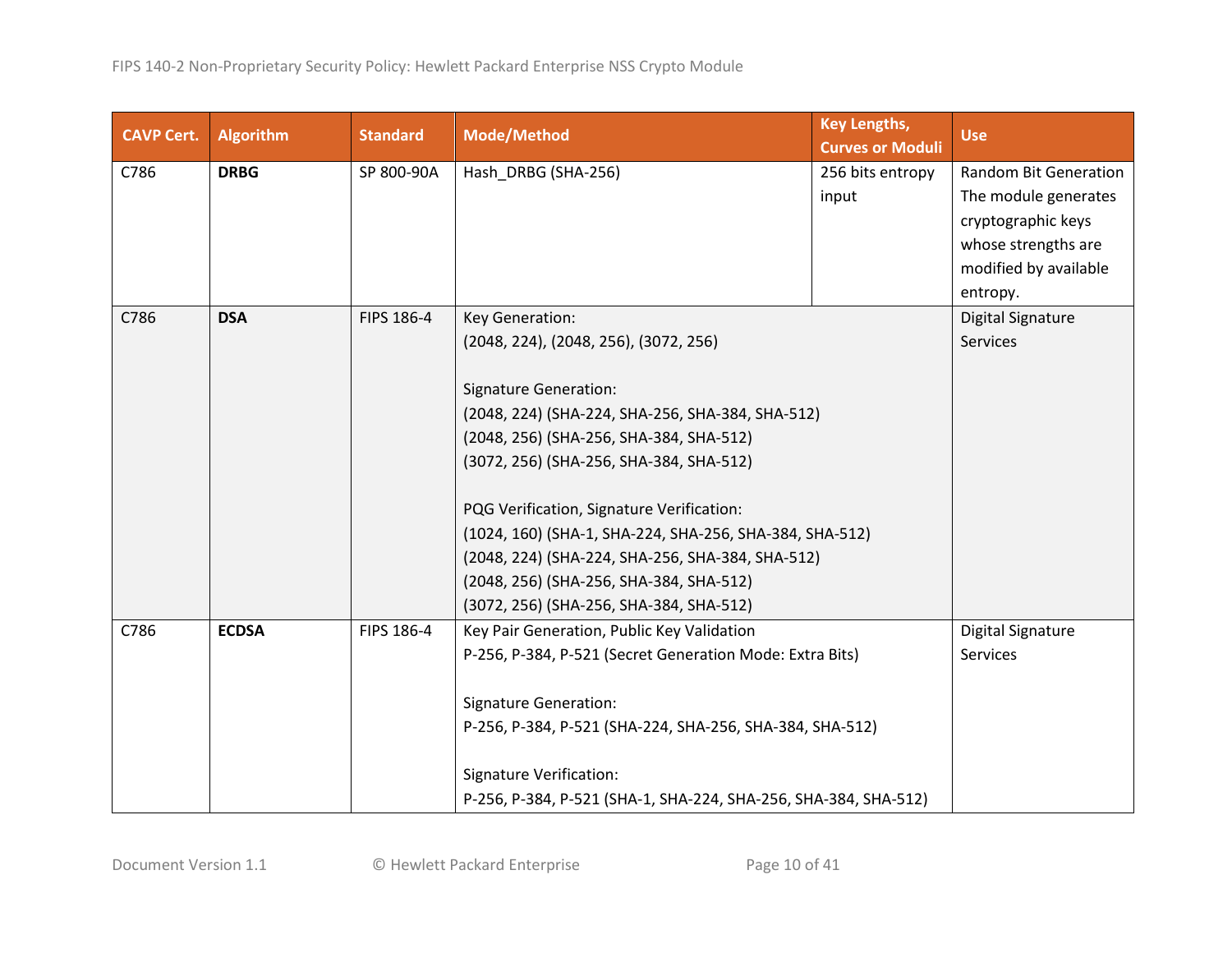| <b>CAVP Cert.</b> | <b>Algorithm</b>  | <b>Standard</b>   | <b>Mode/Method</b>                                                      | <b>Key Lengths,</b><br><b>Curves or Moduli</b>        | <b>Use</b>                    |
|-------------------|-------------------|-------------------|-------------------------------------------------------------------------|-------------------------------------------------------|-------------------------------|
| C786              | <b>HMAC</b>       | FIPS 198-1        | HMAC-SHA-1                                                              | Key Size Ranges                                       | <b>HMAC Generation,</b>       |
|                   |                   |                   | HMAC-SHA-224                                                            | Tested: KS <bs,< td=""><td>Authentication</td></bs,<> | Authentication                |
|                   |                   |                   | HMAC-SHA-256                                                            | KS=BS, KS>BS                                          |                               |
|                   |                   |                   | HMAC-SHA-384                                                            |                                                       |                               |
|                   |                   |                   | HMAC-SHA-512                                                            |                                                       |                               |
| C786              | KTS <sup>3</sup>  | SP 800-38F        | AES KW (without or with AES-NI)                                         | 128, 192, 256                                         | Key establishment             |
| C794              |                   |                   |                                                                         |                                                       | methodology provides          |
|                   |                   |                   |                                                                         |                                                       | between 128 and 256           |
|                   |                   |                   |                                                                         |                                                       | bits of encryption            |
|                   |                   |                   |                                                                         |                                                       | strength                      |
| C786              | <b>RSA</b>        | FIPS 186-4        | Key Generation:                                                         |                                                       | <b>Digital Signature</b>      |
|                   |                   | PKCS#1            | 2048, 3072 bits (primality per Table C.3)                               |                                                       | <b>Services</b>               |
|                   |                   | v1.5              |                                                                         |                                                       |                               |
|                   |                   |                   | Signature Generation (PKCS #1 v1.5):                                    |                                                       |                               |
|                   |                   |                   | 2048, 3072, 4096 <sup>4</sup> bits (SHA-224, SHA-256, SHA-384, SHA-512) |                                                       |                               |
|                   |                   |                   |                                                                         |                                                       |                               |
|                   |                   |                   | Signature Verification (PKCS #1 v1.5):                                  |                                                       |                               |
|                   |                   |                   | 1024, 2048, 3072 bits (SHA-1, SHA-224, SHA-256, SHA-384, SHA-512)       |                                                       |                               |
| C786              | <b>SHS</b>        | <b>FIPS 180-4</b> | $SHA-1$                                                                 | Byte-only                                             | <b>Digital Signature</b>      |
|                   |                   |                   | <b>SHA-224</b>                                                          |                                                       | Services, non-Digital         |
|                   |                   |                   | <b>SHA-256</b>                                                          |                                                       | <b>Signature Applications</b> |
|                   |                   |                   | <b>SHA-384</b>                                                          |                                                       |                               |
|                   |                   |                   | <b>SHA-512</b>                                                          |                                                       |                               |
| C786              | <b>Triple-DES</b> | SP 800-67         | TECB, TCBC and CTR (ext only)                                           | $3$ -key <sup>5</sup>                                 | Encryption, Decryption        |

 $3$  For use with system-level key establishment; not used by the module to establish keys within the module

<sup>&</sup>lt;sup>4</sup> Tested under 186-2, per IG G.18 (including additional comment 1)

 $5$  Each 3-key Triple-DES key shall not be used to encrypt more than  $2^{16}$  64-bit blocks of data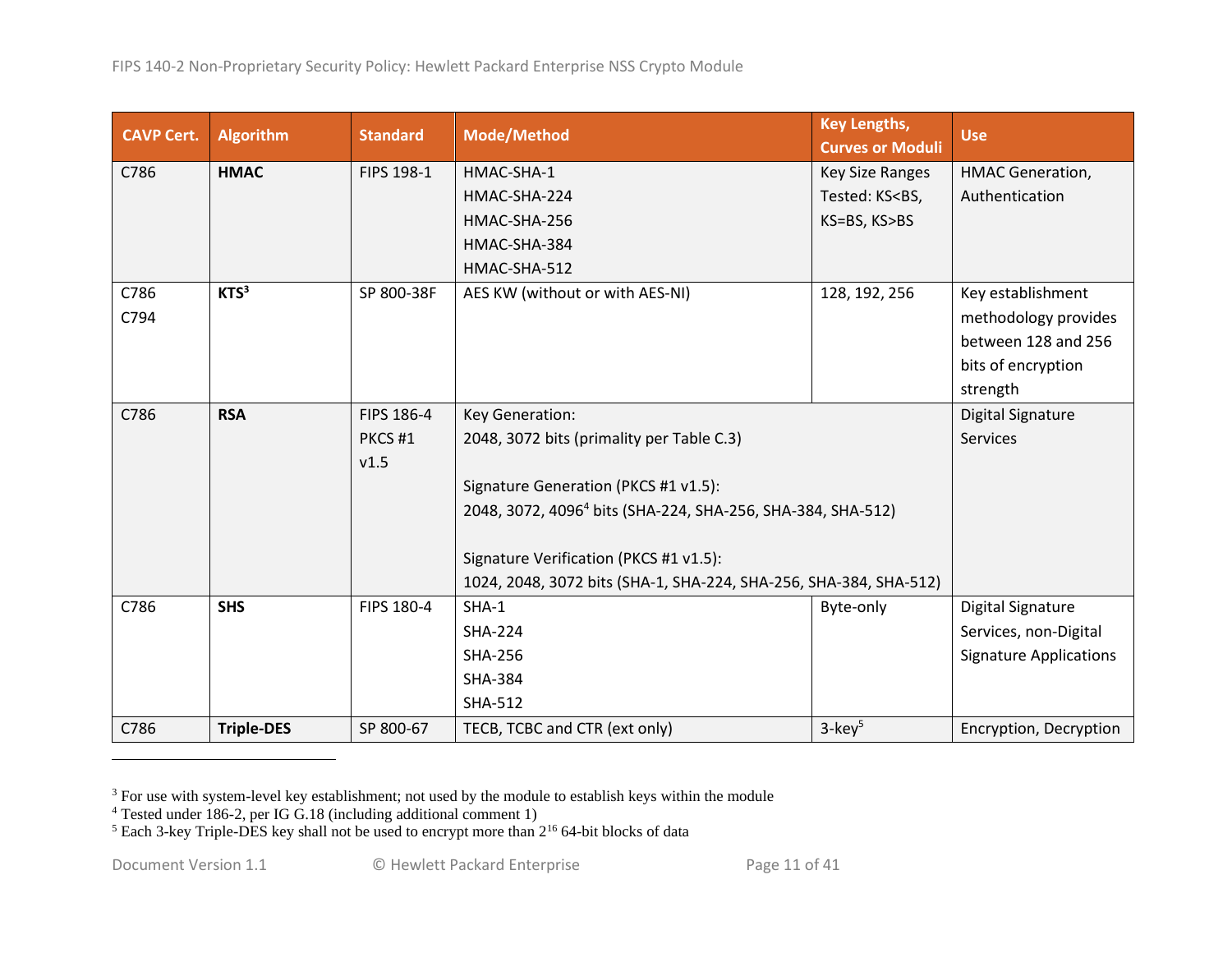#### <span id="page-11-0"></span>**2.1.4 Non-Approved but Allowed Cryptographic Algorithms**

The module supports the following FIPS 140-2 non-Approved but allowed algorithms that may be used in the FIPS Approved mode of operation.

<span id="page-11-2"></span>

| Table 3 - Non-Approved but Allowed Cryptographic Algorithms |  |  |
|-------------------------------------------------------------|--|--|
|                                                             |  |  |

| Algorithm                     | <b>Use</b>                                                          |
|-------------------------------|---------------------------------------------------------------------|
| Diffie-Hellman Key Agreement  | Using KAS-FFC Component (CVL Cert. #C786).                          |
| (≥ 2048)                      | Key agreement; key establishment methodology provides between       |
|                               | 112 and 256 bits of encryption strength. Non-compliant if less than |
|                               | 112 bits of encryption strength.                                    |
|                               | For use with system-level key establishment; not used by the        |
|                               | module to establish keys within the module.                         |
| Elliptic Curve Diffie-Hellman | Using KAS-ECC Component (CVL Cert. #C786).                          |
| (P-256, P-384 and P-521)      | Key agreement; key establishment methodology provides between       |
|                               | 128 and 256 bits of encryption strength                             |
|                               | For use with system-level key establishment; not used by the        |
|                               | module to establish keys within the module.                         |
| MD5 within TLS                | Message digest used in TLS only [ref. IG 1.23 example 2a]           |
| <b>NDRNG</b>                  | Used for seeding NIST SP 800-90A DRBG                               |
| RSA Key Wrapping              | Key wrapping; key establishment methodology provides between        |
| (≥ 2048)                      | 112 and 256 bits of encryption strength. Non-compliant if less than |
|                               | 112 bits of encryption strength.                                    |

#### <span id="page-11-1"></span>**2.1.5 Non-Approved Mode of Operation**

The module supports a non-Approved mode of operation. The algorithms listed in this section are not to be used by the operator in the FIPS Approved mode of operation.

| <b>Algorithm</b>                             | <b>Use</b>                                                     |
|----------------------------------------------|----------------------------------------------------------------|
| <b>AES CTS</b>                               | Encryption, Decryption                                         |
| <b>AES-GCM</b> (non-compliant)               | Encryption, Decryption (non-compliant with IG A.5, CAVS tested |
|                                              | with Cert. # C786)                                             |
| <b>Camellia</b>                              | Encryption, Decryption                                         |
| <b>DES</b>                                   | Encryption, Decryption                                         |
| Diffie-Hellman (non-compliant <sup>6</sup> ) | Key Agreement                                                  |
| DSA (non-compliant <sup>7</sup> )            | Public Key Cryptography                                        |

<span id="page-11-3"></span>

| Table 4 - Non-Approved Cryptographic Functions for Use in Non-Approved mode Only |  |
|----------------------------------------------------------------------------------|--|
|----------------------------------------------------------------------------------|--|

<sup>6</sup> Support for additional key sizes (key agreement with key sizes less than 2048 bits)

<sup>&</sup>lt;sup>7</sup> Support for additional key sizes (key generation/signature generation with key sizes less than 2048 bits, signature verification with key sizes less than 1024 bits)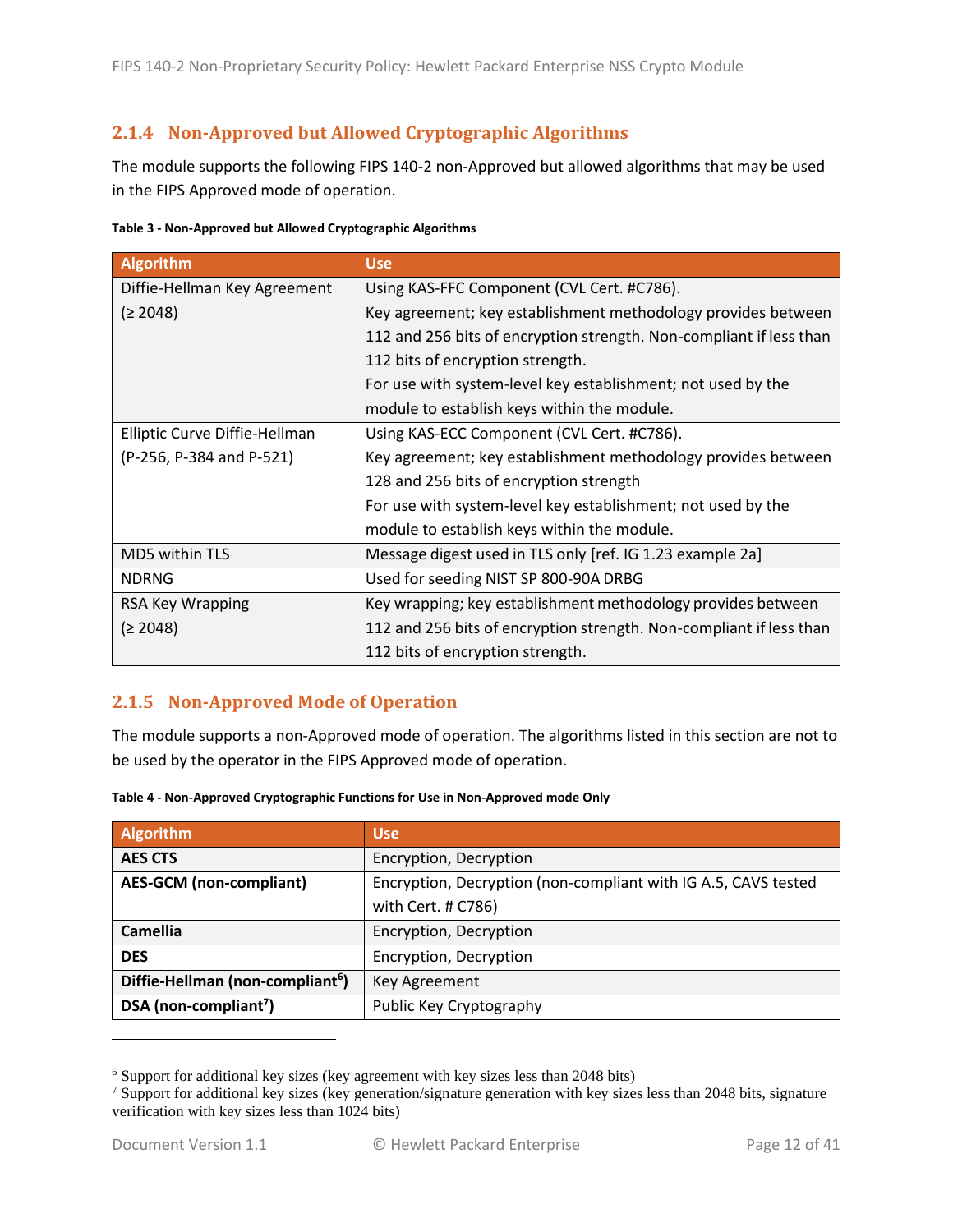FIPS 140-2 Non-Proprietary Security Policy: Hewlett Packard Enterprise NSS Crypto Module

| <b>Algorithm</b>                  | <b>Use</b>                                                    |
|-----------------------------------|---------------------------------------------------------------|
| <b>J-PAKE</b>                     | Key Agreement                                                 |
| <b>Key wrapping</b>               | Non-SP 800-38F AES and Triple-DES key wrapping                |
| MD <sub>2</sub>                   | <b>Hashing</b>                                                |
| MD <sub>5</sub>                   | Hashing                                                       |
| RC <sub>2</sub>                   | Encryption, Decryption                                        |
| RC4                               | Encryption, Decryption                                        |
| RC5                               | Encryption, Decryption                                        |
| RSA (non-compliant <sup>8</sup> ) | Public Key Cryptography                                       |
| <b>SEED</b>                       | Encryption, Decryption                                        |
| <b>Triple-DES with 2-key</b>      | Encryption, Decryption, key wrapping using two-key Triple-DES |

<sup>&</sup>lt;sup>8</sup> Support for additional key sizes (key generation/signature generation/key wrapping with key sizes less than 2048 bits, signature verification with key sizes less than 1024 bits)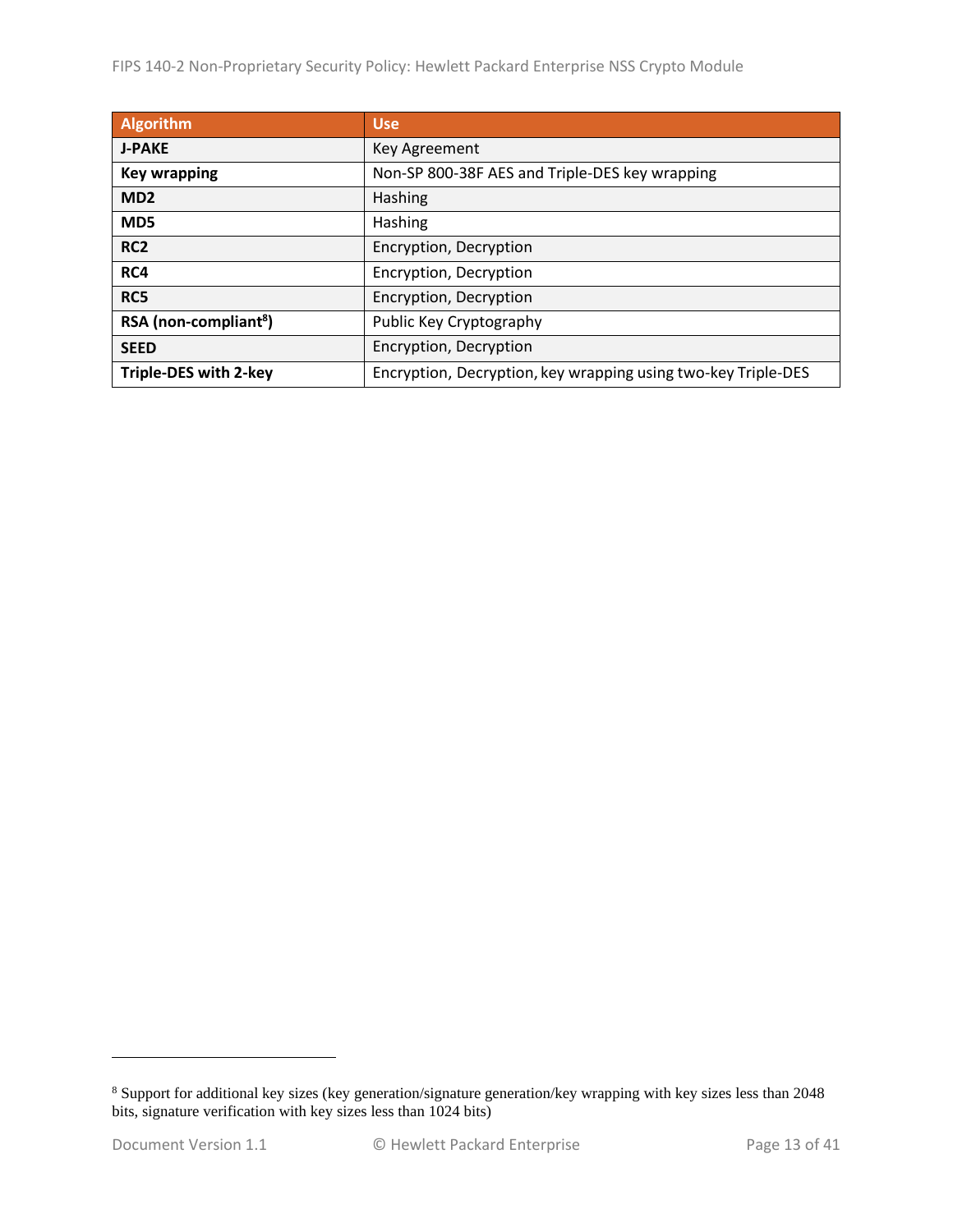## **2.2 Critical Security Parameters and Public Keys**

#### **2.2.1 Critical Security Parameters**

The table below provides a complete list of Critical Security Parameters (CSPs) used within the module.

#### <span id="page-13-3"></span>**Table 5 - Critical Security Parameters**

<span id="page-13-2"></span><span id="page-13-1"></span><span id="page-13-0"></span>

| <b>CSP</b>            | <b>Generation</b>                        | <b>Storage</b>     | <b>Entry/Output</b>            | <b>Zeroization</b>          |
|-----------------------|------------------------------------------|--------------------|--------------------------------|-----------------------------|
| AES keys              | Use of NIST SP 800-90A DRBG              | Application memory | Encrypted through key wrapping | Automatically zeroized when |
| (128, 192, 256 bits)  |                                          | or key database    | using FC_WrapKey               | freeing the cipher handle   |
| Triple-DES keys       | Use of NIST SP 800-90A DRBG              | Application memory | Encrypted through key wrapping | Automatically zeroized when |
| $(192 \text{ bits})$  |                                          | or key database    | using FC_WrapKey               | freeing the cipher handle   |
| DSA private keys      | 186-4 (use of NIST SP 800-90A DRBG)      | Application memory | Encrypted through key wrapping | Automatically zeroized when |
| (2048, 3072 bits)     |                                          | or key database    | using FC_WrapKey               | freeing the cipher handle   |
| ECDSA private keys    | 186-4 (use of NIST SP 800-90A DRBG)      | Application memory | Encrypted through key wrapping | Automatically zeroized when |
| (P-256, P-384, P-521) |                                          | or key database    | using FC_WrapKey               | freeing the cipher handle   |
| RSA private keys      | 186-4 (use of NIST SP 800-90A DRBG)      | Application memory | Encrypted through key wrapping | Automatically zeroized when |
| (2048, 3072 bits)     |                                          | or key database    | using FC_WrapKey               | freeing the cipher handle   |
| HMAC keys             | Use of NIST SP 800-90A DRBG              | Application memory | Encrypted through key wrapping | Automatically zeroized when |
| (≥ 112 bits)          |                                          | or key database    | using FC_WrapKey               | freeing the cipher handle   |
| DRBG entropy input    | <b>Obtained from NDRNG</b>               | Application memory | N/A                            | Automatically zeroized when |
| string and seed       |                                          |                    |                                | freeing the DRBG handle     |
| DRBG V and C values   | Derived from the entropy input string as | Application memory | N/A                            | Automatically zeroized when |
|                       | defined in NIST SP 800-90A               |                    |                                | freeing the DRBG handle     |
| TLS pre-master        | Use of NIST SP 800-90A DRBG in Diffie-   | Application memory | N/A                            | Automatically zeroized when |
| secret                | Hellman or EC Diffie-Hellman key         |                    |                                | freeing the cipher handle   |
|                       | agreement scheme                         |                    |                                |                             |
| TLS master secret     | Derived from TLS pre-master secret by    | Application memory | N/A                            | Automatically zeroized when |
|                       | using key derivation (TLS KDF)           |                    |                                | freeing the cipher handle   |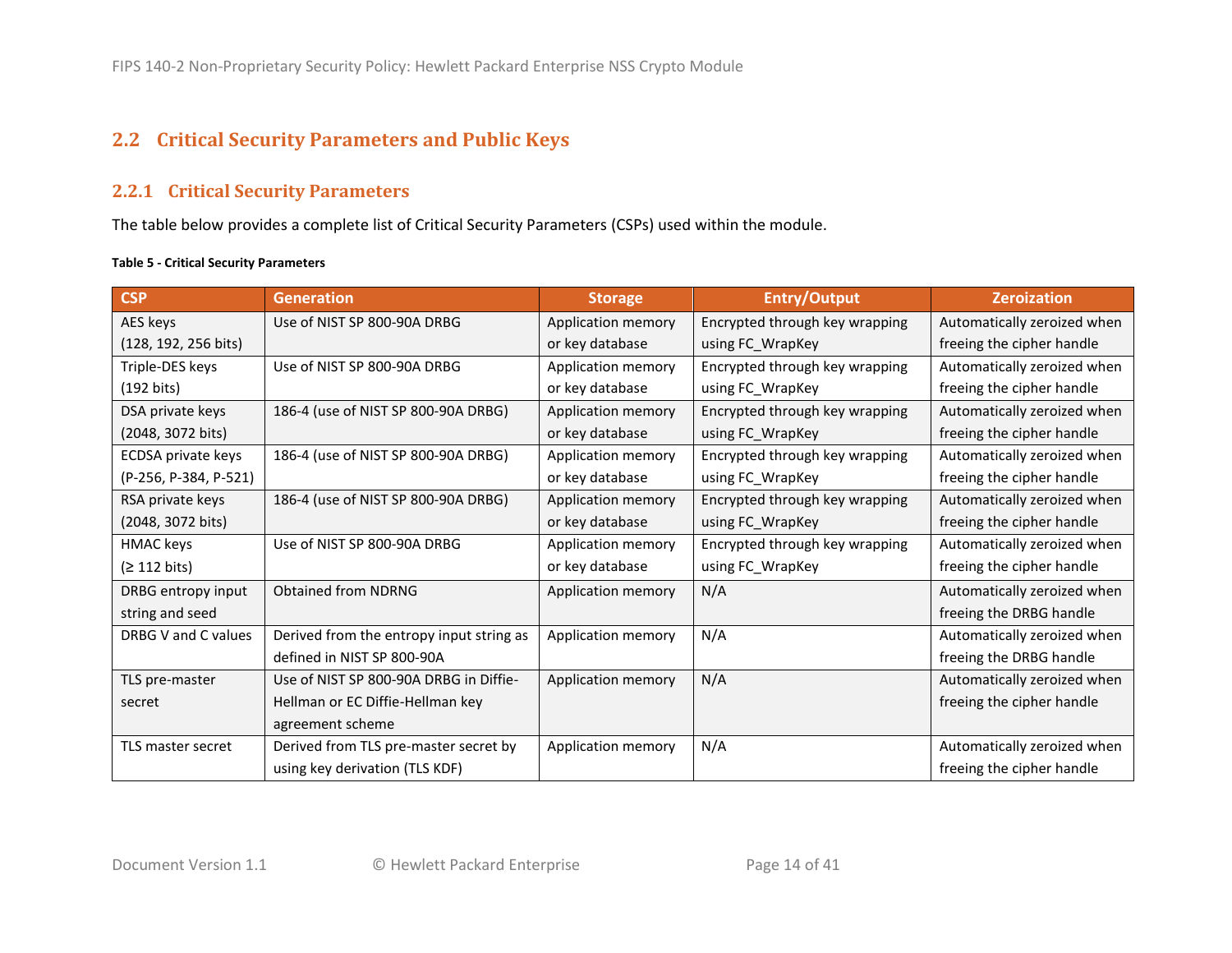| <b>CSP</b>            | <b>Generation</b>                         | <b>Storage</b>     | <b>Entry/Output</b>               | <b>Zeroization</b>              |
|-----------------------|-------------------------------------------|--------------------|-----------------------------------|---------------------------------|
| Diffie-Hellman        | Use of NIST SP 800-90A DRBG in Diffie-    | Application memory | N/A                               | Automatically zeroized when     |
| private components    | Hellman key agreement scheme              |                    |                                   | freeing the cipher handle       |
| (2048 - 15360 bits)   |                                           |                    |                                   |                                 |
| EC Diffie-Hellman     | Use of NIST SP 800-90A DRBG in EC         | Application memory | N/A                               | Automatically zeroized when     |
| private components    | Diffie-Hellman key agreement scheme       |                    |                                   | freeing the cipher handle       |
| (P-256, P-384, P-521) |                                           |                    |                                   |                                 |
| User Passwords        | N/A (supplied by the calling application) | Application memory | N/A (input through API parameter) | Automatically zeroized when     |
|                       |                                           | or key database in |                                   | the module is re-initialized or |
|                       |                                           | salted form        |                                   | overwritten when the user       |
|                       |                                           |                    |                                   | changes its password            |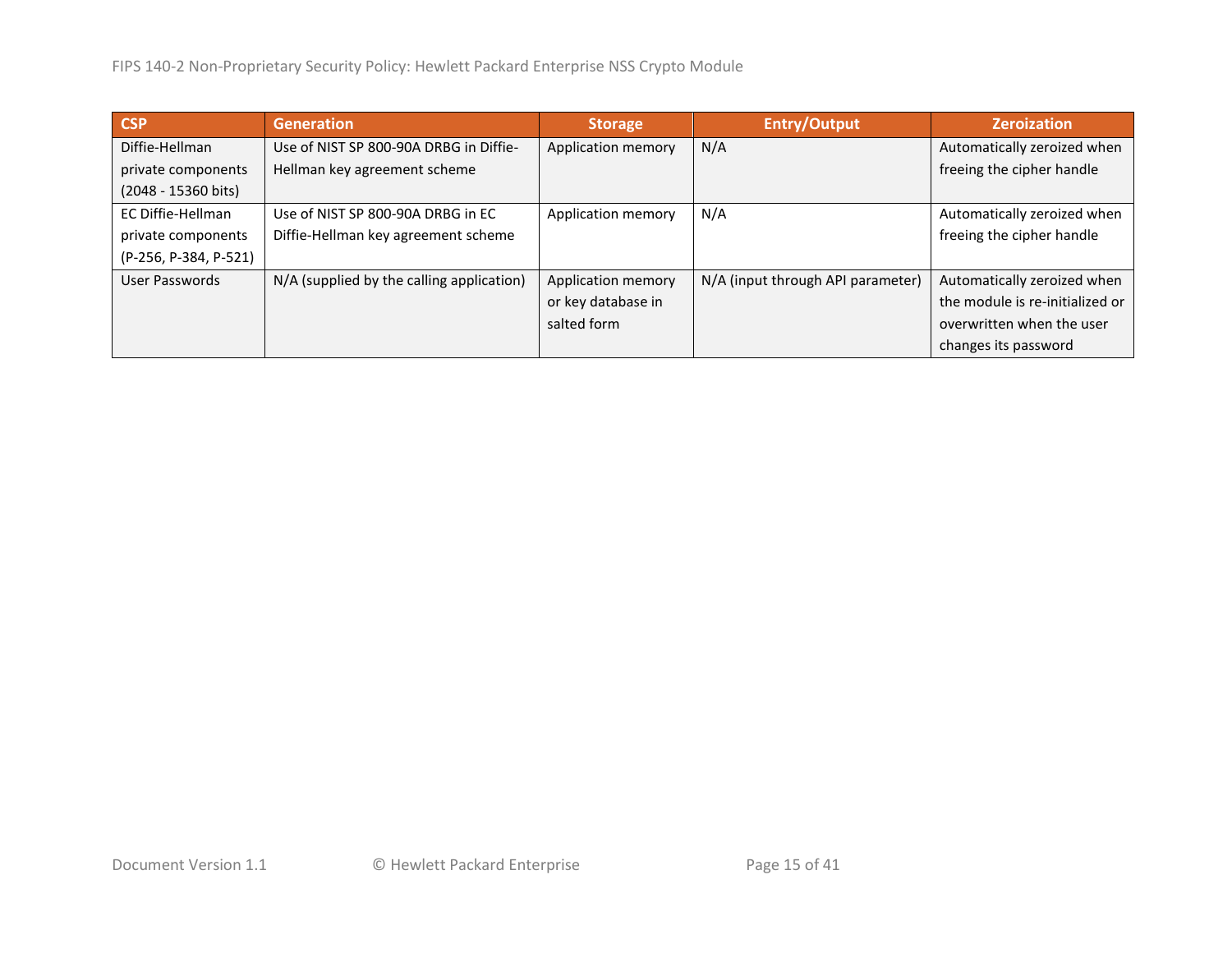#### <span id="page-15-3"></span><span id="page-15-0"></span>**2.2.2 Random Number Generation**

The module employs a NIST SP 800-90A Hash\_DRBG with SHA-256 as a random number generator.

For symmetric keys, the generated key is an unmodified output from the SP 800-90A DRBG. For generating asymmetric keys, the module implements key generation services compliant with FIPS 186-4, and the seed (i.e. the random value) used in asymmetric key generation is an unmodified output from the SP 800-90A DRBG. In accordance with FIPS 140-2 IG D.12, the cryptographic module performs Cryptographic Key Generation (CKG) as per SP 800-133 (vendor affirmed).

The module uses NDRNG from /dev/urandom as a source of entropy for seeding the DRBG. The NDRNG is provided by the operating environment (i.e., Linux RNG), which is within the module's physical boundary but outside of its logical boundary. The NDRNG provides at least 130 bits of entropy to the DRBG.

CAVEAT: The module generates cryptographic keys whose strengths are modified by available entropy

Reseeding is performed by pulling more data from /dev/urandom. A product using the module should periodically reseed the module's random number generator with unpredictable noise by calling FC\_SeedRandom. After 2<sup>48</sup> calls to the random number generator the module reseeds automatically.

The module performs DRBG health testing as specified in section 11.3 of NIST SP 800-90A and the continuous random number generator test (CRNGT) on the output of DRBG to ensure that consecutive random numbers do not repeat. The underlying operating system performs the continuous test on the NDRNG. If CRNGT fails, the operating system kernel panics and the module is not available for use.

#### <span id="page-15-1"></span>**2.2.3 Key/CSP Storage**

The module employs the cryptographic keys and CSPs in the FIPS Approved mode operation as listed in Table 5 - [Critical Security Parameters.](#page-13-2) The module does not perform persistent storage for any keys or CSPs.

Note that the private key database (provided with the files key3.db/key4.db) is within the module's physical boundary but outside its logical boundary.

#### <span id="page-15-2"></span>**2.2.4 Key/CSP Zeroization**

The application that uses the module is responsible for appropriate zeroization of the key material. The module provides zeroization methods to clear the memory region previously occupied by a plaintext secret key, private key, or password. A plaintext secret or private key is zeroized when it is passed to a FC\_DestroyObject call. All plaintext secret and private keys must be zeroized when the module is shut down (with a FC\_Finalize call), reinitialized (with a FC\_InitToken call), or when the session is closed (with a FC\_Close Session or FC\_CloseAllSessions call). All zeroization is to be performed by storing the value 0 into every byte of memory region that is previously occupied by a plaintext secret key, private key, or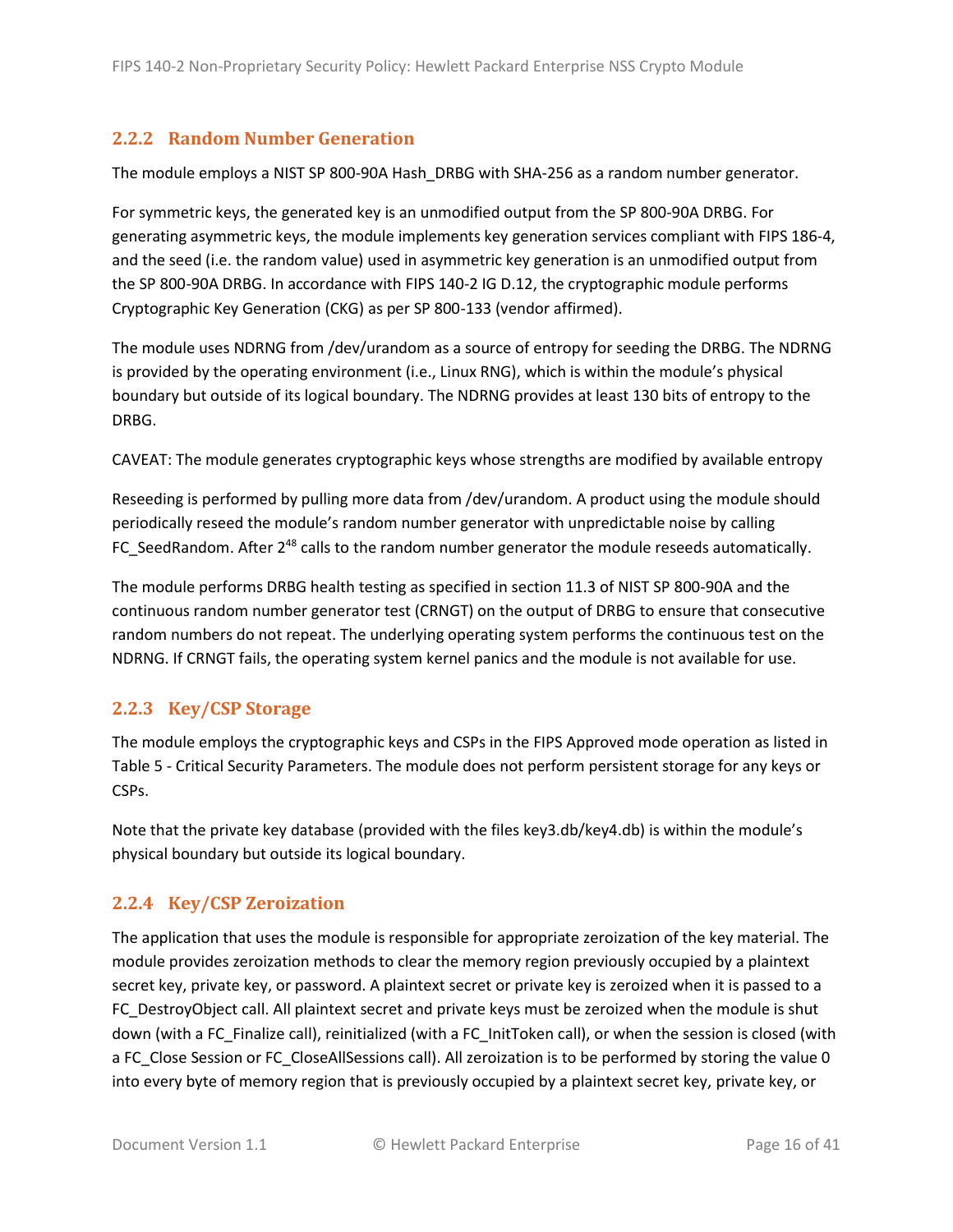password. Zeroization is performed in a time that is not sufficient to compromise plaintext secret keys, private keys, or passwords.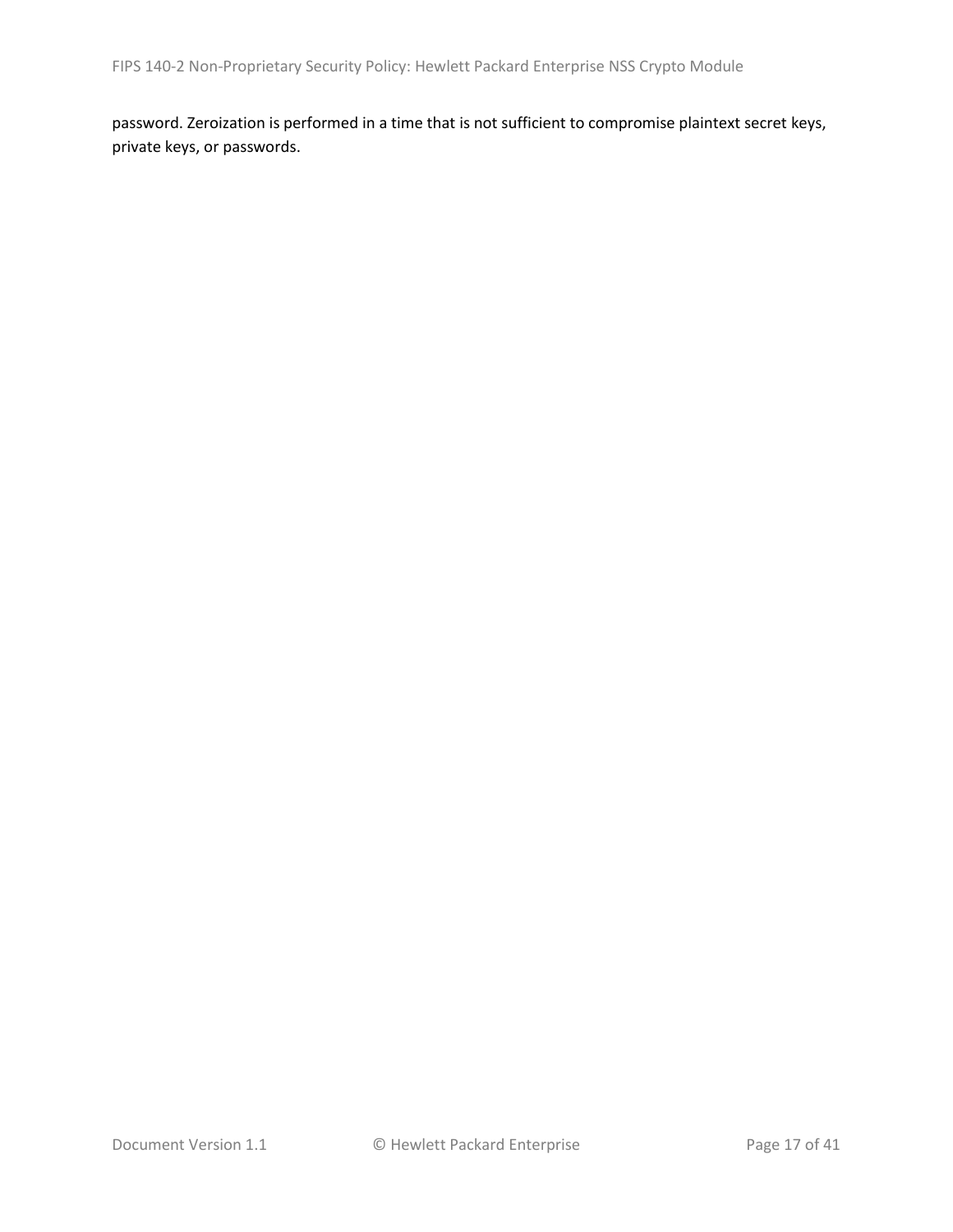### <span id="page-17-0"></span>**2.3 Module Interfaces**



The figure below shows the module's physical and logical block diagram:

#### **Figure 1 - Module Boundary and Interfaces Diagram**

The module's physical boundary is the boundary of the General Purpose Computer (GPC) that the module is installed on, which includes a processor and memory. The interfaces (ports) for the physical boundary include the computer's network port, keyboard port, mouse port, power plug and display. When operational, the module does not transmit any information across these physical ports because it is a software cryptographic module. Therefore, the module's interfaces are purely logical.

The logical interface is a C-language Application Programming Interface (API) following the PKCS #11 specification (Cryptoki), the database files in a kernel file system, and the environment variables. The API itself defines the module's logical boundary, i.e. all access to the module is through this API. The API provides functions that may be called by an application (see Sectio[n 2.4.4](#page-22-0) – [Services](#page-22-0) for the list of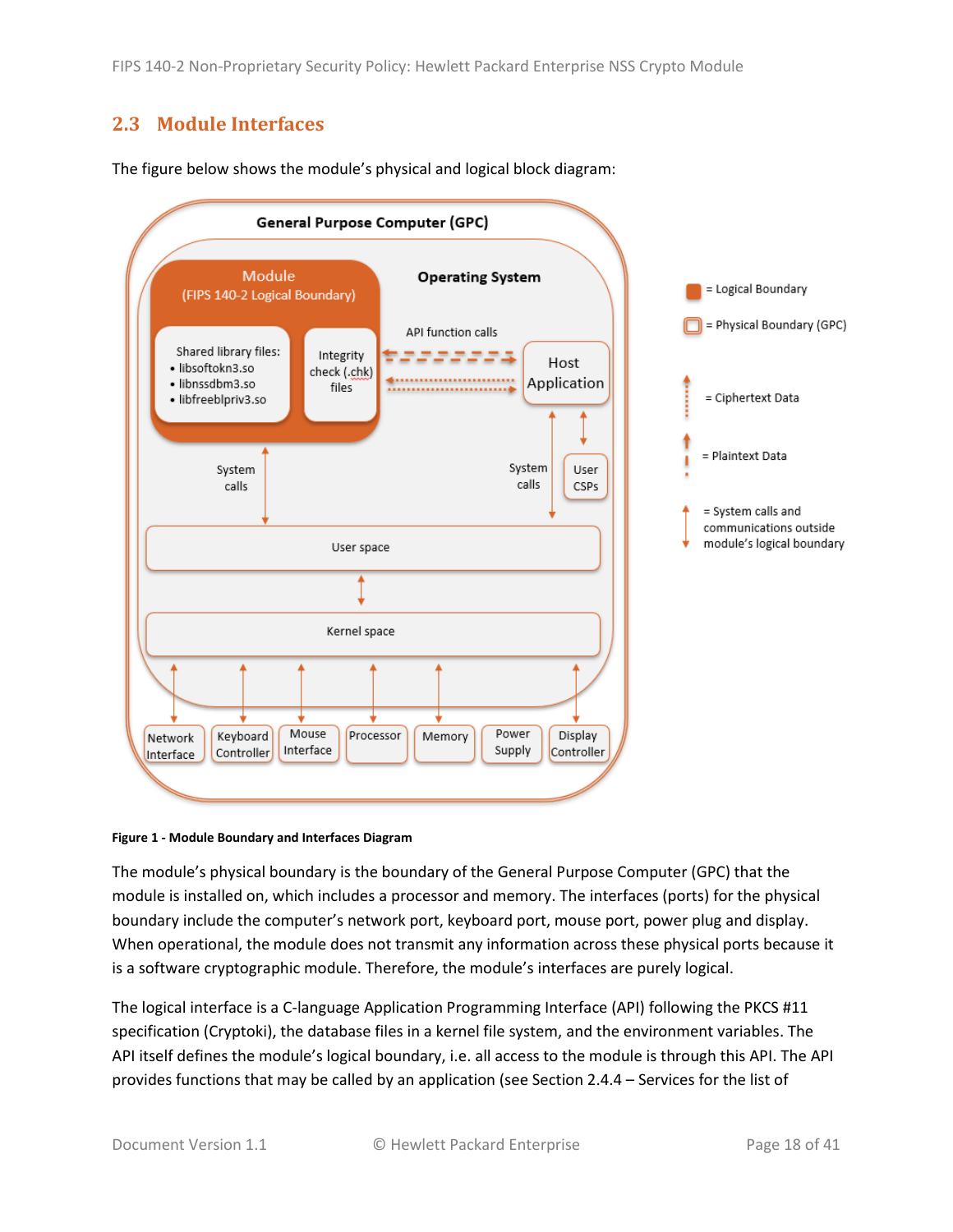available functions). The module distinguishes between logical interfaces by logically separating the information according to the defined API.

The API provided by the module is mapped onto the FIPS 140-2 logical interfaces, which relate to the module's callable interface as follows.

| <b>FIPS 140-2</b><br><b>Interface</b> | <b>Module Logical Interface</b>                               | <b>GPC Physical</b><br><b>Interface</b> |
|---------------------------------------|---------------------------------------------------------------|-----------------------------------------|
| Data Input                            | API input parameters - plaintext and/or ciphertext data - and | Network Interface                       |
|                                       | database files in kernel file system                          |                                         |
| Data                                  | API output parameters and return values - plaintext and/or    | Network Interface                       |
| Output                                | ciphertext data - and database files in kernel file system    |                                         |
| Control                               | API method calls - method calls, or input parameters, that    | Network Interface,                      |
| Input                                 | specify commands and/or control data used to control the      | Keyboard Interface,                     |
|                                       | operation of the module (/proc/sys/crypto/fips_enabled)       | Mouse Interface                         |
| <b>Status</b>                         | API output parameters and return/error codes that provide     | Display Controller,                     |
| Output                                | status information used to indicate the state of the module   | Network Interface                       |
| Power                                 | None                                                          | Power Supply                            |

**Table 6 - Logical Interface/Physical Interface Mapping**

The module uses different function arguments for input and output to distinguish between data input, control input, data output, and status output, to disconnect the logical paths followed by data/control input entering the module and data/status output exiting the module. The output data path is provided by the data interfaces and is logically disconnected from processes performing key generation or zeroization.

The module does not use the same buffer for input and output. After the module is done with an input buffer that holds security-related information, it always zeroizes the buffer so that if the memory is later reused as an output buffer, no sensitive information can be inadvertently leaked.

#### <span id="page-18-0"></span>**2.3.1 Inhibition of Data Output**

All data output via the data output interface is inhibited when the module is performing self-tests or in the Error state.

During self-tests: All data output via the data output interface is inhibited while self-tests are executed.

In Error state: The Boolean state variable sftk fatalError tracks whether the module is in the Error state. Most PKCS #11 functions, including all the functions that output data via the data output interface, check the sftk\_fatalError state variable and, if it is true, return the CKR\_DEVICE\_ERROR error code immediately. Only the functions that shut down and restart the module, reinitialize the module, or output status information can be invoked in the Error state. These functions are FC\_GetFunctionList,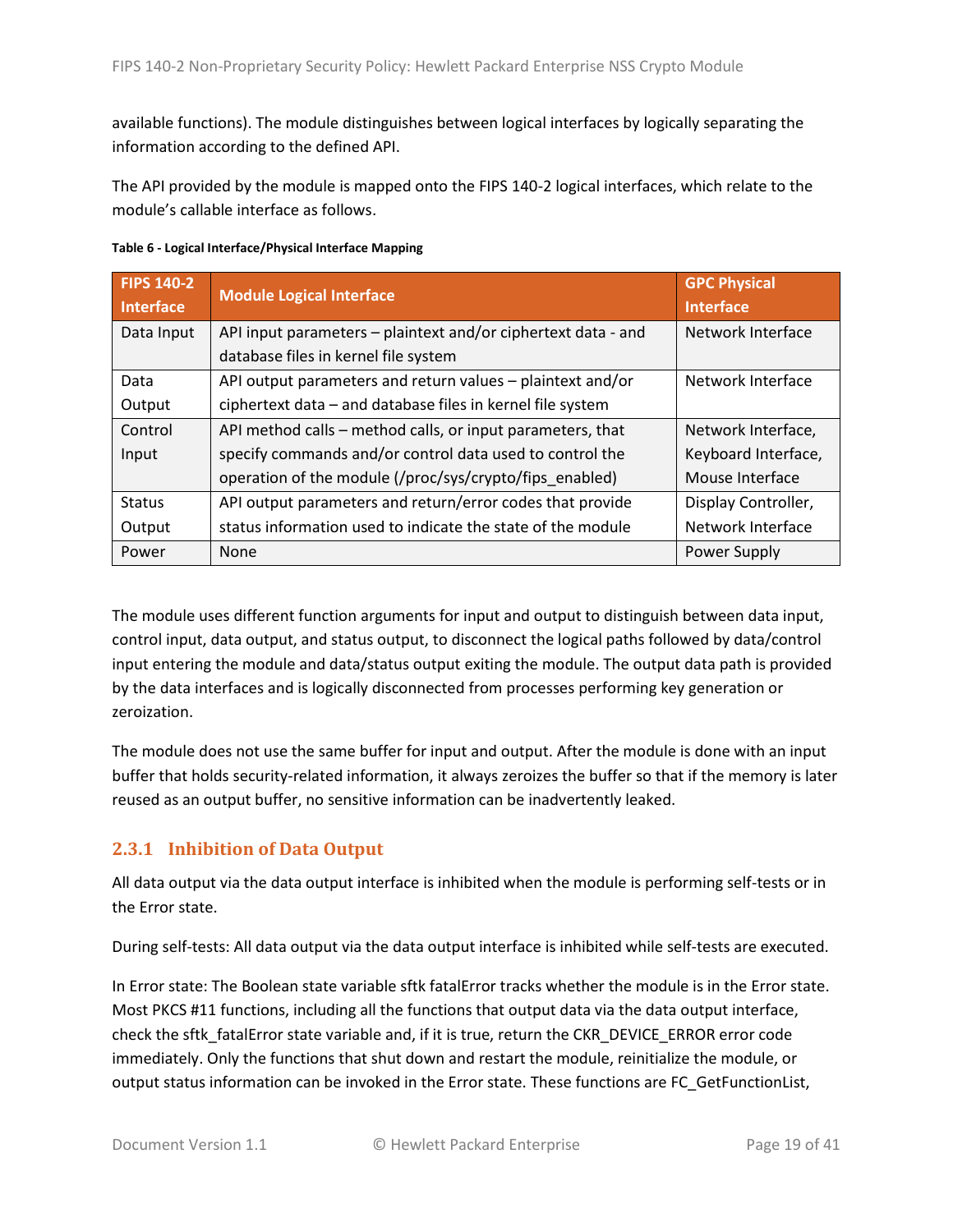FC\_Initialize, FC\_Finalize, FC\_Getlnfo, FC\_GetSlotList, FC\_GetSlotinfo, FC\_GetTokeninfo, FC\_InitToken, FC\_CloseSession, FC\_CloseAllSessions, and FC\_WaitForSlotEvent.

#### <span id="page-19-0"></span>**2.3.2 Disconnecting the Output Data Path from the Key Process**

During key generation and key zeroization, the module may perform audit logging, but the audit records do not contain sensitive information. The module does not return the function output arguments until the key generation or key zeroization is finished. Therefore, the logical paths used by output data exiting the module are logically disconnected from the processes/threads performing key generation and key zeroization.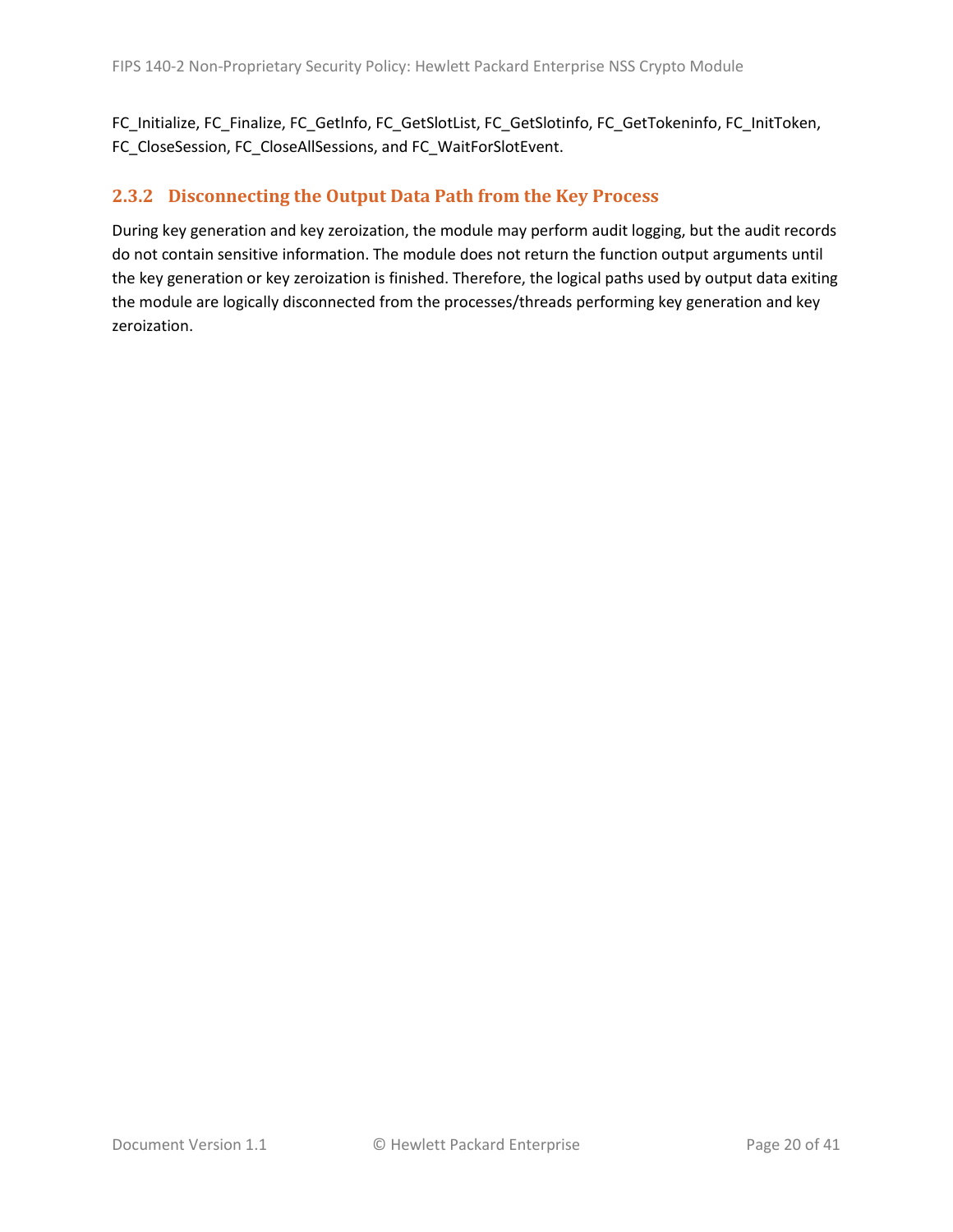### <span id="page-20-0"></span>**2.4 Roles, Services, and Authentication**

#### <span id="page-20-1"></span>**2.4.1 Roles**

The module supports two distinct operator roles, which are the User and Crypto Officer (CO). The cryptographic module implicitly maps the two roles to the services. A user is considered the owner of the thread that instantiates the module and, therefore, only one concurrent user is allowed.

The module does not support a Maintenance role or bypass capability.

| <b>Role</b>    | <b>Role Description</b>                                                    | <b>Authentication</b><br><b>Type</b> |
|----------------|----------------------------------------------------------------------------|--------------------------------------|
| Crypto         | The CO installs and initializes the module. The CO can access other        | Role-Based                           |
| <b>Officer</b> | general-purpose services (such as message digest and random number         | Authentication                       |
| (CO)           | generation services) and status services of the module. The CO does        |                                      |
|                | not have access to any service that utilizes the secret or private keys of |                                      |
|                | the module. The CO must control the access to the module both              |                                      |
|                | before and after installation, including the management of physical        |                                      |
|                | access to the computer, executing the module code, as well as              |                                      |
|                | management of the security facilities provided by the operating            |                                      |
|                | system.                                                                    |                                      |
| User           | The User role has access to all cryptographically secure services which    | Role-Based                           |
|                | use the secret or private keys of the module. It is also responsible for   | Authentication                       |
|                | the retrieval, updating, and deletion of keys from the private key         |                                      |
|                | database.                                                                  |                                      |

#### **Table 7 - Description of Roles**

#### <span id="page-20-2"></span>**2.4.2 Assumption of Roles**

#### *2.4.2.1 Assumption of CO Role*

The CO role is implicitly assumed by an operator while installing the module by following the instructions in Sectio[n 3.1](#page-34-1) and while performing other CO services on the module.

#### *2.4.2.2 Assumption of User Role*

The module implements a password-based authentication for the User role. To perform any security services under the User role, an operator must log into the module and complete an authentication procedure using the password information unique to the User role operator.

The password is passed to the module via the API function as an input argument and will not be displayed. The return value of the function is the only feedback mechanism, which does not provide any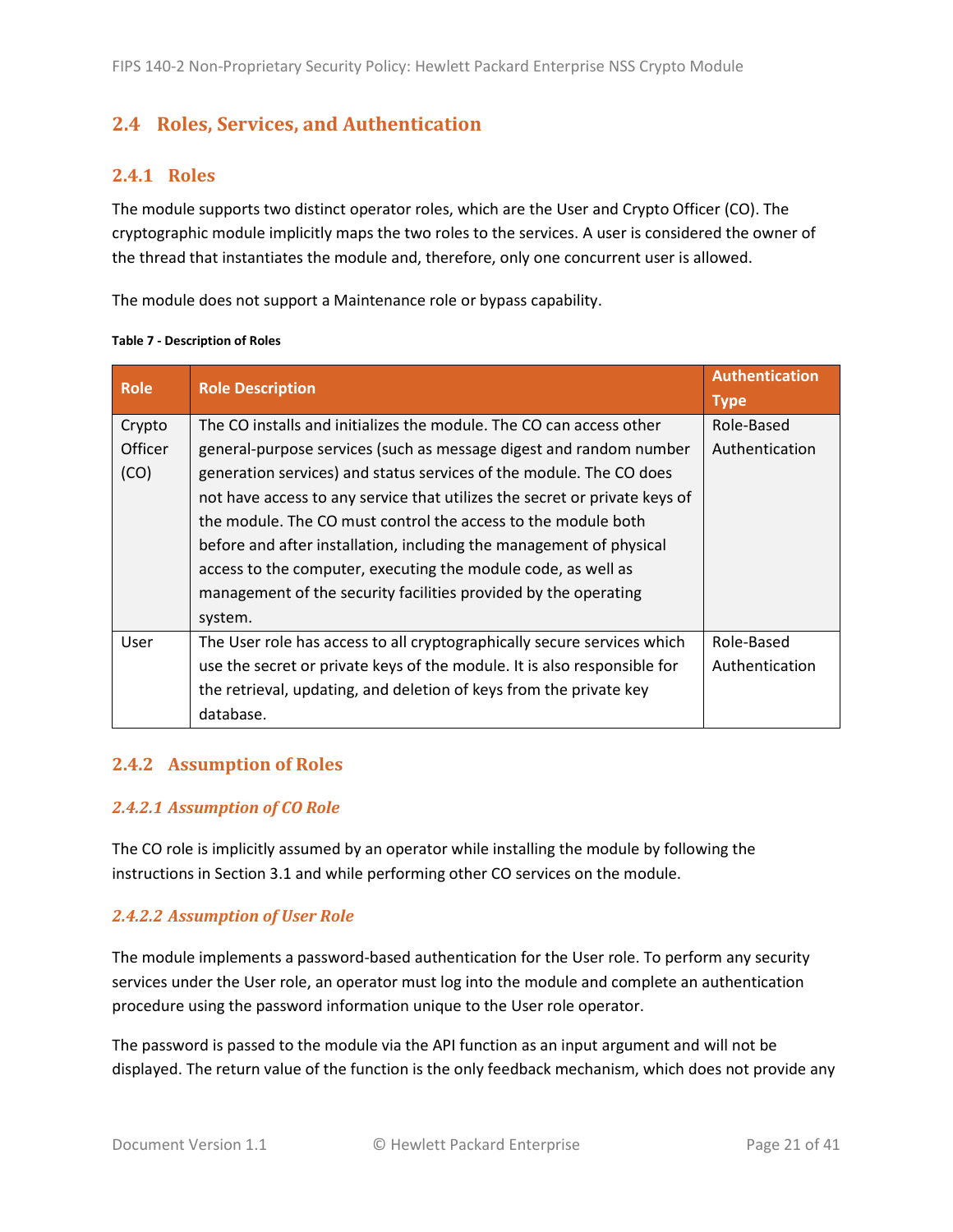information that could be used to guess or determine the User's password. The password is initialized by the CO role as part of the module initialization and can be changed by the User role operator.

If a User role service is called before the operator is authenticated, the module returns the CKR\_USER\_NOT\_LOGGED\_IN error code. The operator must call the FC\_Login function to provide the required authentication.

Once a password has been established for the module, the user is allowed to use the security services if and only if the user is successfully authenticated to the module. Password establishment and authentication are required for the operation of the module. When module is powered off, the result of previous authentication will be cleared and the user needs to be re-authenticated.

### <span id="page-21-0"></span>**2.4.3 Strength of Authentication Mechanism**

The module imposes the following requirements on the password. These requirements are enforced by the module on password initialization or change.

- The password must be at least seven characters long.
- The password must consist of characters from three or more character classes. We define five character classes below. If an ASCII uppercase letter is the first character of the password, the uppercase letter is not counted toward its character class. Similarly, if a digit is the last character of the password, the digit is not counted toward its character class.
	- $\circ$  digits (0-9)
	- o ASCII lowercase letters (a-z)
	- o ASCII uppercase (A-Z)
	- $\circ$  ASCII non-alphanumeric characters (space and other ASCII special characters such as '\$' and  $'$ !')
	- o non-ASCII characters (Latin characters such as 'é', 'ß'; Greek characters such as ' $\Omega'$ , ' $\theta'$ , other non-ASCII special characters such as '¿').

To estimate the maximum probability that a random guess of the password will succeed, we assume that:

- The characters of the password are independent from each other.
- The password contains the smallest combination of the character classes, which is five digits, one ASCII lowercase letter and one ASCII uppercase letter. The probability to guess every character successfully is  $(1/10)^{5*}(1/26)^*(1/26) = 1/67,600,000$ .

Since the password can contain seven characters from any three or more of the aforementioned five character classes, the probability that a random guess of the password will succeed is less than or equal to 1/67,600,000. This probability of success is smaller than the FIPS 140-2 required threshold of 1/1,000,000.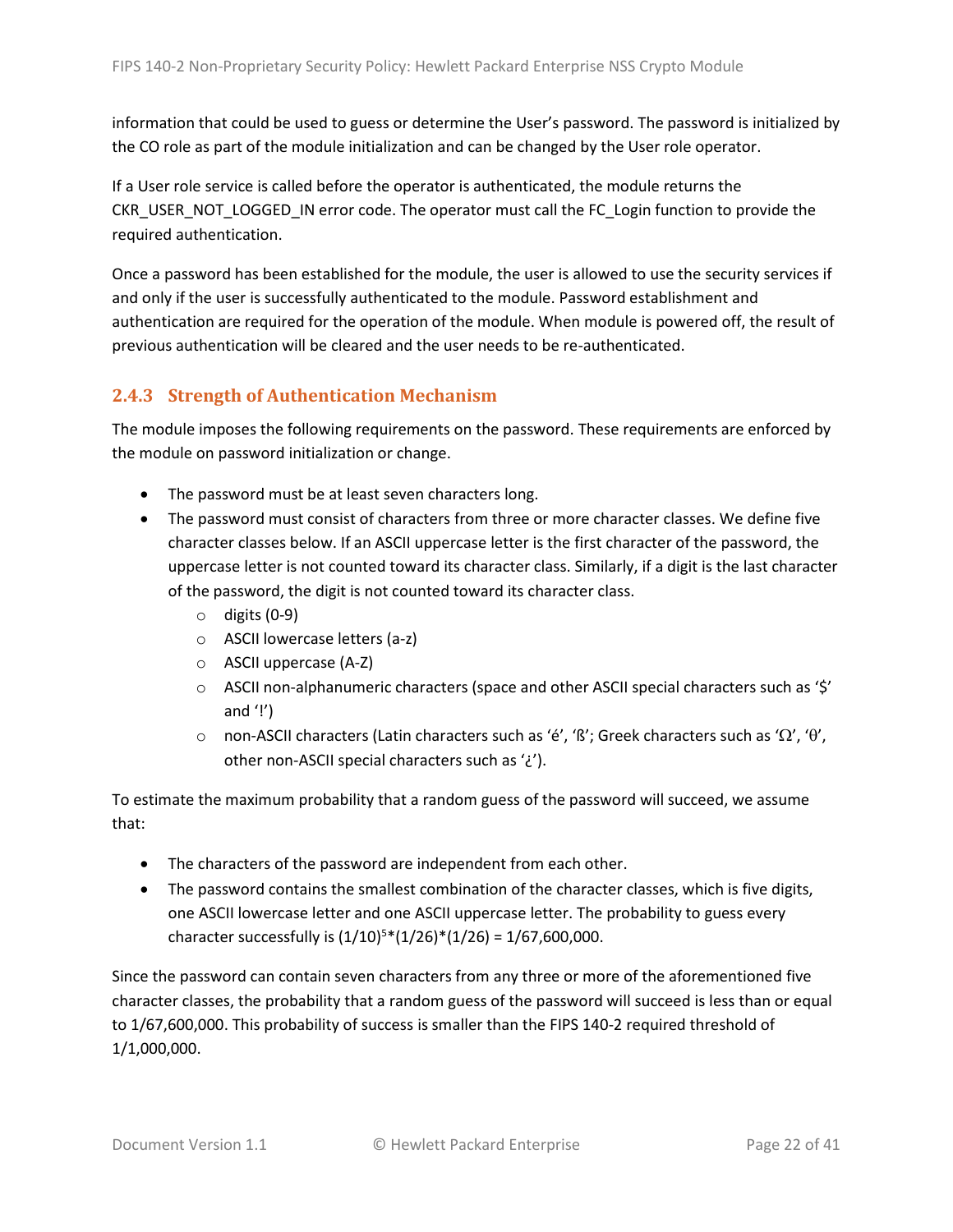After each failed authentication attempt, the module inserts a one-second delay before returning to the caller, allowing at most 60 authentication attempts during a one-minute period. Therefore, the probability of a successful random guess of the password during a one-minute period is less than or equal to 60\*1/67,600,000 = 0.089\* (1/100,000), which is smaller than the FIPS 140-2 required threshold of 1/100,000.

#### <span id="page-22-0"></span>**2.4.4 Services**

The module has a set of API functions denoted by FC\_xxx. All the API functions are listed in [Table 8](#page-23-0) -[Services.](#page-23-0)

Among the module's API functions, only FC GetFunctionlist is exported and therefore callable by its name. All the other API functions must be called via the function pointers returned by FC GetFunctionlist. It returns a CK\_FUNCTION\_LIST structure containing function pointers named C\_xxx such as C\_Initialize and C\_Finalize. The C\_xxx function pointers in the CK\_FUNCTION\_LIST structure returned by FC\_GetFunctionlist point to the FC\_xxx functions .

The following convention is used to describe API function calls. Here FC\_Initialize is used as an example:

• When "call FC\_Initialize" is mentioned, the technical equivalent of "call the FC\_Initialize function via the C\_Initialize function pointer in the CK\_FUNCTION\_LIST structure returned by FC GetFunctionlist" is implied.

The module supports Crypto-Officer services which require no operator authentication, and User services which require operator authentication. Crypto-Officer services do not require access to the secret and private keys and other CSPs associated with the User. The message digesting services are available to Crypto-Officer only when CSPs are not accessed<sup>9</sup>. User services which access CSPs (e.g., FC\_GenerateKey, FC\_GenerateKeyPair) require operator authentication.

<sup>&</sup>lt;sup>9</sup> The message digesting functions (except FC\_DigestKey) that do not use any keys of the module can be accessed by the Crypto-Officer role and do not require authentication to the module. The FC\_DigestKey API function computes the message digest (hash) of the value of a secret key, so it is available only to the User role.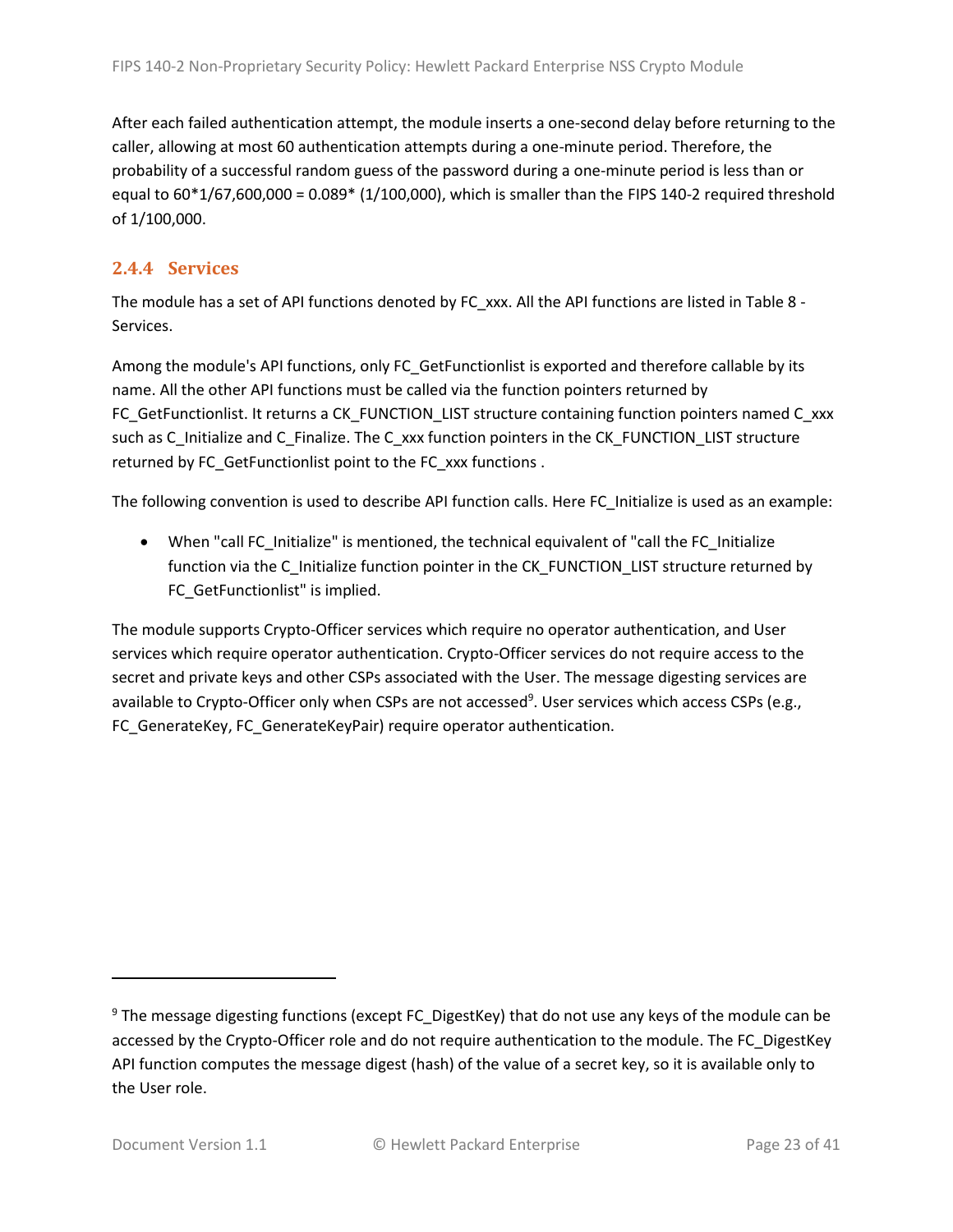#### *2.4.4.1 FIPS Approved Mode Services*

All services implemented by the module in FIPS Approved mode are listed in Table 8 - [Services.](#page-23-1) The table includes a description of each service, service availability to the Crypto Officer and User, and CSP access. Modes of CSP access shown in the table are defined as:

- **G** = Generate: The module generates the CSP.
- **R** = Read: The module reads the CSP. The read access is typically performed before the module uses the CSP.
- **E** = Execute: The module executes using the CSP.
- **W** = Write: The module writes the CSP. The write access is typically performed after a CSP is imported into the module, when the module generates a CSP, or when the module overwrites an existing CSP.
- **Z** = Zeroize: The module zeroizes the CSP.

<span id="page-23-1"></span>

<span id="page-23-0"></span>

| Service                  | <b>Function</b>                                         | <b>Description</b>                                                                                                                                                           | CO | <b>User</b> | <b>Key, CSP Access</b>                                            |
|--------------------------|---------------------------------------------------------|------------------------------------------------------------------------------------------------------------------------------------------------------------------------------|----|-------------|-------------------------------------------------------------------|
| <b>Get Function List</b> | FC GetFunctionList<br>$\bullet$                         | Return a pointer to the list of<br>$\bullet$<br>function pointers for the operational<br>mode                                                                                | X  |             | N/A<br>$\bullet$                                                  |
| Module<br>Initialization | FC InitToken<br>$\bullet$<br>FC InitPIN<br>$\bullet$    | Initialize or re-initialize a token<br>$\bullet$<br>Initialize the user's password, i.e., set<br>$\bullet$<br>the user's initial password                                    | X  |             | Z: User password and all<br>$\bullet$<br>keys<br>W: user password |
| <b>General Purpose</b>   | FC Initialize<br>$\bullet$<br>FC Finalize<br>FC GetInfo | Initialize the module library<br>$\bullet$<br>Finalize (shut down) the module<br>$\bullet$<br>library<br>Obtain general information about the<br>$\bullet$<br>module library | X  |             | N/A<br>$\bullet$<br>Z: all keys<br>N/A                            |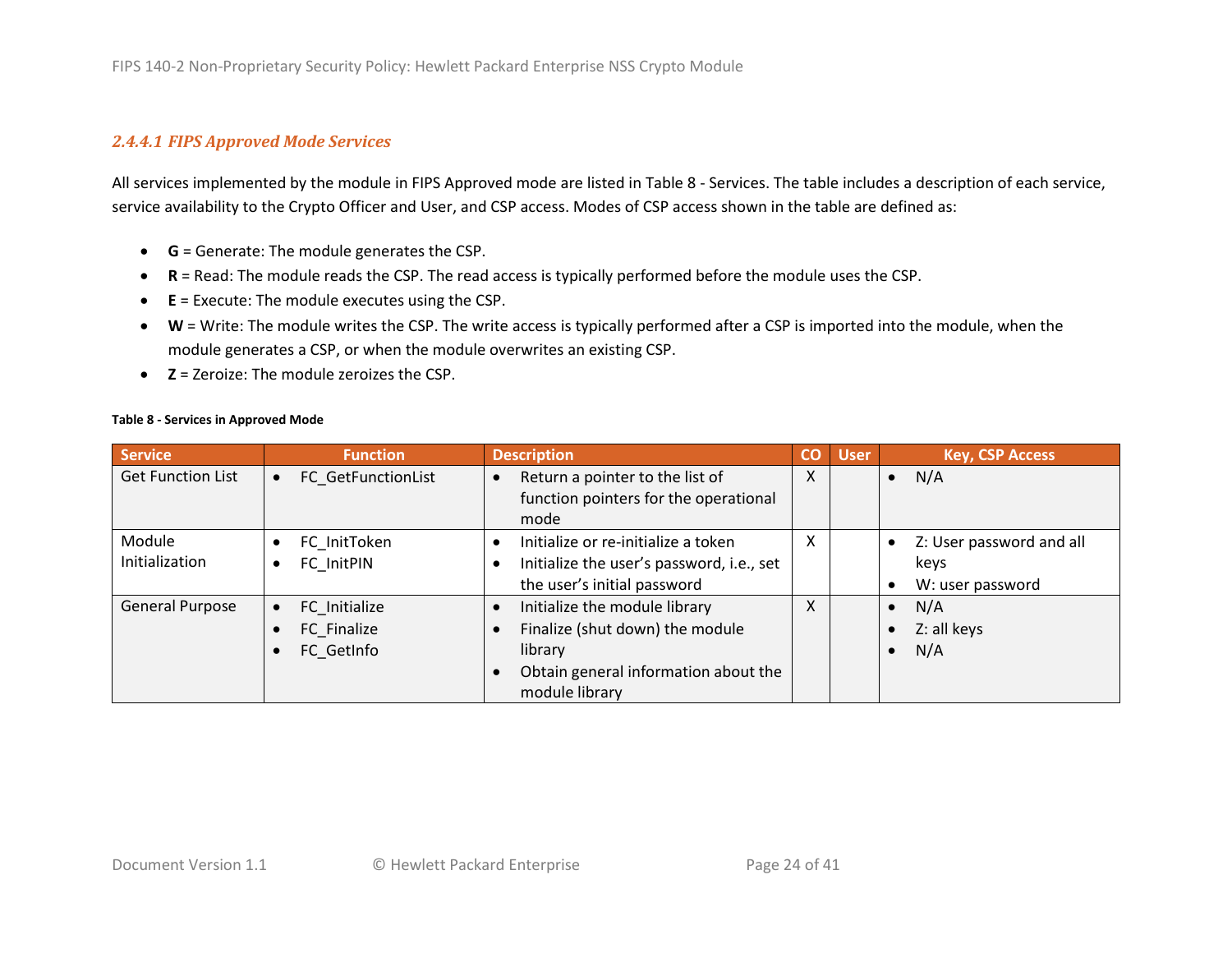| <b>Service</b>               |                                                  | <b>Function</b>                                                                                                               |                                                                            | <b>Description</b>                                                                                                                                                                                                                                                                                                                                                                                                                                                                                                       | CO                        | <b>User</b>  |                                     | <b>Key, CSP Access</b>                                                 |
|------------------------------|--------------------------------------------------|-------------------------------------------------------------------------------------------------------------------------------|----------------------------------------------------------------------------|--------------------------------------------------------------------------------------------------------------------------------------------------------------------------------------------------------------------------------------------------------------------------------------------------------------------------------------------------------------------------------------------------------------------------------------------------------------------------------------------------------------------------|---------------------------|--------------|-------------------------------------|------------------------------------------------------------------------|
| Slot and Token<br>Management | $\bullet$<br>$\bullet$<br>$\bullet$<br>$\bullet$ | FC_GetSLotList<br>FC_GetSlotInfo<br>FC GetTokenInfo<br>FC_GetMechanismList<br>FC_GetMechanismInfo                             | $\bullet$<br>$\bullet$<br>$\bullet$<br>$\bullet$<br>$\bullet$              | Obtain a list of slots in the system<br>Obtain information about a particular<br>slot<br>Obtain information about the token<br>(This function provides the Show<br>Status service)<br>Obtain a list of mechanisms<br>(cryptographic algorithms) supported<br>by a token<br>Obtain information about a particular<br>mechanism                                                                                                                                                                                            | $\boldsymbol{\mathsf{X}}$ |              | $\bullet$<br>$\bullet$              | N/A<br>N/A<br>N/A<br>N/A<br>N/A                                        |
|                              | $\bullet$                                        | FC SetPIN                                                                                                                     | $\bullet$                                                                  | Change the user's password                                                                                                                                                                                                                                                                                                                                                                                                                                                                                               |                           | $\mathsf{X}$ | $\bullet$                           | R, W: User password                                                    |
| Session<br>Management        | $\bullet$<br>٠<br>$\bullet$<br>٠                 | FC_OpenSession<br>FC_CloseSession<br>FC_CloseAllSessions<br>FC GetSessionInfo<br>FC_GetOperationState<br>FC SetOperationState | $\bullet$<br>$\bullet$<br>$\bullet$<br>$\bullet$<br>$\bullet$<br>$\bullet$ | Open a connection (session) between<br>an application and a particular token<br>Close a session<br>Close all sessions with a token<br>Obtain information about the session<br>(This function provides the Show<br>Status service)<br>Save the state of the cryptographic<br>operations in a session (This function<br>is only implemented for message<br>digest operations)<br>Restore the state of the<br>cryptographic operations in a session<br>(This function is only implemented<br>for message digest operations) | $\mathsf{X}$              |              | $\bullet$<br>$\bullet$<br>$\bullet$ | N/A<br>Z: all keys for the session<br>Z: all keys<br>N/A<br>N/A<br>N/A |
|                              |                                                  | FC_Login<br>FC Logout                                                                                                         | $\bullet$<br>$\bullet$                                                     | Log into a token<br>Log out from a token                                                                                                                                                                                                                                                                                                                                                                                                                                                                                 |                           | $\mathsf{X}$ |                                     | R, W, E: User password<br>N/A                                          |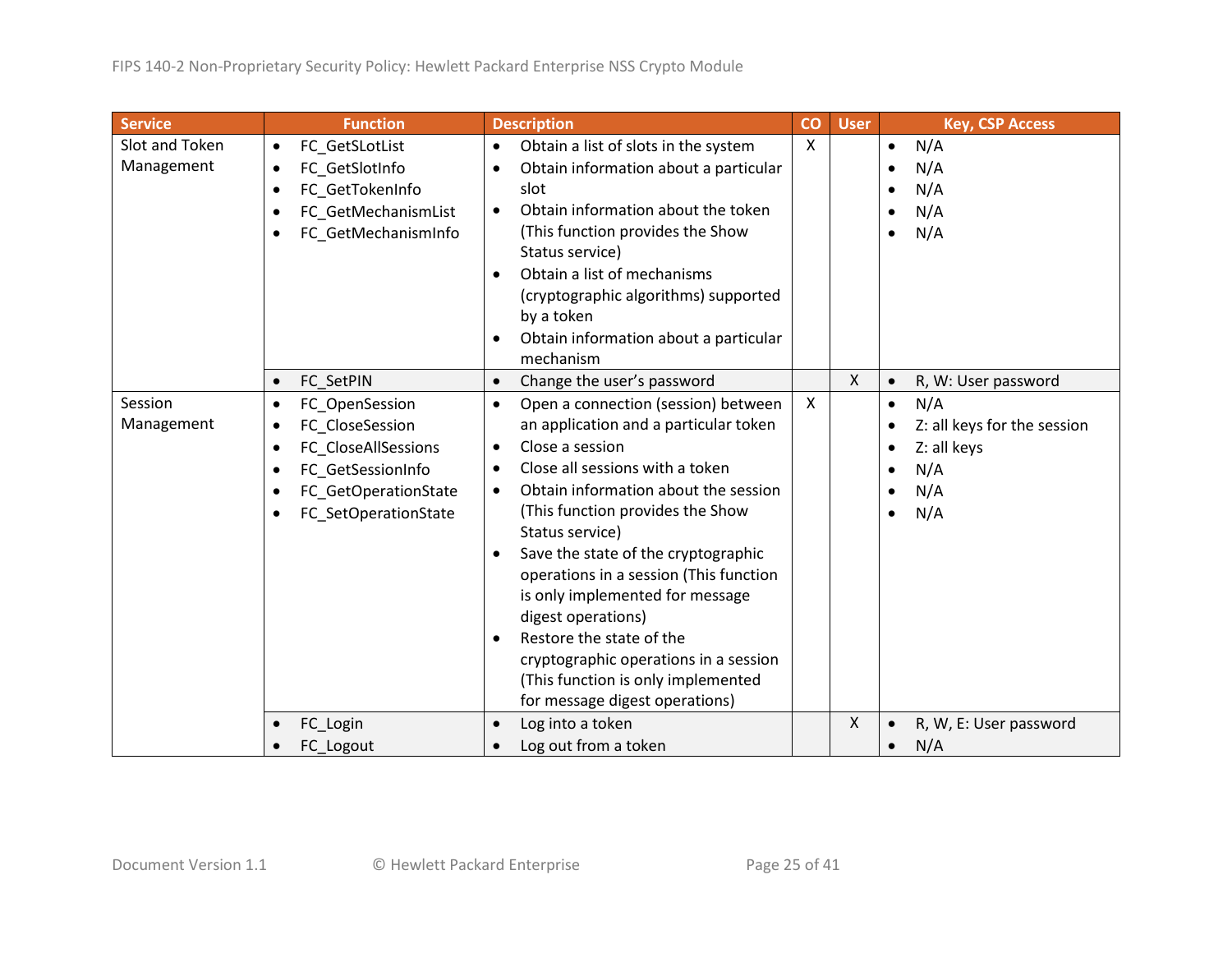| <b>Service</b>               | <b>Function</b>                                                                                                                                                      | <b>Description</b>                                                                                                                                                                                                                                                                                                                                                                                                                                            | CO | <b>User</b>  | <b>Key, CSP Access</b>                                                                                                                                            |
|------------------------------|----------------------------------------------------------------------------------------------------------------------------------------------------------------------|---------------------------------------------------------------------------------------------------------------------------------------------------------------------------------------------------------------------------------------------------------------------------------------------------------------------------------------------------------------------------------------------------------------------------------------------------------------|----|--------------|-------------------------------------------------------------------------------------------------------------------------------------------------------------------|
| Object<br>Management         | FC CreateObject<br>$\bullet$<br>FC_CopyObject<br>$\bullet$<br>FC_DestroyObject<br>FC GetObjectSize<br>FC_GetAttributeValue<br>FC SetAttributeValue<br>$\bullet$      | Create a new object<br>$\bullet$<br>Create a copy of an object<br>$\bullet$<br>Destroy an object<br>$\bullet$<br>Obtain the size of an object in bytes<br>$\bullet$<br>Obtain an attribute value of an object<br>$\bullet$<br>Modify an attribute value of an<br>$\bullet$                                                                                                                                                                                    |    | $\mathsf{X}$ | W: $key^{10}$<br>$\bullet$<br>R, W: original key, new key<br>$\bullet$<br>Z: key<br>R: key<br>R: key<br>W: key                                                    |
|                              | FC FindObjectsInit<br>FC_FindObjects<br>FC_FindObjectsFinal                                                                                                          | object<br>Initialize an object search operation<br>$\bullet$<br>Continue an object search operation<br>$\bullet$<br>Finish an object search operation<br>$\bullet$                                                                                                                                                                                                                                                                                            |    |              | N/A<br>R: keys matching the search<br>criteria<br>N/A<br>$\bullet$                                                                                                |
| Encryption and<br>Decryption | FC_EncryptInit<br>$\bullet$<br>FC Encrypt<br>$\bullet$<br>FC_EncryptUpdate<br>FC_EncryptFinal<br>FC DecryptInit<br>FC_Decrypt<br>FC_DecryptUpdate<br>FC DecryptFinal | Initialize an encryption operation<br>$\bullet$<br>Encrypt single-part data<br>$\bullet$<br>Continue a multiple-part encryption<br>$\bullet$<br>operation<br>Finish a multiple-part encryption<br>$\bullet$<br>operation<br>Initialize a decryption operation<br>$\bullet$<br>Decrypt single-part encrypted data<br>$\bullet$<br>Continue a multiple-part decryption<br>$\bullet$<br>operation<br>Finish a multiple-part decryption<br>$\bullet$<br>operation |    | $\mathsf{X}$ | R: AES/TDES key<br>R: AES/TDES key<br>$\bullet$<br>R: AES/TDES key<br>R: AES/TDES key<br>R: AES/TDES key<br>R: AES/TDES key<br>R: AES/TDES key<br>R: AES/TDES key |
| <b>Message Digest</b>        | FC_DigestInit<br>FC Digest<br>FC_DigestUpdate<br>FC_DigestFinal                                                                                                      | Initialize a message-digesting<br>$\bullet$<br>operation<br>Digest single-part data<br>$\bullet$<br>Continue a multiple-part digesting<br>$\bullet$<br>operation<br>Finish a multiple-part digesting<br>$\bullet$<br>operation                                                                                                                                                                                                                                | X  |              | N/A<br>$\bullet$<br>N/A<br>N/A<br>N/A<br>$\bullet$                                                                                                                |

<sup>&</sup>lt;sup>10</sup> "key" may represent a secret keys or public/private key pair, with CSPs as specified in [Table 5](#page-13-3)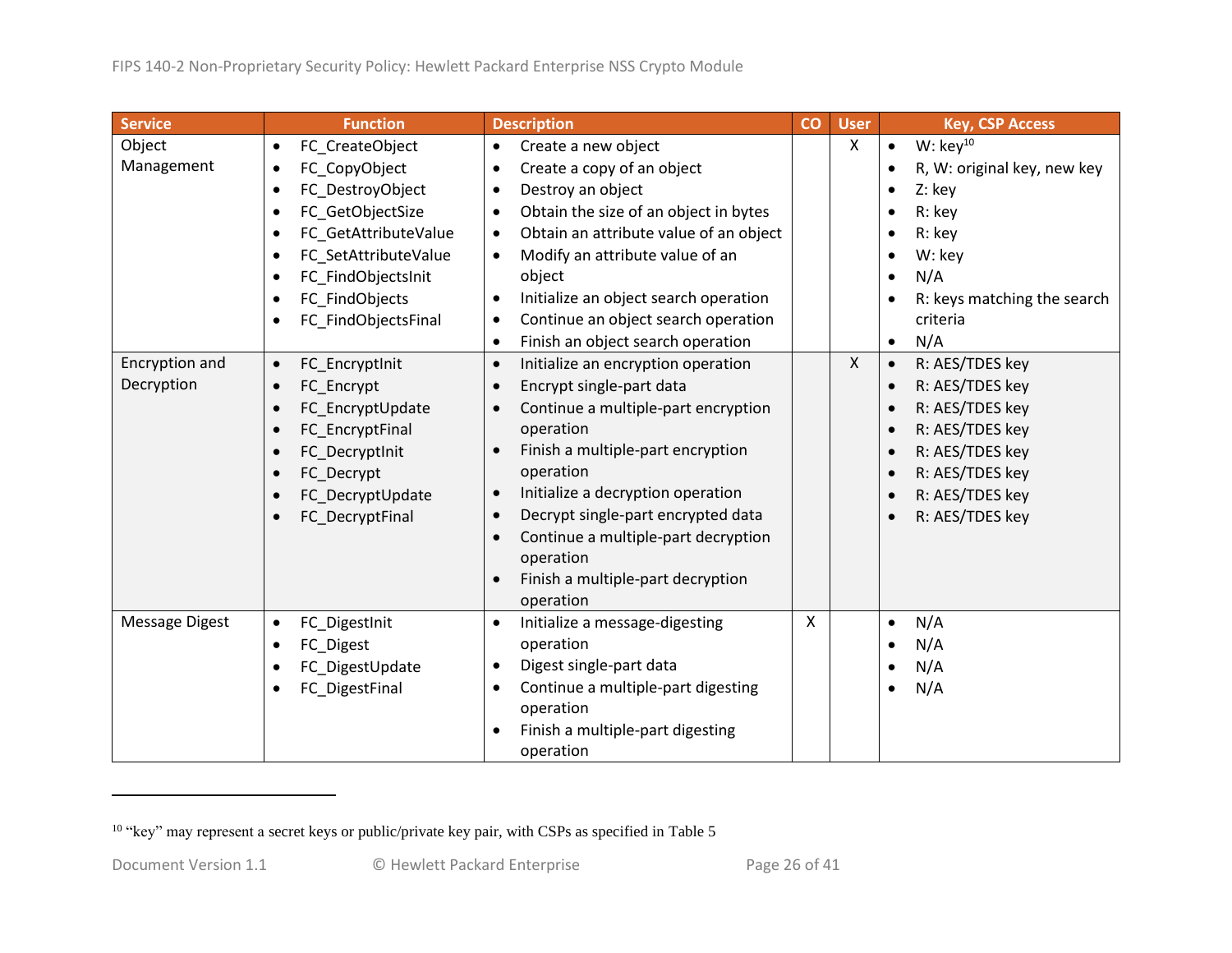| <b>Service</b>                              | <b>Function</b>                                                                                                                                                                                                                                                                                                                                               | <b>Description</b>                                                                                                                                                                                                                                                                                                                                                                                                                                                                                                                                                                                                                                                                                                                                                                                                                                                                              | CO | <b>User</b> | <b>Key, CSP Access</b>                                                                                                                                                                                                                                                                                                                                                                                                                                                                                                                                                            |
|---------------------------------------------|---------------------------------------------------------------------------------------------------------------------------------------------------------------------------------------------------------------------------------------------------------------------------------------------------------------------------------------------------------------|-------------------------------------------------------------------------------------------------------------------------------------------------------------------------------------------------------------------------------------------------------------------------------------------------------------------------------------------------------------------------------------------------------------------------------------------------------------------------------------------------------------------------------------------------------------------------------------------------------------------------------------------------------------------------------------------------------------------------------------------------------------------------------------------------------------------------------------------------------------------------------------------------|----|-------------|-----------------------------------------------------------------------------------------------------------------------------------------------------------------------------------------------------------------------------------------------------------------------------------------------------------------------------------------------------------------------------------------------------------------------------------------------------------------------------------------------------------------------------------------------------------------------------------|
|                                             | FC DigestKey<br>$\bullet$                                                                                                                                                                                                                                                                                                                                     | Continue a multiple-part message-<br>$\bullet$<br>digestion operation by digesting the<br>value of a secret key as part of the<br>data already digested                                                                                                                                                                                                                                                                                                                                                                                                                                                                                                                                                                                                                                                                                                                                         |    | X           | R: HMAC key<br>$\bullet$                                                                                                                                                                                                                                                                                                                                                                                                                                                                                                                                                          |
| Signature<br>Generation and<br>Verification | FC_SignInit<br>$\bullet$<br>FC Sign<br>$\bullet$<br>FC SignUpdate<br>$\bullet$<br>FC SignFinal<br>$\bullet$<br>FC_SignRecoverInit<br>$\bullet$<br>FC_SignRecover<br>$\bullet$<br>FC Verifylnit<br>$\bullet$<br>FC Verify<br>$\bullet$<br>FC_VerifyUpdate<br>FC_VerifyFinal<br>$\bullet$<br>FC_VerifyRecoverInit<br>$\bullet$<br>FC_VerifyRecover<br>$\bullet$ | Initialize a signature operation<br>$\bullet$<br>Sign single-part data<br>$\bullet$<br>Continue a multiple-part signature<br>$\bullet$<br>operation<br>Finish a multiple-part signature<br>$\bullet$<br>operation<br>Initialize a signature operation,<br>$\bullet$<br>where the data can be recovered<br>from the signature<br>Sign single-part data, where the data<br>$\bullet$<br>can be recovered from the signature<br>Initialize a verification operation<br>$\bullet$<br>Verify a signature on single-part data<br>$\bullet$<br>Continue a multiple-part verification<br>$\bullet$<br>operation<br>Finish a multiple-part verification<br>$\bullet$<br>operation<br>Initialize a verification operation,<br>$\bullet$<br>where the data is recovered from the<br>signature<br>Verify a signature on single-part data,<br>$\bullet$<br>where the data is recovered from the<br>signature |    | x           | R: DSA/ECSDA/RSA private<br>$\bullet$<br>key, HMAC key<br>R: DSA/ECSDA/RSA private<br>$\bullet$<br>key, HMAC key<br>R: DSA/ECSDA/RSA private<br>$\bullet$<br>key, HMAC key<br>R: DSA/ECSDA/RSA private<br>$\bullet$<br>key, HMAC key<br>R: DSA/ECSDA/RSA private<br>key<br>R: DSA/ECSDA/RSA private<br>$\bullet$<br>key<br>R: DSA/ECSDA/RSA private<br>key, HMAC key<br>R: DSA/ECSDA/RSA private<br>key, HMAC key<br>R: DSA/ECSDA/RSA private<br>key, HMAC key<br>R: DSA/ECSDA/RSA private<br>key, HMAC key<br>R: DSA/ECSDA/RSA private<br>key<br>R: DSA/ECSDA/RSA private<br>key |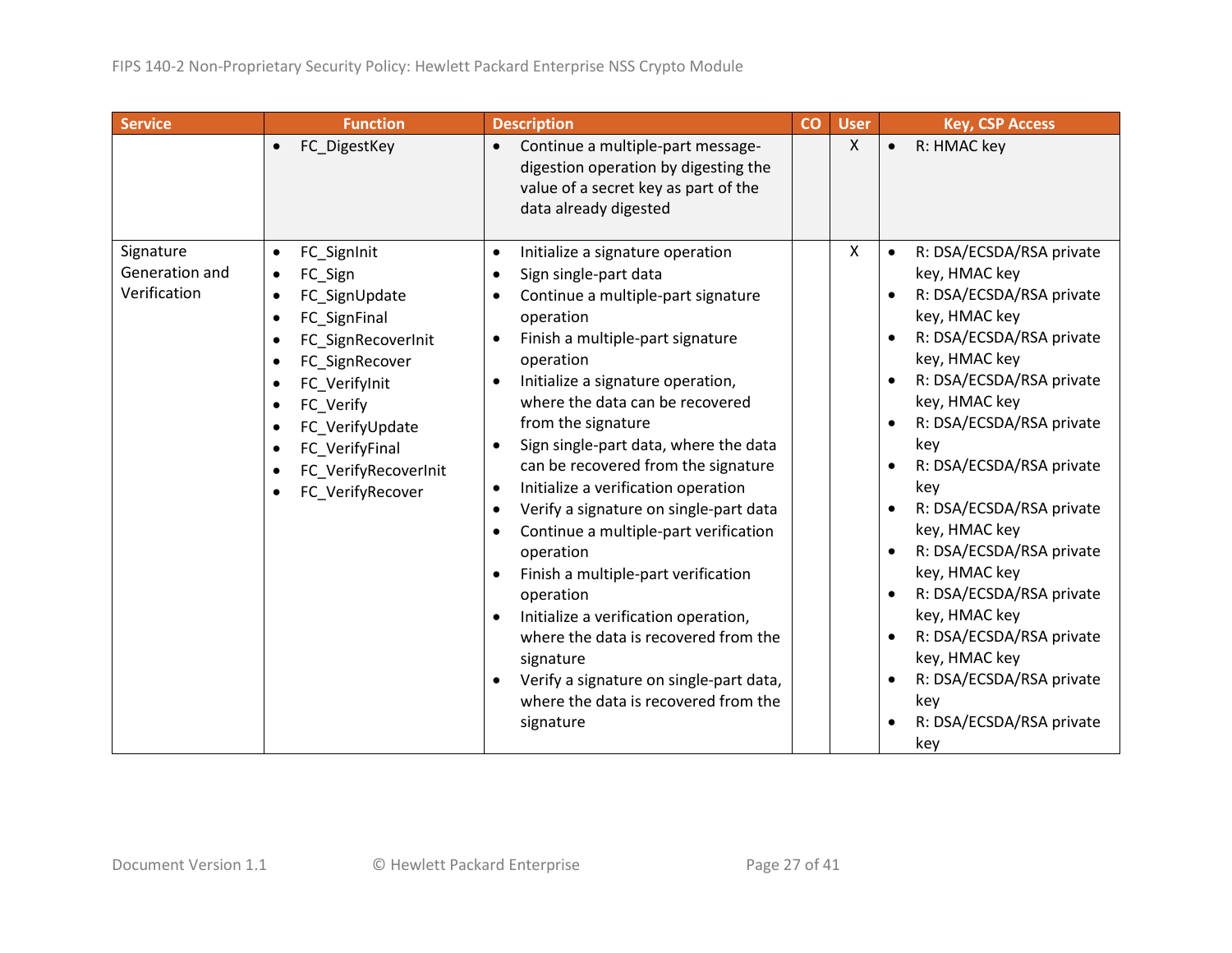| <b>Service</b>                               | <b>Function</b>                                                                                                                                        | <b>Description</b>                                                                                                                                                                                                                                                                                                                                                                                                                                                                                  | CO           | <b>User</b>  | <b>Key, CSP Access</b>                                                                                                                                                                                                                                                                                                     |
|----------------------------------------------|--------------------------------------------------------------------------------------------------------------------------------------------------------|-----------------------------------------------------------------------------------------------------------------------------------------------------------------------------------------------------------------------------------------------------------------------------------------------------------------------------------------------------------------------------------------------------------------------------------------------------------------------------------------------------|--------------|--------------|----------------------------------------------------------------------------------------------------------------------------------------------------------------------------------------------------------------------------------------------------------------------------------------------------------------------------|
| Dual-function<br>Cryptographic<br>Operations | FC_DigestEncryptUPdate<br>$\bullet$<br>FC_DecryptDigestUpdate<br>$\bullet$<br>FC_SignEncryptUpdate<br>$\bullet$<br>FC_DecryptVerifyUpdate<br>$\bullet$ | Continue a multiple-part digesting<br>$\bullet$<br>and encryption operation<br>Continue a multiple-part decryption<br>$\bullet$<br>and digesting operation<br>Continue a multiple-part signing and<br>$\bullet$<br>encryption operation<br>Continue a multiple-part decryption<br>and verification operation                                                                                                                                                                                        |              | $\mathsf{X}$ | R: AES/TDES key<br>$\bullet$<br>R: AES/TDES key<br>$\bullet$<br>R: DSA/ECSDA/RSA private<br>key, HMAC/AES/TDES key<br>R: DSA/ECSDA/RSA private<br>$\bullet$<br>key, HMAC/AES/TDES key                                                                                                                                      |
| Key Management                               | FC_GenerateKey<br>$\bullet$<br>FC_GenerateKeyPair<br>$\bullet$<br>FC_WrapKey<br>$\bullet$<br>FC_UnwrapKey<br>$\bullet$<br>FC_DeriveKey<br>$\bullet$    | Generate a secret key (Also used by<br>$\bullet$<br>TLS to generate a pre-master secret)<br>Generate a public/private key pair<br>$\bullet$<br>(This function performs the pair-wise<br>consistency tests)<br>Wrap (encrypt) a key per either:<br>$\bullet$<br>(1) SP 800-38F (AES)<br>(2) RSA encryption<br>Unwrap (decrypt) a key per either:<br>(1) SP 800-38F (AES)<br>(2) RSA decryption<br>Derive a key from TLS master secret<br>$\bullet$<br>which is derived from TLS pre-master<br>secret |              | X            | W: HMAC/AES/TDES key,<br>$\bullet$<br>TLS pre-master secret<br>W: DSA/ECDSA/RSA key<br>pair, Diffie-Hellman/EC<br>Diffie-Hellman key pair<br>R: key used for wrapping,<br>wrapped key<br>R: key used for unwrapping,<br>$\bullet$<br>wrapped key<br>R: TLS pre-master secret,<br>R/W: TLS master secret, W:<br>derived key |
| Random Number<br>Generation                  | FC SeedRandom<br>$\bullet$<br>FC_GenerateRandom<br>$\bullet$                                                                                           | Mix in additional seed material to the<br>$\bullet$<br>random number generator<br>Generate random data (This function<br>$\bullet$<br>performs the continuous random<br>generator test)                                                                                                                                                                                                                                                                                                             | $\mathsf{X}$ |              | R/W: entropy input string,<br>$\bullet$<br>seed, DRBG V and C values<br>R/W Random data, DRBG V<br>and C values                                                                                                                                                                                                            |
| <b>Parallel Function</b><br>Management       | FC_GetFunctionStatus<br>$\bullet$<br>FC_CancelFunction<br>$\bullet$                                                                                    | A legacy function, which simply<br>$\bullet$<br>returns the value 0x00000051<br>(function not parallel)<br>A legacy function, which simply<br>$\bullet$<br>returns the value 0x00000051<br>(function not parallel)                                                                                                                                                                                                                                                                                  | $\mathsf{X}$ |              | N/A<br>$\bullet$<br>N/A                                                                                                                                                                                                                                                                                                    |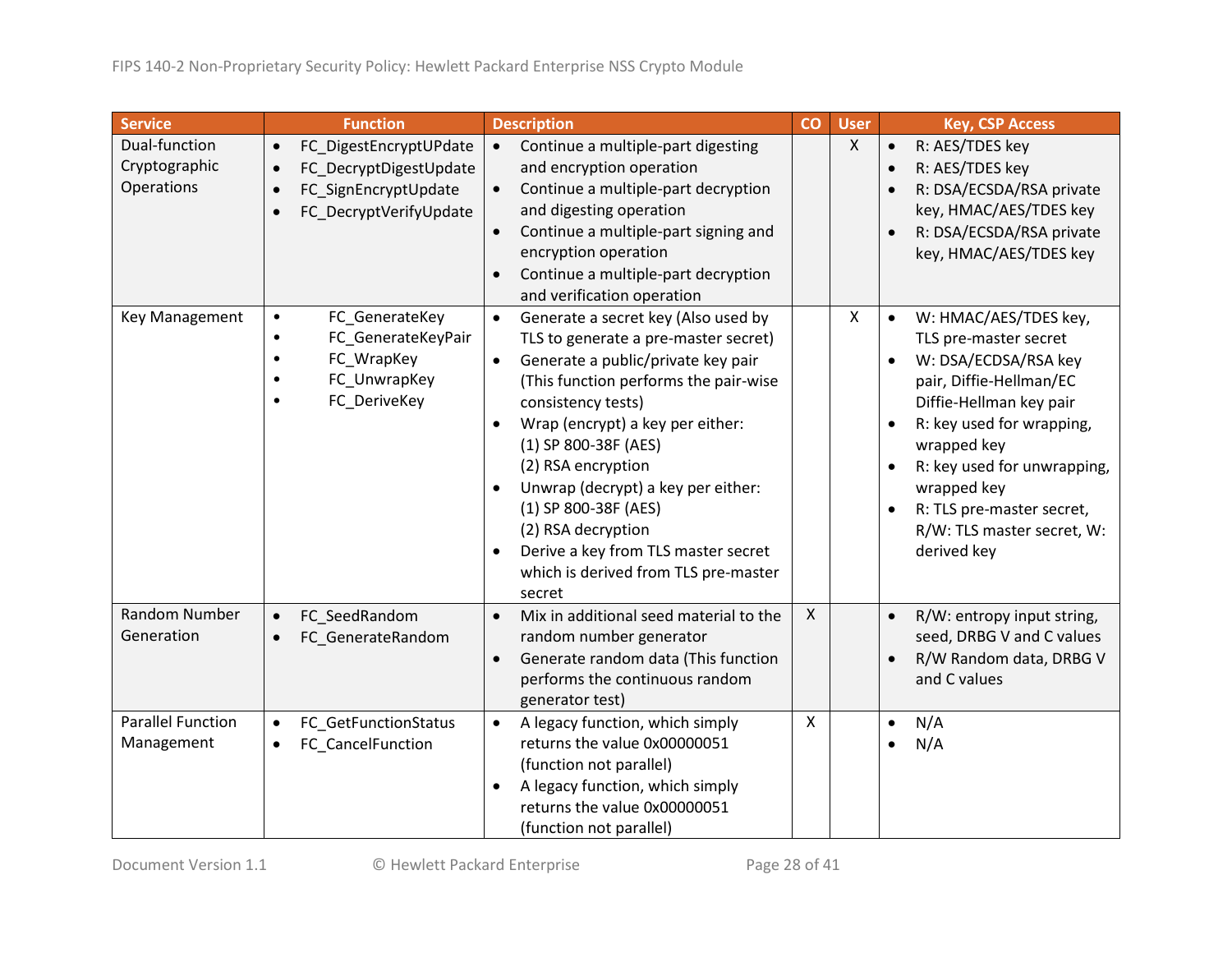FIPS 140-2 Non-Proprietary Security Policy: Hewlett Packard Enterprise NSS Crypto Module

| <b>Service</b> | <b>Function</b>     | <b>Description</b>                       | CO | <b>User</b> | <b>Key, CSP Access</b>            |
|----------------|---------------------|------------------------------------------|----|-------------|-----------------------------------|
| Self-Tests     | N/A                 | The self-tests are performed             | X  |             | R: DSA public key for             |
|                |                     | automatically when loading the           |    |             | integrity test                    |
|                |                     | module                                   |    |             |                                   |
| Zeroization    | FC InitToken        | All CSPs are automatically zeroized when | X  |             | Z: all secret or private keys and |
|                | FC Finalize         | freeing the cipher handle                |    |             | User password                     |
|                | FC CloseSession     |                                          |    |             |                                   |
|                | FC CloseAllSessions |                                          |    |             |                                   |
|                | FC DestroyObject    | All CSPs are automatically zeroized      |    | Χ           | Z: all secret or private keys     |
|                |                     | when freeing the cipher handle           |    |             | and User password                 |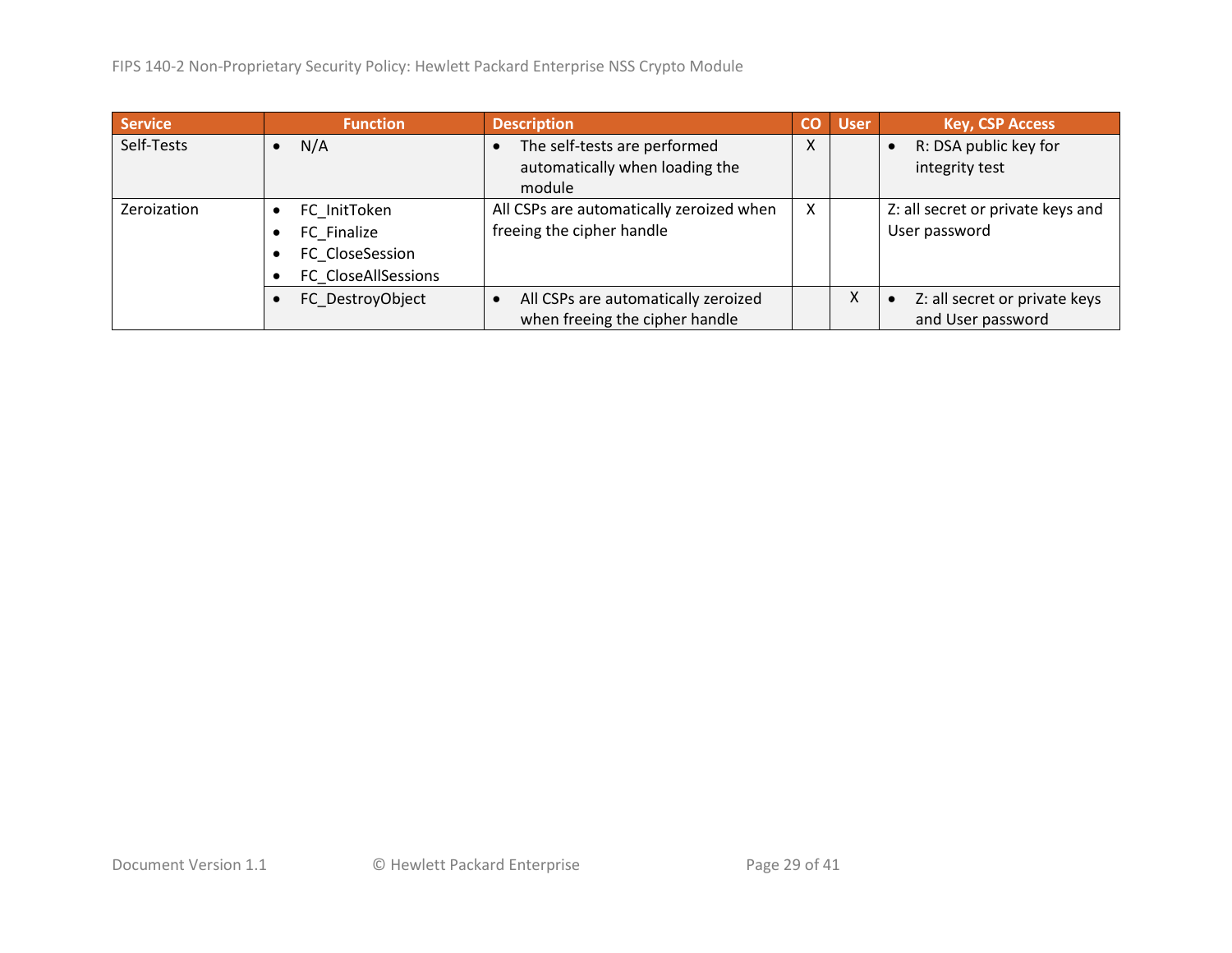#### *2.4.4.2 Non-Approved Mode Services*

[Table 9](#page-29-0) lists all the services available in non-Approved mode with API function and the non-Approved algorithm(s) that the function may invoke. Please note that the functions are the same as the ones listed in [Table 8,](#page-23-0) but the non-Approved algorithms specified below are invoked. Please also refer to [Table 4](#page-11-3) for the non-Approved algorithms. If any service invokes the non-Approved algorithms, then the module will enter non-Approved mode implicitly.

| <b>Service</b>                               | <b>Function</b>                                                                                                                                                      | <b>Non-Approved Algorithm Invoked</b>                                                              |
|----------------------------------------------|----------------------------------------------------------------------------------------------------------------------------------------------------------------------|----------------------------------------------------------------------------------------------------|
| Encryption and<br>Decryption                 | FC_EncryptInit<br>$\bullet$<br>FC_Encrypt<br>FC_EncryptUpdate<br>FC_EncryptFinal<br>FC DecryptInit<br>FC_Decrypt<br>FC_DecryptUpdate<br>FC_DecryptFinal<br>$\bullet$ | AES GCM mode, AES CTS mode, Camellia, DES,<br>RC2, RC4, RC5, SEED, Two-key Triple-DES              |
| Message Digest                               | FC_DigestInit<br>$\bullet$<br>FC_Digest<br>$\bullet$<br>FC_DigestUpdate<br>$\bullet$<br>FC_DigestFinal<br>٠<br>FC_DigestKey<br>٠                                     | MD2, MD5                                                                                           |
| Signature<br>Generation and<br>Verification  | FC_SignInit<br>$\bullet$<br>FC_Sign<br>$\bullet$<br>FC_SignUpdate<br>$\bullet$<br>FC_SignFinal<br>$\bullet$<br>FC_SignRecoverInit<br>FC_SignRecover                  | DSA or RSA signature generation with non-<br>compliant key size < 2048                             |
|                                              | FC_VerifyInit<br>FC Verify<br>FC_VerificyUpdate<br>FC VerifyFinal<br>FC_VerifyRecoverInit<br>$\bullet$<br>FC_VerifyRecover                                           | DSA or RSA signature verification with non-<br>compliant key size < 1024                           |
| Dual-function<br>Cryptographic<br>Operations | FC_DigestEncryptUpdate<br>$\bullet$                                                                                                                                  | MD2, MD5, AES GCM mode, AES CTS mode,<br>Camellia, DES, RC2, RC4, RC5, SEED, Two-key<br>Triple-DES |
|                                              | FC_DecryptDigestUpdate                                                                                                                                               | MD2, MD5, AES GCM mode, AES CTS mode,<br>Camellia, DES RC2, RC4, RC5, SEED                         |

#### <span id="page-29-0"></span>**Table 9 - Services in Non-Approved Mode**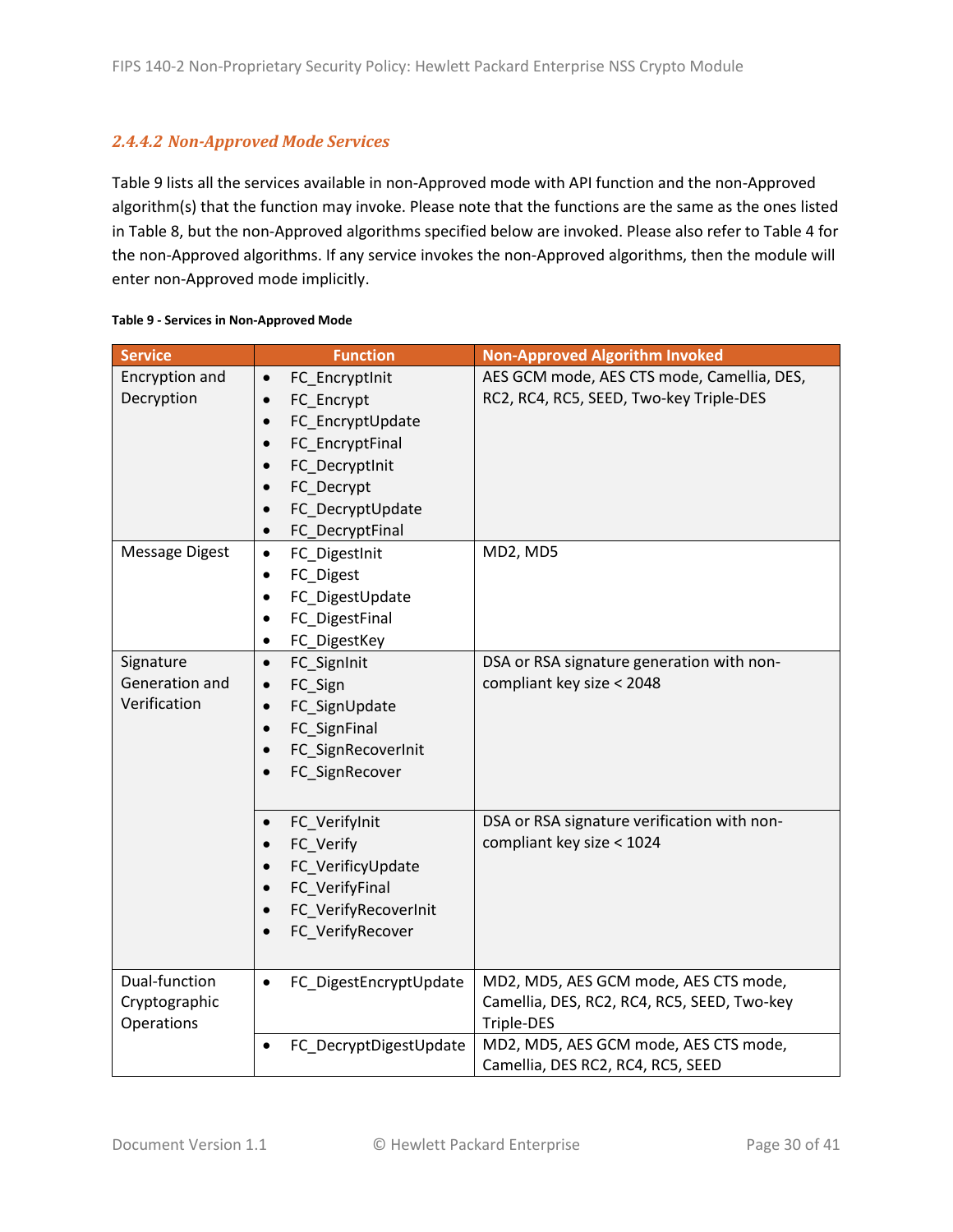| <b>Service</b> | <b>Function</b>                 | <b>Non-Approved Algorithm Invoked</b>           |
|----------------|---------------------------------|-------------------------------------------------|
|                | FC_SignEncryptUpdate            | DSA or RSA signature generation with non-       |
|                |                                 | compliant key size < 2048, AES GCM mode, AES    |
|                |                                 | CTS mode, Camellia, DES, RC2, RC4, RC5, SEED,   |
|                |                                 | Two-key Triple-DES                              |
|                | FC_DecryptVerifyUpdate          | DSA or RSA signature verification with non-     |
|                |                                 | compliant key size < 1024, AES GCM mode, AES    |
|                |                                 | CTS mode, Camellia, DES, RC2, RC4, RC5, SEED,   |
|                |                                 | Two-key Triple-DES                              |
| Key Management | FC GenerateKeyPair<br>$\bullet$ | DSA or RSA key pair generation with non-        |
|                |                                 | compliant key size < 2048                       |
|                | FC_KeyWrapKey                   | Triple-DES key wrapping (encrypt) using two-key |
|                |                                 | or three-key Triple-DES, RSA key wrapping       |
|                |                                 | (encrypt) with non-compliant key size < 2048,   |
|                |                                 | non-SP 800-38F AES key wrapping (encrypt)       |
|                | FC_UnwrapKey                    | Triple-DES key wrapping (decrypt) using two-key |
|                |                                 | or three-key Triple-DES, RSA key wrapping       |
|                |                                 | (decrypt) with non-compliant key size, non-SP   |
|                |                                 | 800-38F AES key unwrapping (dencrypt)           |
|                | FC DeriveKey                    | Diffie-Hellman key agreement with non-          |
|                |                                 | compliant key size < 2048, J-PAKE key agreement |

### <span id="page-30-0"></span>**2.5 Physical Security**

The module is a software-only module and does not have physical security mechanisms.

## <span id="page-30-1"></span>**2.6 Operational Environment**

The module operates in a modifiable operational environment under the FIPS 140-2 definitions.

The module runs on a GPC running one of the operating systems specified in this section, i.e. the approved operational environments. Each approved operating system manages processes and threads in a logically separated manner. The module's user is considered the owner of the calling application (thread) that instantiates the module, therefore only one concurrent user is allowed.

In FIPS Approved mode, the ptrace system call, the debugger gdb, and the strace shall not be used. In addition, other tracing mechanisms offered by the Linux environment, such as ftrace or systemtap, shall not be used.

The module was tested on the following platforms: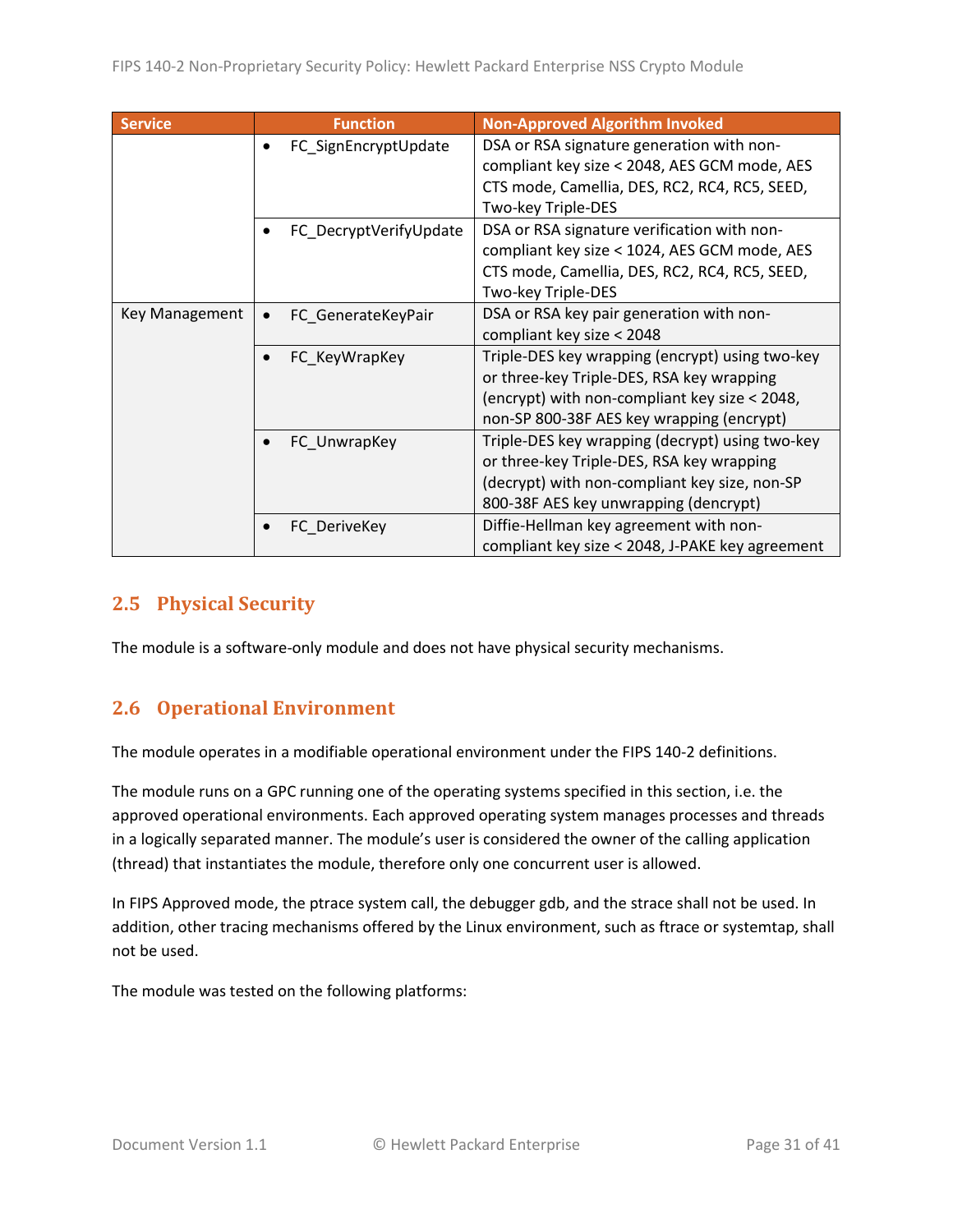| <b>Operating System</b> | <b>Hardware</b>    | <b>Processor</b>                                 | <b>PAA</b><br>(AES-NI) |
|-------------------------|--------------------|--------------------------------------------------|------------------------|
| Oracle Linux 7.6 64-bit | Oracle Server X7-2 | AMD® EPYC® 7551                                  | Yes                    |
| Oracle Linux 7.6 64-bit | Oracle Server X7-2 | AMD® EPYC® 7551                                  | No                     |
| Oracle Linux 7.6 64-bit | Oracle Server X7-2 | Intel <sup>®</sup> Xeon <sup>®</sup> Silver 4114 | Yes                    |
| Oracle Linux 7.6 64-bit | Oracle Server X7-2 | Intel <sup>®</sup> Xeon <sup>®</sup> Silver 4114 | No                     |

#### **Table 10 - FIPS Tested Configurations**

FIPS 140-2 validation compliance is maintained for other compatible operating systems (in single user mode) where the module source code is unmodified, and the requirements outlined in NIST IG G.5 are met. No claim can be made as to the correct operation of the module or the security strengths of the generated keys when ported to an operational environment that is not listed on the validation certificate.

### <span id="page-31-0"></span>**2.7 Self-Tests**

Each time the module is powered up, it tests that the cryptographic algorithms still operate correctly, and that sensitive data has not been damaged. Power-up self-tests are available on demand by reinitializing (power cycling) the module.

On power-up or reset (initialization or reinitialization), the module automatically performs the self-tests that are described in Table 11 - [Power-Up Self-Tests](#page-31-2) without requiring any operator intervention. During the power-up self-tests, no cryptographic operations are available, and all input or output is inhibited. All power-up self-tests must be completed successfully before the module enters operational mode and cryptographic operations become available. If any of the power-up self-test fails, the module enters the Error state. The module returns the error code CKR\_DEVICE\_ERROR to the calling application to indicate the Error state. The module needs to be reinitialized to recover from Error state.

### <span id="page-31-1"></span>**2.7.1 Power-Up Self-Tests**

#### <span id="page-31-2"></span>**Table 11 - Power-Up Self-Tests**

| <b>Test Target</b> | <b>Test Details</b>                                                   |
|--------------------|-----------------------------------------------------------------------|
| Module Integrity   | DSA signature verification (2048, SHA-256) (Cert. #C786)<br>$\bullet$ |
| <b>AES</b>         | AES ECB encrypt KAT                                                   |
|                    | AES ECB decrypt KAT                                                   |
|                    | AES CBC encrypt KAT                                                   |
|                    | AES CBC decrypt KAT<br>$\bullet$                                      |
| <b>DRBG</b>        | Hash DRBG with SHA-256 KAT<br>$\bullet$                               |
| <b>DSA</b>         | DSA sign KAT<br>$\bullet$                                             |
|                    | DSA verify KAT                                                        |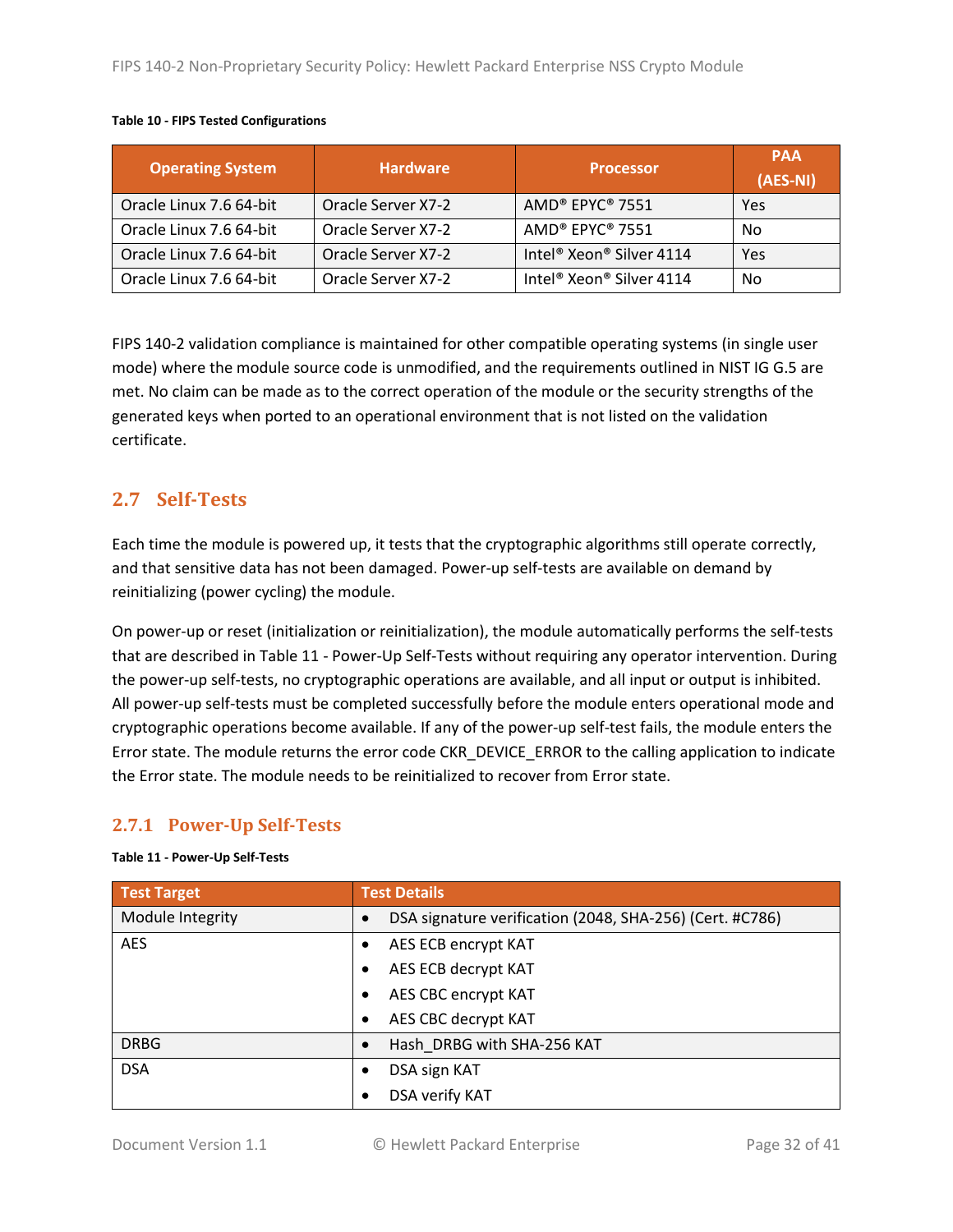| <b>Test Target</b> | <b>Test Details</b>                     |
|--------------------|-----------------------------------------|
| <b>ECDSA</b>       | <b>ECDSA sign KAT</b><br>$\bullet$      |
|                    | <b>ECDSA verify KAT</b><br>$\bullet$    |
| <b>HMAC</b>        | HMAC-SHA-1 KAT<br>$\bullet$             |
|                    | HMAC-SHA-224 KAT<br>$\bullet$           |
|                    | HMAC-SHA-256 KAT<br>$\bullet$           |
|                    | HMAC-SHA-384 KAT<br>$\bullet$           |
|                    | HMAC-SHA-512 KAT<br>$\bullet$           |
| <b>RSA</b>         | RSA encrypt KAT<br>$\bullet$            |
|                    | RSA decrypt KAT<br>$\bullet$            |
|                    | RSA sign KAT<br>$\bullet$               |
|                    | RSA verify KAT<br>$\bullet$             |
| <b>SHS</b>         | SHA-1 KAT<br>٠                          |
|                    | SHA-224 KAT<br>$\bullet$                |
|                    | SHA-256 KAT<br>$\bullet$                |
|                    | SHA-384 KAT<br>$\bullet$                |
|                    | SHA-512 KAT<br>$\bullet$                |
| Triple-DES         | Triple-DES ECB encrypt KAT<br>$\bullet$ |
|                    | Triple-DES ECB decrypt KAT<br>$\bullet$ |
|                    | Triple-DES CBC encrypt KAT<br>$\bullet$ |
|                    | Triple-DES CBC decrypt KAT              |

#### <span id="page-32-0"></span>**2.7.2 Conditional Self-Tests**

The following table provides the lists of Pairwise Consistency Tests (PCT) and Continuous Random Number Generator Test (CRNGT) as the conditional self-tests. If any of the conditional test fails, the module enters the Error state. It returns the error code CKR\_DEVICE\_ERROR to the calling application to indicate the Error state. The module needs to be reinitialized to recover from the Error state.

| Table 12 - Conditional Self-Tests |                    |
|-----------------------------------|--------------------|
| <b>Test Target</b>                | <b>Test Detail</b> |

| <b>Test Target</b> | <b>Test Details</b>                                                          |
|--------------------|------------------------------------------------------------------------------|
| <b>DRBG</b>        | CRNGT <sup>11</sup>                                                          |
| <b>DRBG</b>        | Health testing as specified in Section 11.3 of NIST SP 800-90A <sup>12</sup> |
| <b>DSA</b>         | PCT for DSA key generation                                                   |
| <b>ECDSA</b>       | PCT for ECDSA key generation                                                 |
| <b>RSA</b>         | PCT for RSA key generation                                                   |

<sup>&</sup>lt;sup>11</sup> The underlying operating system performs the continuous test on the NDRNG. If CRNGT fails, the operating system kernel panics and the module is not available for use. Refer to Section [2.2.2.](#page-15-0)

 $12$ <sup>12</sup> These tests are performed both at start-up and conditionally at run-time.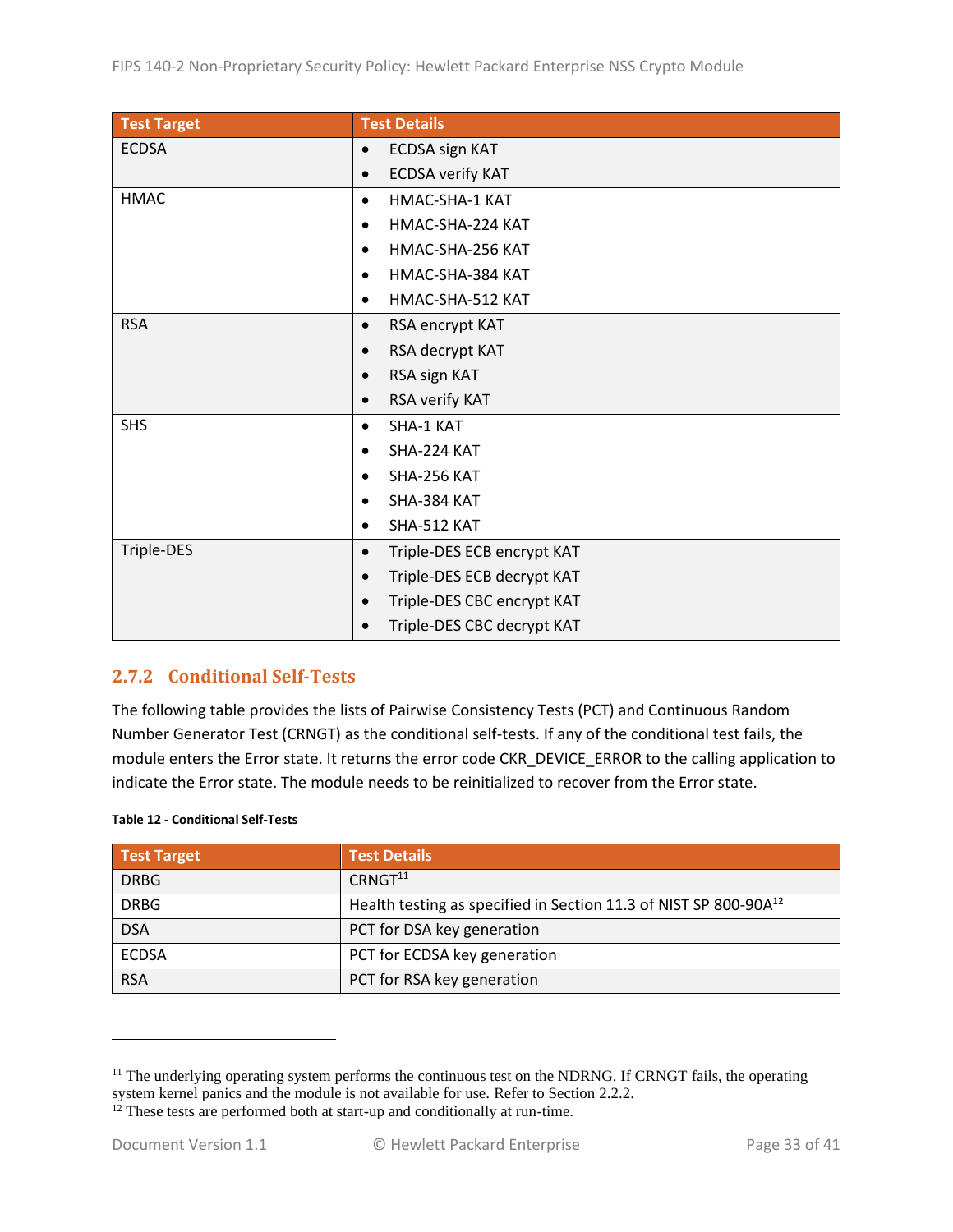## <span id="page-33-0"></span>**2.8 Mitigation of Other Attacks**

The module is designed to mitigate the following attacks:

#### **Table 13 - Mitigation of Other Attacks**

| <b>Attack</b>                                                                                | <b>Mitigation Mechanism</b>                                                                                                                                                                                                                                                                            | <b>Specific Limit</b>                                                                                                                                                                                                    |
|----------------------------------------------------------------------------------------------|--------------------------------------------------------------------------------------------------------------------------------------------------------------------------------------------------------------------------------------------------------------------------------------------------------|--------------------------------------------------------------------------------------------------------------------------------------------------------------------------------------------------------------------------|
| Timing attacks on RSA                                                                        | <b>RSA Blinding</b><br>Timing attack on RSA was first<br>demonstrated by Paul Kocher in 1996 [P.<br>Kocher], who contributed the mitigation<br>code to our module. Most recently Boneh<br>and Brumley [D. Boneh] showed that RSA<br>blinding is an effective defense against<br>timing attacks on RSA. | None                                                                                                                                                                                                                     |
| Cache-timing attacks<br>on the modular<br>exponentiation<br>operation used In RSA<br>and DSA | Cache invariant module exponentiation<br>This is a variant of a modular<br>exponentiation implementation that Colin<br>Percival [C. Percival] showed to defend<br>against cache-timing attacks                                                                                                         | This mechanism requires<br>intimate knowledge of the<br>cache line sizes of the<br>processor. The mechanism may<br>be ineffective when the module<br>is running on a processor<br>whose cache line sizes are<br>unknown. |
| Arithmetic errors in<br>RSA signatures                                                       | <b>Double-checking RSA signatures</b><br>Arithmetic errors in RSA signatures might<br>leak the private key. Ferguson and<br>Schneier [N. Ferguson] recommend that<br>every RSA signature generation should<br>verify the signature just generated.                                                     | None                                                                                                                                                                                                                     |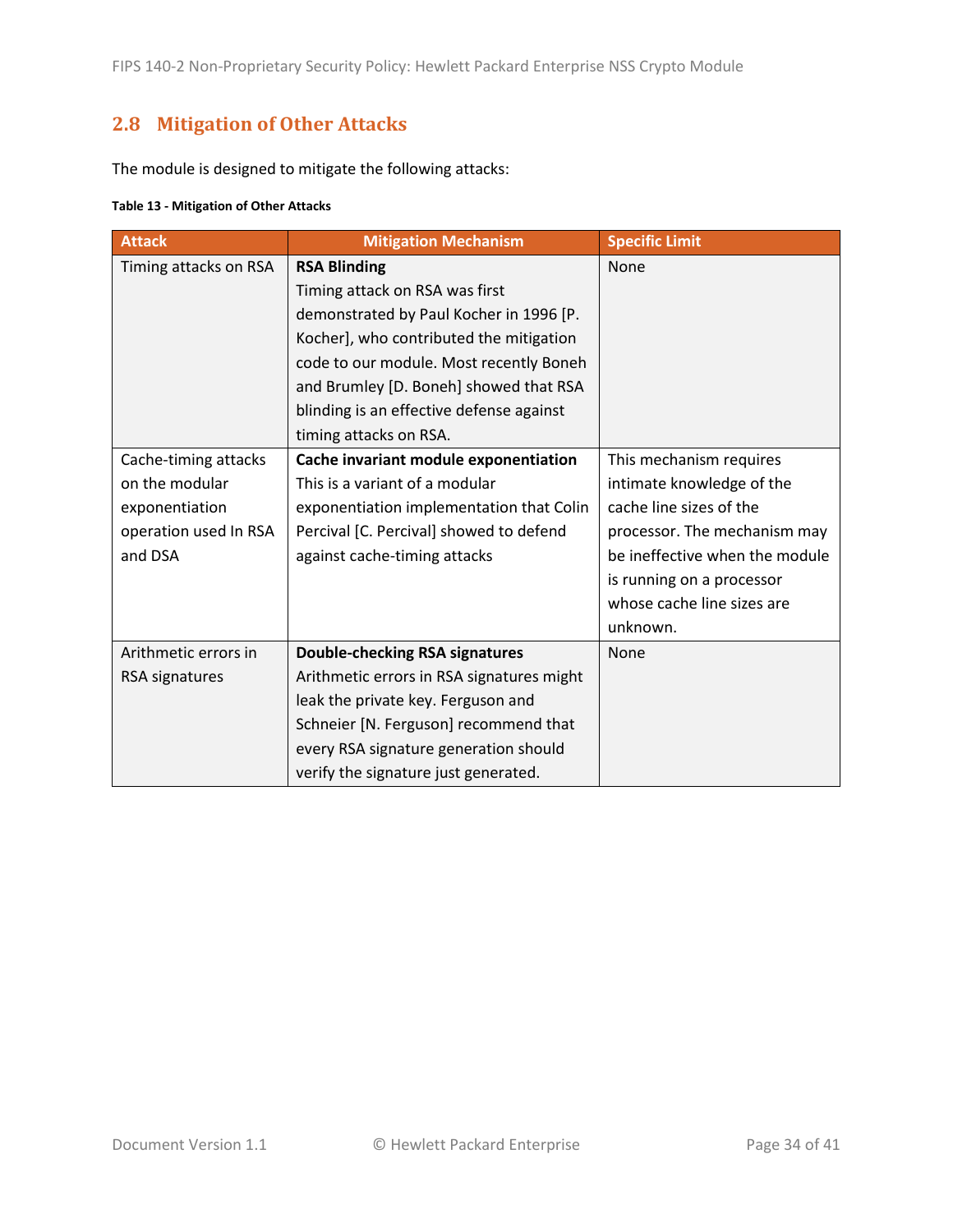## <span id="page-34-0"></span>**3 Security Rules and Guidance**

### <span id="page-34-1"></span>**3.1 Crypto Officer Guidance**

The module is provided directly to solution developers and is not available for direct download to the general public. Only the compiled module is provided to solution developers. The module shall be installed on an operating system specified in Section [2.6](#page-30-1) or one where portability is maintained.

The version of the RPMs containing the FIPS validated module is stated in Section [2.1.](#page-6-1) The RPM packages forming the module can be installed by standard tools recommended for the installation of RPM packages in Enterprise Linux systems (for example, yum, rpm, and the RHN remote management tool). The CO shall verify the hash of the RPM package to confirm a proper download.

In addition, to support the module, the NSPR library must be installed that is offered by the underlying operating system.

Only the cipher types listed in section [2.1.3](#page-8-0) and [2.1.4](#page-11-0) are allowed to be used in FIPS approved mode.

To bring the module into FIPS Approved mode, perform the following steps:

- 1. Install the dracut-fips package:
	- # yum install dracut-fips
- 2. Recreate the INITRAMFS image: # dracut -f

After regenerating the initramfs, the Crypto Officer has to append the following string to the kernel command line by changing the setting in the boot loader:

fips=1

If /boot or /boot/efi resides on a separate partition, the kernel parameter boot=<partition of /boot or /boot/efi> must be supplied. The partition can be identified with the respective commands

```
 "df /boot"
```
#### Or

```
 "df /boot/efi"
```
#### For example:

| \$<br>/boot<br>df |  |
|-------------------|--|
|-------------------|--|

| Filesystem 1k-blocks | Used  | Available Use% |     | Mounted on |
|----------------------|-------|----------------|-----|------------|
| /dev/sda1 233191     | 30454 | 190296         | 14% | /boot      |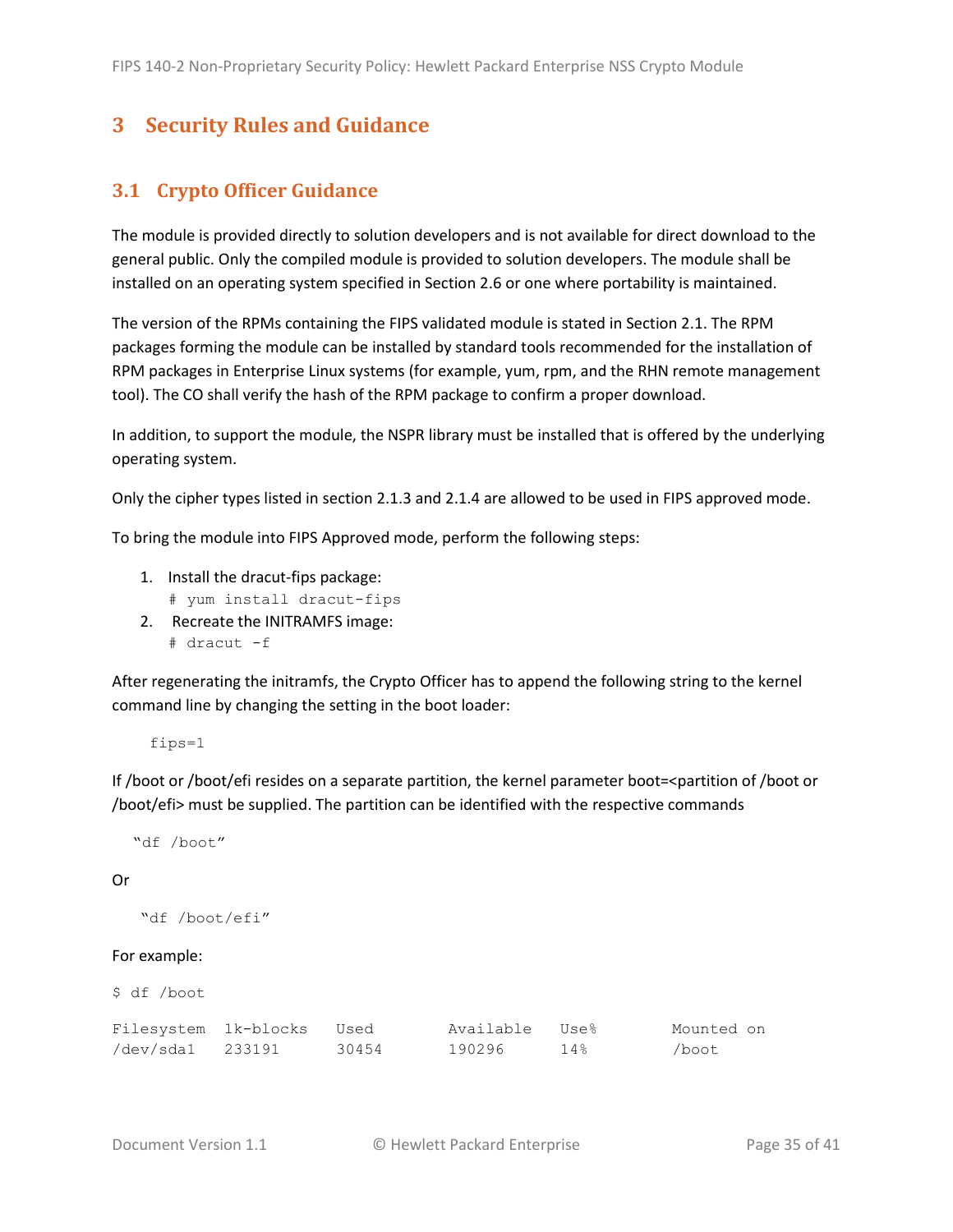The partition of /boot is located on /dev/sda1 in this example. Therefore, the following string needs to be appended to the kernel command line:

"boot=/dev/sda1"

Reboot to apply these settings.

If an application that uses the module for its cryptography is put into a chroot environment, the Crypto Officer must ensure one of the above methods is available to the module from within the chroot environment to ensure entry in FIPS Approved mode. Failure to do so will not allow the application to properly enter FIPS Approved mode.

#### <span id="page-35-0"></span>**3.1.1 Access to Audit Data**

The module may use the Unix syslog function and the audit mechanism provided by the operating system to audit events. Auditing is turned off by default. Auditing capability must be turned on as part of the initialization procedures by setting the environment variable NSS\_ENABLE\_AUDIT to 1. The Crypto-Officer must also configure the operating system's audit mechanism.

The module uses the syslog function to audit events, so the audit data are stored in the system log. Only the root user can modify the system log. On some platforms, only the root user can read the system log; on other platforms, all users can read the system log. The system log is usually under /var/log directory. The exact location of the system log is specified in the /ext/syslog.conf file. The module uses the default user facility and the info, warning, and err severity levels for its log messages.

The module can also be configured to use the audit mechanism provided by the operating system to audit events. The audit data would then be stored in the system audit log. Only the root user can read or modify the system audit log. To turn on this capability it is necessary to create a symbolic link from the library file /usr/lib/libaudit.so.0 to /usr/lib.libaudit.so.1.0.0 (on 32-bit platforms) and /usr/lib64/libaudit.so.0 to /usr/lib64/libaudit.so.1.0.0 (on 64-bit platforms).

#### <span id="page-35-1"></span>**3.2 User Guidance**

The module must be operated in FIPS Approved mode to ensure that FIPS 140-2 validated cryptographic algorithms and security functions are used. To run the module in FIPS Approved mode, only the FIPS Approved services listed in [Table 8](#page-23-0) with the Approved or allowed cryptographic algorithms/security functions listed i[n Table 2](#page-8-1) and [Table 3](#page-11-2) shall be used.

The following module initialization steps must be followed by the Crypto-Officer before starting to use the module:

- Set the environment variables NSS\_ENABLE\_AUDIT to 1 before using the module with an application
- Use the application to get the function pointer list using the API "FC GetFunctionList".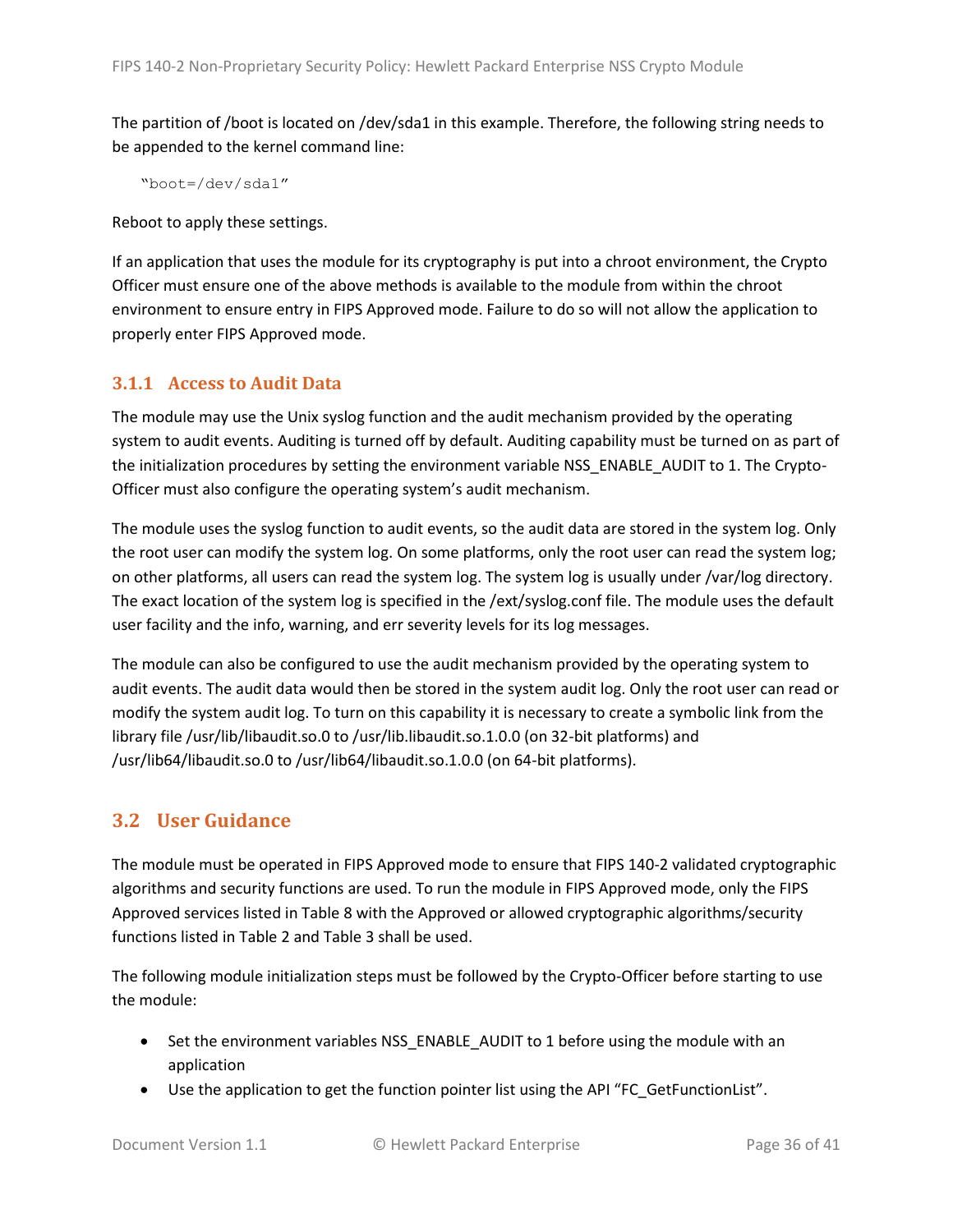- Use the API FC\_Initialize to initialize the module and ensure that it returns CKR\_OK. A return code other than CKR\_OK means the module is not initialized correctly, and in that case, the module must be reset and initialized again.
- For the first login, provide a NULL password and login using the function pointer C Login, which will in-turn call FC Login API of the module. This is required to set the module's initial NSS User password.
- Now, set the module's initial NSS User role password using the function pointer C\_INITPIN. This will call the module's API FC\_InitPIN API. Then, logout using the function pointer C\_Logout, which will call the module's API FC\_Logout.
- The module's NSS User role can now be assumed on the module by logging in using the User password. The Crypto-Officer role can be implicitly assumed by performing the Crypto-Officer services as listed in sectio[n 2.4.4.](#page-22-0)

The module can be configured to use different private key database formats: key3.db or key4.db. "key3.db" format is based on the Berkeley DataBase engine and should not be used by more than one process concurrently. "key4.db" format is based on SQL DataBase engine and can be used concurrently by multiple processes. Both databases are considered outside the module's logical boundary and all data stored in these databases is considered stored in plaintext. The interface code of the module that accesses data stored in the database is considered part of the cryptographic boundary.

Secret and private keys, plaintext passwords and other security-relevant data items are maintained under the control of the cryptographic module. Secret and private keys must be passed to the calling application in encrypted (wrapped) form with FC\_WrapKey and entered from the calling application in encrypted form with FC\_UnwrapKey. The key transport methods allowed for this purpose in FIPS Approved mode are SP 800-38F based AES key wrapping and RSA key wrapping using the corresponding Approved modes and key sizes. Note: If the secret and private keys passed to the calling application are encrypted using a symmetric key algorithm, the encryption key may be derived from a password. In such a case, they should be considered to be in plaintext form in the FIPS Approved mode.

Automated key transport methods must use FC\_WrapKey and FC\_UnwrapKey to output or input secret and private keys from or to the module. Note these are available in non-Approved mode only.

All cryptographic keys used in the FIPS Approved mode of operation must be generated in the FIPS Approved mode or imported while running in the FIPS Approved mode.

### <span id="page-36-0"></span>**3.2.1 TLS Operations**

The module does not implement the TLS protocol. The module implements the cryptographic operations, including TLS-specific key generation and derivation operations, which can be used to implement the TLS protocol.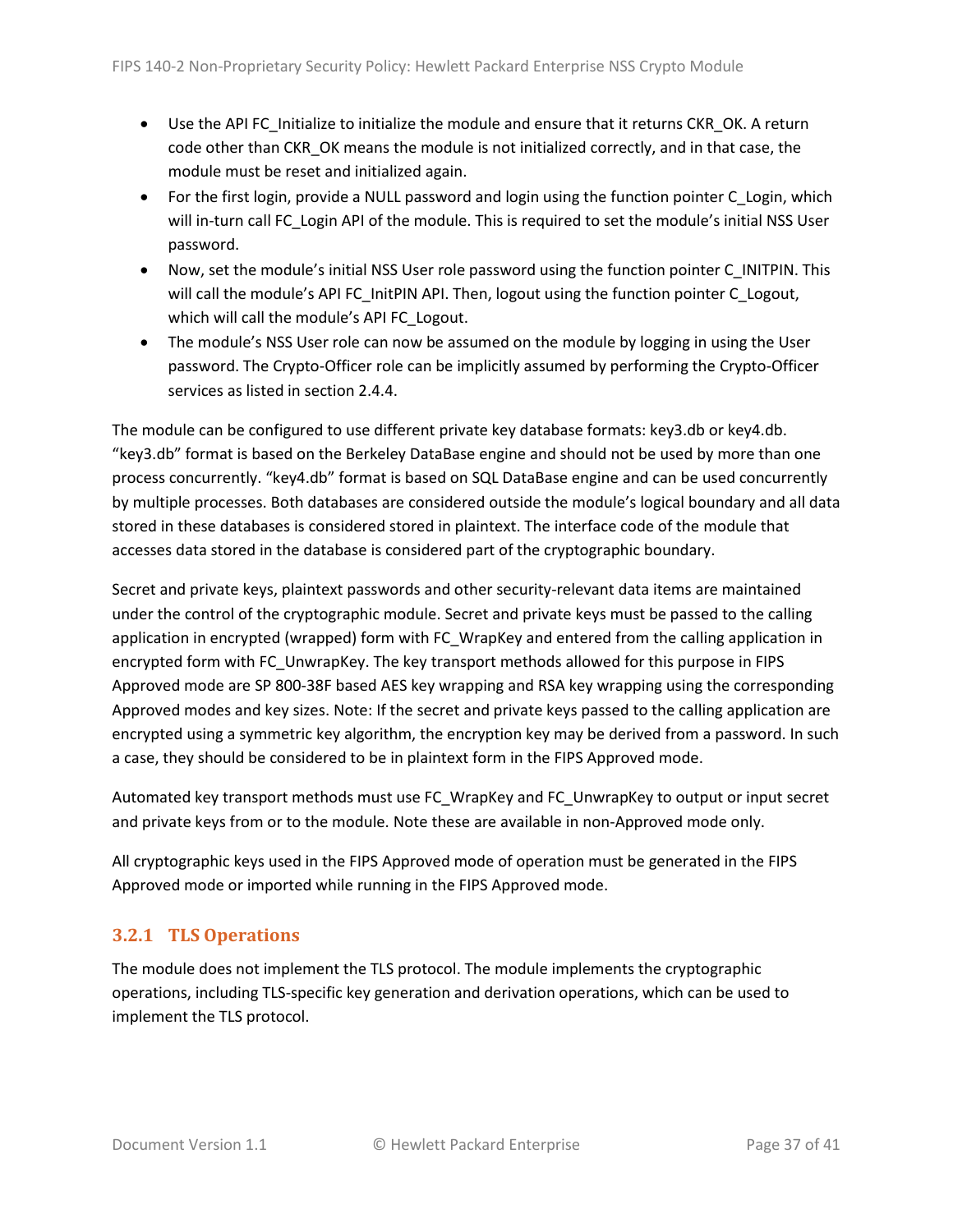#### <span id="page-37-0"></span>**3.2.2 RSA and DSA Keys**

The module allows the use of 1024-bit RSA and DSA keys for legacy purposes including signature generation, which is disallowed for use in FIPS Approved mode as per NIST SP 800-131A. Therefore, the cryptographic operations with the non-Approved key sizes will result in the module operating in non-Approved mode implicitly.

#### <span id="page-37-1"></span>**3.2.3 Triple-DES keys**

According to IG A.13, the same Triple-DES key shall not be used to encrypt more than 2<sup>16</sup> 64-bit blocks of data. Encrypting greater than 216 blocks will result in the module operating in non-Approved mode implicitly. It is the User's responsible for ensuring the module's compliance with this requirement

#### <span id="page-37-2"></span>**3.3 Handling Self-Test Errors**

When the module enters the Error state, it needs to be reinitialized to resume normal operation. Reinitialization is accomplished by calling FC\_Finalize followed by FC\_Initialize.

#### <span id="page-37-3"></span>**3.4 Basic Enforcement**

The module design corresponds to the module security rules. This section documents the security rules enforced by the cryptographic module to implement the security requirements of this FIPS 140-2 Level 1 module.

- 1. The module provides two distinct operator roles: User and Cryptographic Officer.
- 2. The operator may command the module to perform the power up self-tests by cycling power or resetting the module.
- 3. Power-up self-tests do not require any operator action.
- 4. Data output is inhibited during key generation, self-tests, zeroization, and error states.
- 5. Status information does not contain CSPs or sensitive data that if misused could lead to a compromise of the module.
- 6. There are no restrictions on which keys or CSPs are zeroized by the zeroization service.
- 7. The module does not support concurrent operators.
- 8. The module does not have any external input/output devices used for entry/output of data.
- 9. The module does not enter or output plaintext CSPs from the module's physical boundary.
- 10. The module does not output intermediate key values.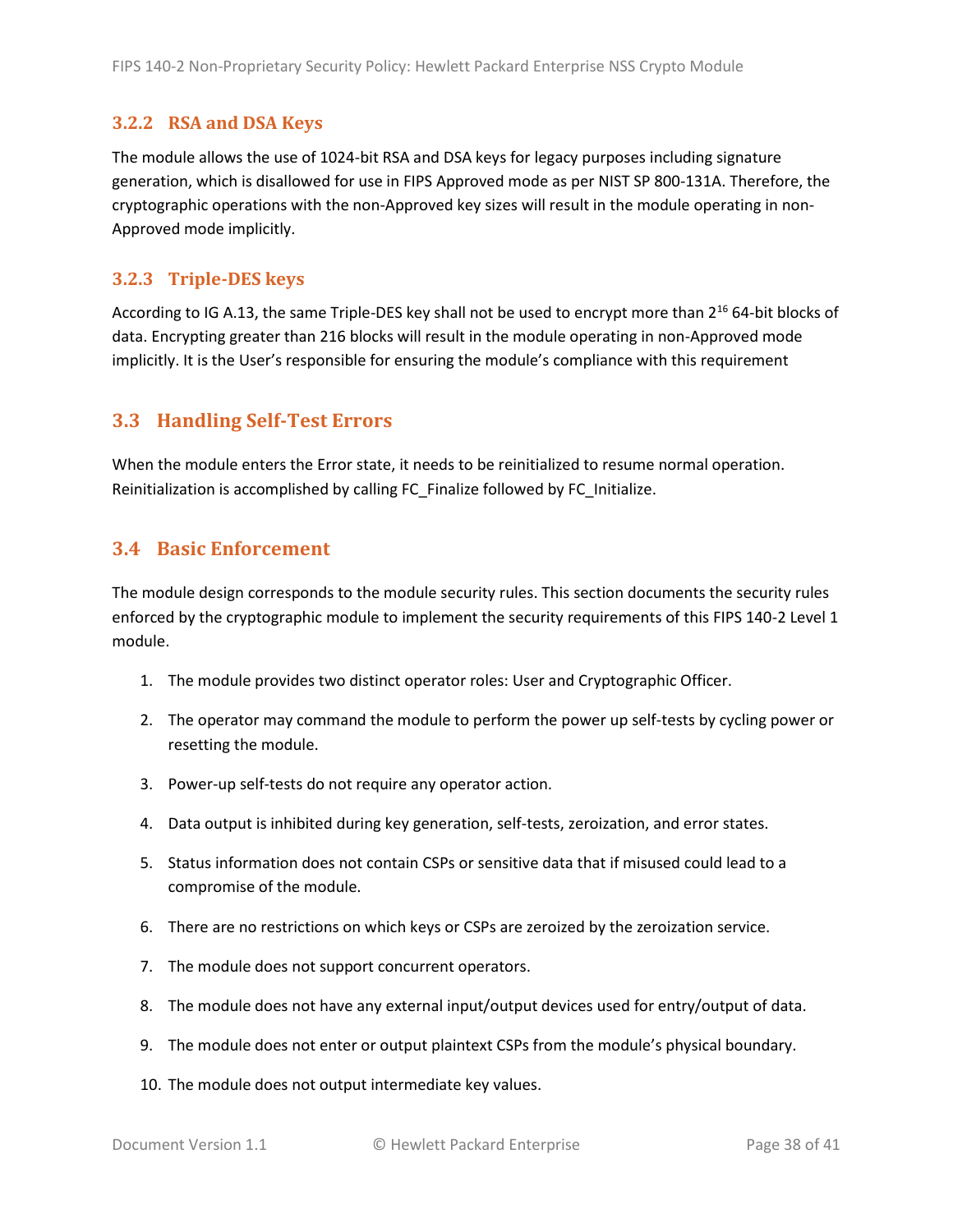## <span id="page-38-0"></span>**4 References and Acronyms**

### <span id="page-38-1"></span>**4.1 References**

#### **Table 14 - References**

| <b>Abbreviation</b> | <b>Full Specification Name</b>                                                 |
|---------------------|--------------------------------------------------------------------------------|
| FIPS 140-2          | Security Requirements for Cryptographic modules, May 25, 2001                  |
| FIPS 180-4          | <b>Secure Hash Standard (SHS)</b>                                              |
| <b>FIPS 186-4</b>   | Digital Signature Standard (DSS)                                               |
| <b>FIPS 197</b>     | <b>Advanced Encryption Standard</b>                                            |
| FIPS 198-1          | The Keyed-Hash Message Authentication Code (HMAC)                              |
| IG                  | Implementation Guidance for FIPS PUB 140-2 and the Cryptographic Module        |
|                     | <b>Validation Program</b>                                                      |
| PKCS#1 v2.1         | RSA Cryptography Standard                                                      |
| PKCS#5              | Password-Based Cryptography Standard                                           |
| <b>PKCS#11</b>      | "PKCS #11 v2.20: Cryptographic Token Interface Standard", 2004.                |
| SP 800-38A          | Recommendation for Block Cipher Modes of Operation: Three Variants of          |
|                     | <b>Ciphertext Stealing for CBC Mode</b>                                        |
| SP 800-38D          | Recommendation for Block Cipher Modes of Operation: Galois/Counter Mode        |
|                     | (GCM) and GMAC                                                                 |
| SP 800-38F          | Recommendation for Block Cipher Modes of Operation: Methods for Key            |
|                     | Wrapping                                                                       |
| SP 800-56A          | Recommendation for Pair-Wise Key Establishment Schemes Using Discrete          |
|                     | Logarithm Cryptography                                                         |
| SP 800-67           | Recommendation for the Triple Data Encryption Algorithm (TDEA) Block Cipher    |
| SP 800-90A          | Recommendation for Random Number Generation Using Deterministic Random         |
|                     | <b>Bit Generators</b>                                                          |
| PKCS 11 v2.20       | RSA Laboratories, "PKCS #11 v2.20: Cryptographic Token Interface Standard",    |
|                     | 2004.                                                                          |
| P.Kocher            | P.Kocher, "Timing Attacks on Implementations of Diffie-Hellman, RSA, DSS, and  |
|                     | Other Systems", CRYPTO '96 Lecture Notes in Computer Science, Vol. 1109, pp.   |
|                     | 104-113, Springer Verlag, 1996. http://www.cryptography.com/timingattack/      |
| D. Boneh            | D. Boneh and D. Brumley. "Remote Timing Attacks are Practical",                |
|                     | http://crypto.stanford.edu/~dabo/abstracts/ssl-timing.html                     |
| C. Percival         | C. Percival, "Cache Missing for Fun and Profit",                               |
|                     | http://www.daemonology.net/papers/htt.pdf                                      |
| N. Ferguson         | N. Ferguson and B. Schneier, Practical Cryptography, Sec. 16.1.4 "Checking RSA |
|                     | Signatures", p. 286, Wiley Publishing, Inc., 2003.                             |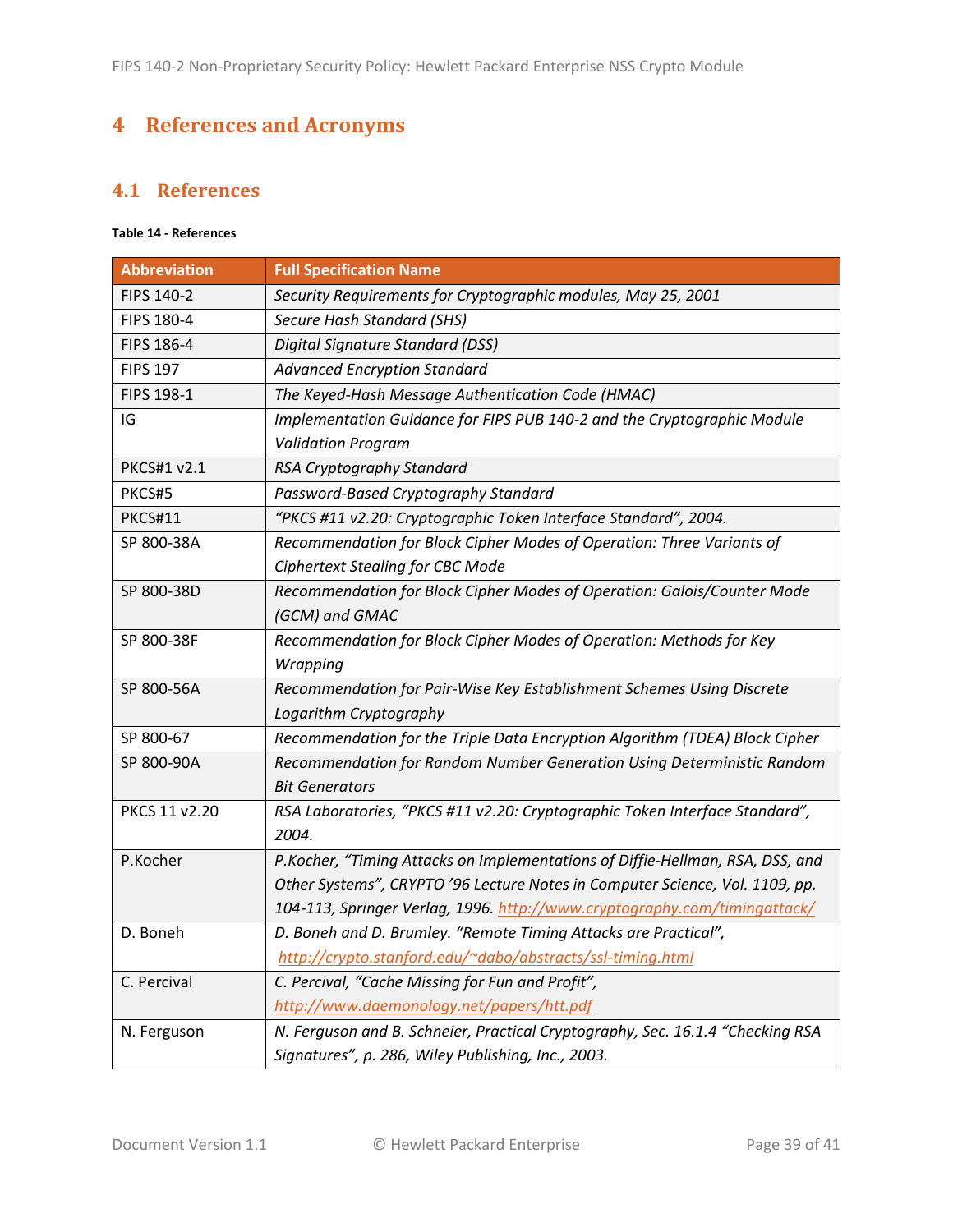### <span id="page-39-0"></span>**4.2 Acronyms**

The following table defines acronyms found in this document:

#### **Table 15 - Acronyms and Terms**

| <b>Acronym</b> | <b>Term</b>                                         |
|----------------|-----------------------------------------------------|
| <b>AES</b>     | <b>Advanced Encryption Standard</b>                 |
| <b>AES-NI</b>  | Intel Advanced Encryption Standard New Instructions |
| API            | <b>Application Programming Interface</b>            |
| <b>CAVP</b>    | Cryptographic Algorithm Validation Program          |
| CBC            | <b>Cipher Block Chaining</b>                        |
| CCCS           | Canadian Centre for Cyber Security                  |
| <b>CCM</b>     | Counter with CBC-MAC                                |
| <b>CMVP</b>    | Cryptographic Module Validation Program             |
| CO             | Crypto Officer                                      |
| <b>CSP</b>     | <b>Critical Security Parameter</b>                  |
| <b>CTR</b>     | <b>Counter Mode</b>                                 |
| <b>CVL</b>     | <b>Component Validation List</b>                    |
| <b>DES</b>     | Data Encryption Standard                            |
| <b>DRAM</b>    | <b>Dynamic Random Access Memory</b>                 |
| <b>DRBG</b>    | Deterministic Random Bit Generator                  |
| <b>DSA</b>     | Digital Signature Algorithm                         |
| ECB            | <b>Electronic Code Book</b>                         |
| ECC            | <b>Elliptic Curve Cryptography</b>                  |
| <b>ECDSA</b>   | Elliptic Curve Digital Signature Algorithm          |
| <b>EMC</b>     | <b>Electromagnetic Compatibility</b>                |
| EMI            | Electromagnetic Interference                        |
| <b>FCC</b>     | <b>Federal Communications Commission</b>            |
| <b>FIPS</b>    | <b>Federal Information Processing Standard</b>      |
| <b>GCM</b>     | Galois/Counter Mode                                 |
| <b>GMAC</b>    | <b>Galois Message Authentication Code</b>           |
| <b>GPC</b>     | <b>General Purpose Computer</b>                     |
| <b>HMAC</b>    | (Keyed-) Hash Message Authentication Code           |
| IG             | <b>Implementation Guidance</b>                      |
| IV             | <b>Initialization Vector</b>                        |
| <b>KAS</b>     | Key Agreement Scheme                                |
| KAT            | <b>Known Answer Test</b>                            |
| <b>KDF</b>     | <b>Key Derivation Function</b>                      |
| <b>MAC</b>     | <b>Message Authentication Code</b>                  |
| MD5            | Message Digest Algorithm MD5                        |